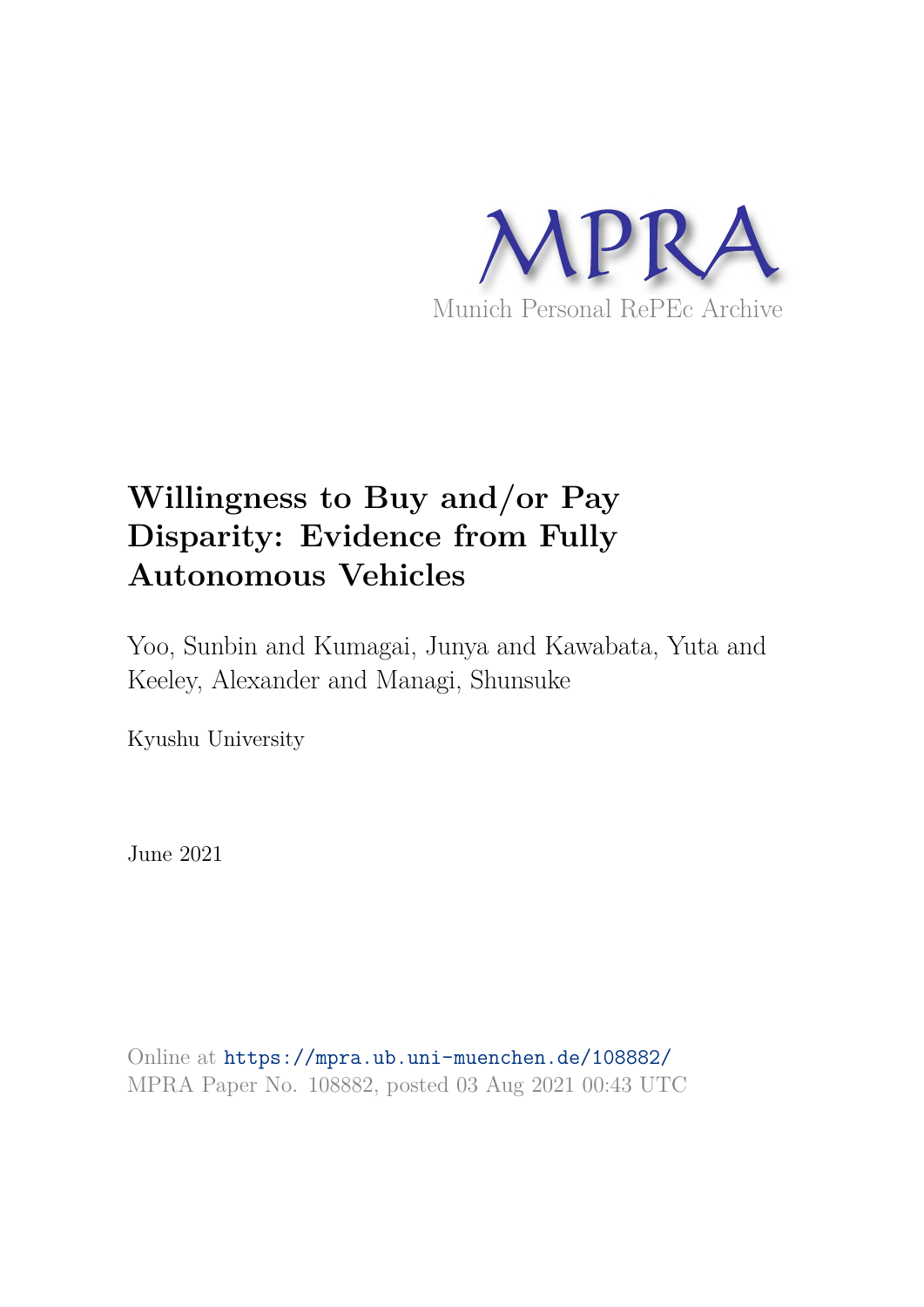#### **Willingness to Buy and/or Pay Disparity: Evidence from Fully Autonomous Vehicles**

Sunbin Yoo\*, Junya Kumagai\*, Yuta Kawabata\*, Alexander Ryota Keeley\* and

#### Shunsuke Managi\*

Affiliations:\* Urban Institute & Department of Civil Engineering, Kyushu University, Japan Correspondence to: Shunsuke Managi, managi@doc.kyushu-u.ac.jp.

#### **Abstract**

We seek to understand whether environmental concerns, fears of potential accidents, and merits regarding fully autonomous vehicles (FAVs) are motivators of willingness to buy (WTB) and willingness to pay (WTP) of FAVs. To do so, a large-scale survey on FAVs of more than 180,000 respondents was collected in Japan, and structural equation modeling (SEM) validated our findings. Interestingly, this study implicates a form of WTB-WTP disparity: those interested in natural environment conservation would purchase FAVs because they show high interest in overall social problems, and new technologies such as FAVs can resolve such problems, according to previous works. However, our result implies that they would not show high WTP because adopting FAVs does not `directly' contribute to natural environment conservation. Additionally, our results indicate that those who appreciate potential merits would have higher WTB and WTP, while those who fear FAV technology would not purchase FAVs and would have lower WTP. The results bear crucial policy implications for planners by showing the complexity between the factors of FAV WTB and WTP.

Keywords: Fully autonomous vehicle; WTP; structural equation model; environmental concerns.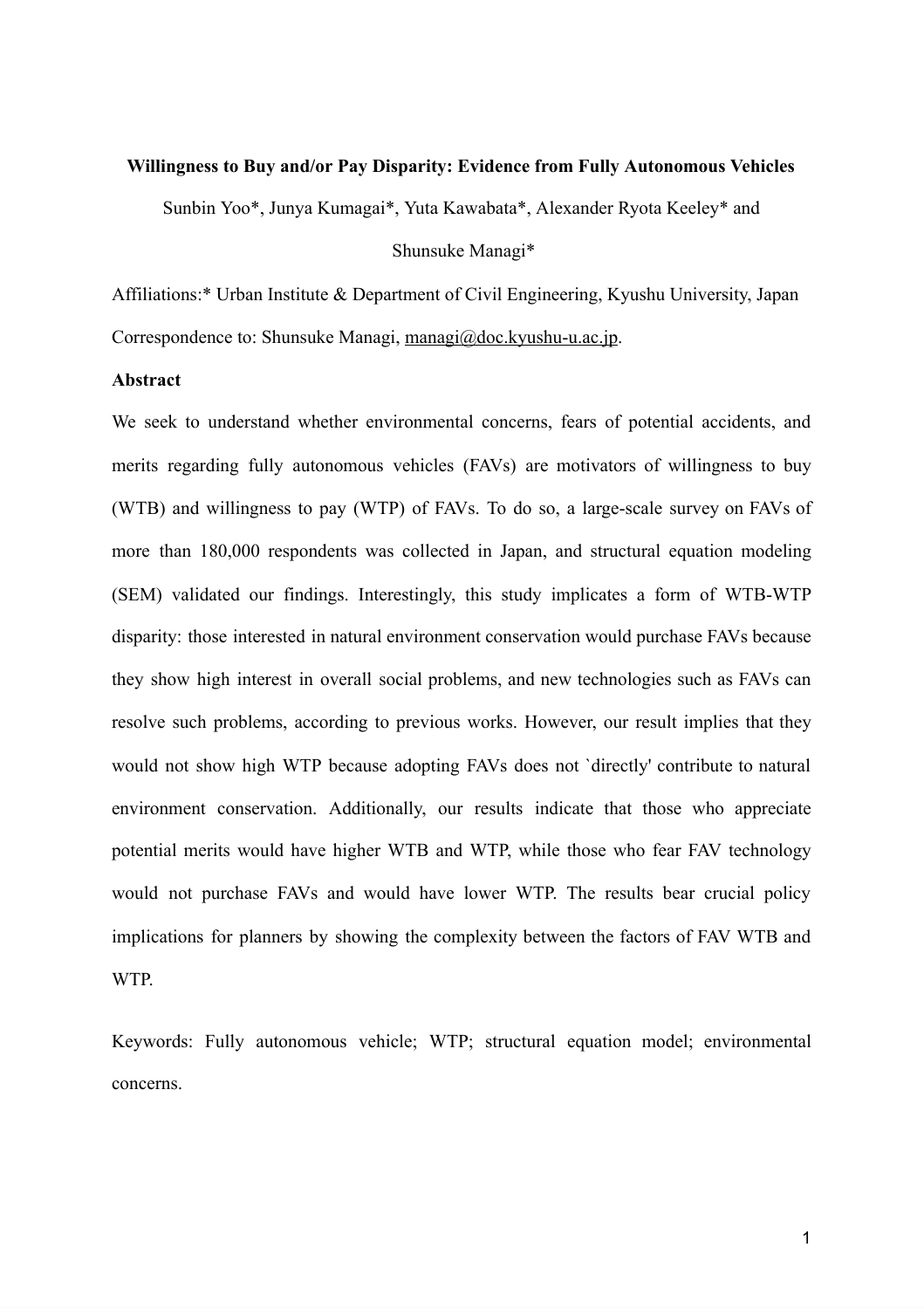#### **1. Introduction**

The rapid advance of autonomous vehicles (AVs) and fully autonomous vehicles (FAVs) implies the arrival of the era of completely driverless cars. Starting from Google's self-driving car project in 2009, famous companies such as Uber, Apple, and Tesla have been challenging the development of autonomous vehicles. This is because shifting to FAVs from vehicles without any automation function would have numerous benefits if properly used, including the prevention of accidents due to human errors (C. Zhao et al. 2020; Hagl and [Kouabenan 2020\)](https://paperpile.com/c/4dwmEb/wzmq+W0Kk), alleviation of congestion (Tscharaktschiew and Evangelinos 2019; Simoni et al. 2019), and reduction of emissions from traffi[c \(Figliozzi 2020](https://paperpile.com/c/4dwmEb/7Qko)[; Hong, Le Hong, and](https://paperpile.com/c/4dwmEb/Gmso) [Zimmerman 2021](https://paperpile.com/c/4dwmEb/Gmso); [Jones and Leibowicz 2019](https://paperpile.com/c/4dwmEb/i6Lj)).

Due to these benefits, the Japanese government has also challenged the development of these companies' autonomous driving technology's technical development. As one of the efforts, the Japanese government officially tested driverless taxis in Tokyo from August 27, 2018, to September 8, 2018. The Japanese government expects the introduction of complete automated vehicles, or fully autonomous vehicles, by 2025, which currently stays in partial automation until 2021.<sup>1</sup> Nonetheless, AV's actual acceptance in Japan is only approximately 2-5 percent in the new car market in 2020 (Ministry of Land, Transport, and Infrastructure,  $2020$ <sup>2</sup>, while market experts predict the market share of FAV technology worldwide to reach 15-20% by 2025<sup>3</sup>. Thus, despite the advantages FAV/AV has and the global trend that pursues vehicle automations, the relatively small market share of AV in Japan indicates the need for policies and future blueprints for the gradual shift to FAV. Drafting such standards would

<sup>&</sup>lt;sup>1</sup> There are five levels (types) of vehicle automation technology. Currently, Japanese government initiated level 3. Level 5 automation technology indicates a full automation, which does not need a driver to drive. We discuss this issue in Section 2.

 $2$  We refer to the Report by Ministry of Land, Transport, and Infrastructure of Japan. <https://www.mlit.go.jp/policy/shingikai/content/001330176.pdf> (In Japanese)

 $3$  We refer to the article by Junko Yoshida, from EE times

<sup>(</sup>https://www.eetimes.com/autonomous-cars-breaking-down-market-forecasts/)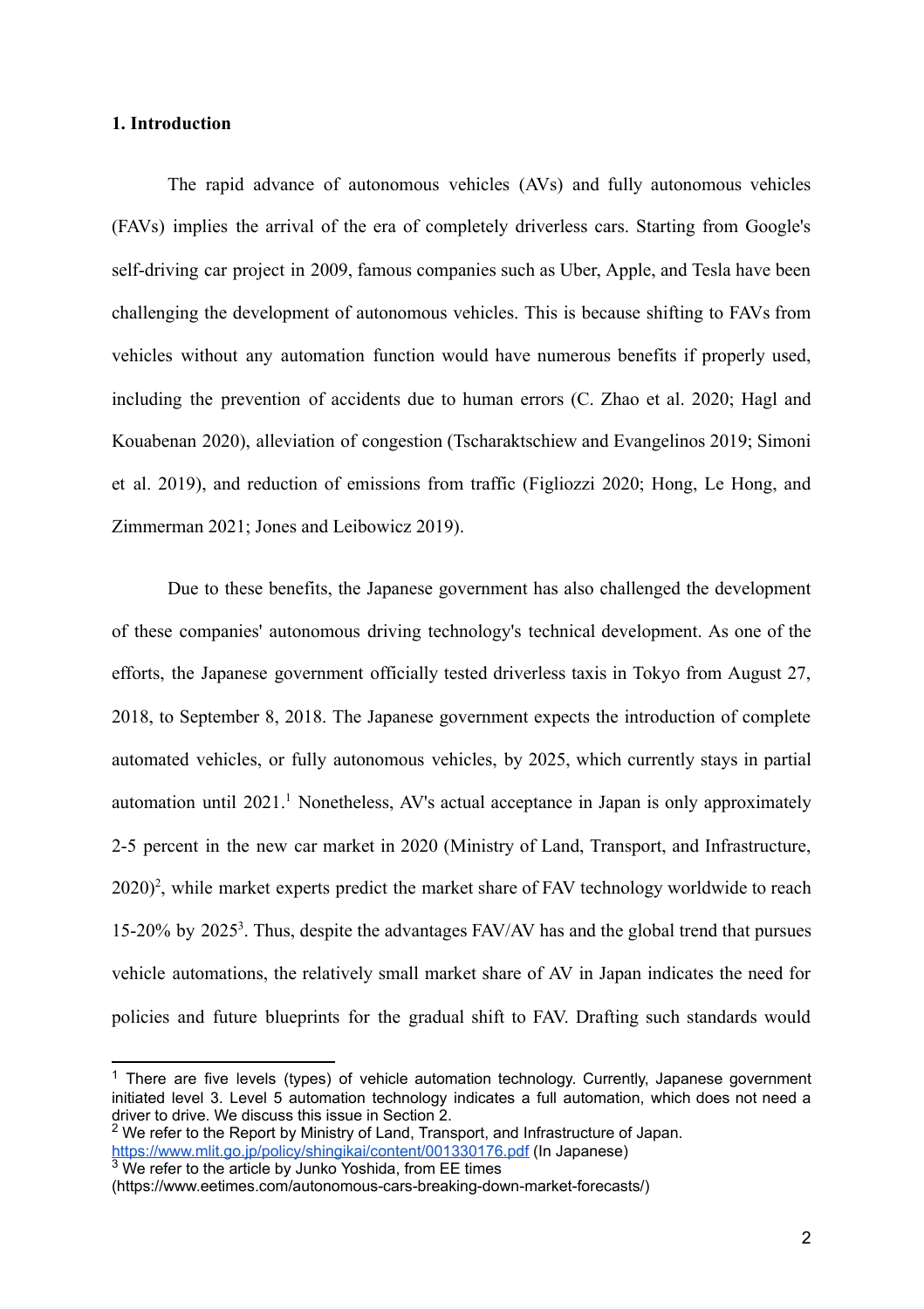require understanding which factors would encourage or discourage potential consumers from adopting autonomous vehicles and, at the same time, how they evaluate them in monetary terms, which remains unanswered. To better design measures that enable the gradual substitution to FAVs, policymakers must tackle this question, and thus, we empirically study the problem by examining potential consumers.

This study investigates both the willingness to buy (henceforth, WTB) and the willingness to pay (WTP) of FAVs. This is because their implications are different; for example, while purchasing decisions would imply whether one is willing to buy something without a specific consideration of the price range (or a given price), willingness to pay shows how one evaluates the product in monetary terms [\(Krueger, Rashidi, and Rose 2016;](https://paperpile.com/c/4dwmEb/ZGbh+SSAY) [Lu and Hsee 2019](https://paperpile.com/c/4dwmEb/ZGbh+SSAY); Wertenbroch and Skiera 2002). Regardless of the differences between WTB and WTP, most of the previous works deemed the two to be positively correlated and thus looked into the two together without separately identifying them. Nonetheless, some of the previous works in the field of economics and marketing find that there is a disparity between WTB and WTP (Jiang et al., 2020 and Liu et al., 2021). This shows that a high level of WTB does not guarantee that s/he would have high WTP and vice versa. Such a trend is notable when environmentally conscious consumers purchase green products. (Barber et al., 2012), mainly because individual benefits are highly correlated with the WTB of green products, not with WTP (Follows and Jobber, 2000). Given that F/AVs have potential environmental benefits, we expect that people choosing F/AVs can also have WTB-WTP disparities.

Including people's intentions and behaviors, determined by attitude and perceptions, requires constructing latent factors (Ben-Akiva et al., 2002). Furthermore, people can have multiple attitudes simultaneously; for example, people can fear F/AVs but at the same time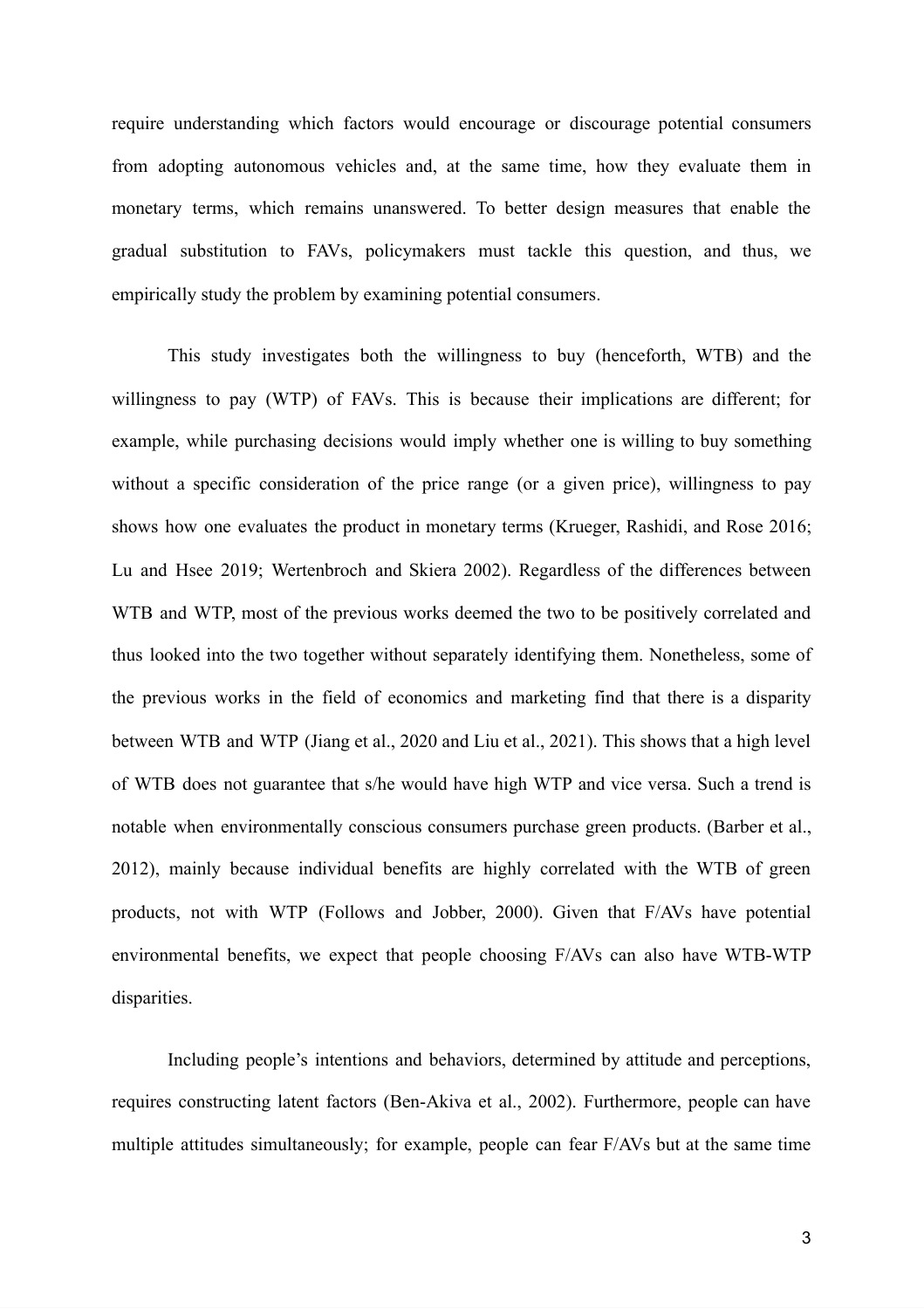appreciate the merits of F/AVs. Thus, given that people simultaneously perceive benefits and fears from F/AVs, s/he may express high levels of WTB and WTP because s/he appreciates the benefits more than s/he fears F/AVs. Nonetheless, if s/he becomes to fear F/AVs more, the implications on WTB and WTP may change. Furthermore, such different attitudes might be correlated. Therefore, we construct four categories of latents, considering their correlations, that express the attitudes and behaviors of people through an extensive literature review and estimate their relationship to WTB and WTP. We also consider socioeconomic factors, such as income, gender, household size, and car-related factors, such as car ownership and car type. We choose structural equation modeling (SEM), a widely known methodology to scrutinize people's psychometric intentions, which allows the identification of latent factors and simultaneous estimations of latents with exogenous variables. Figure 1 shows our study structure. We first identify attitudes, which are expressed in latents, according to the behaviors, and estimate the relationship between intentions and decisions.



Specific Behaviors that **Construct the Attitudes** 

Represents People's Attitudes

**Final Decision** 

**Figure 1: Study Structure.**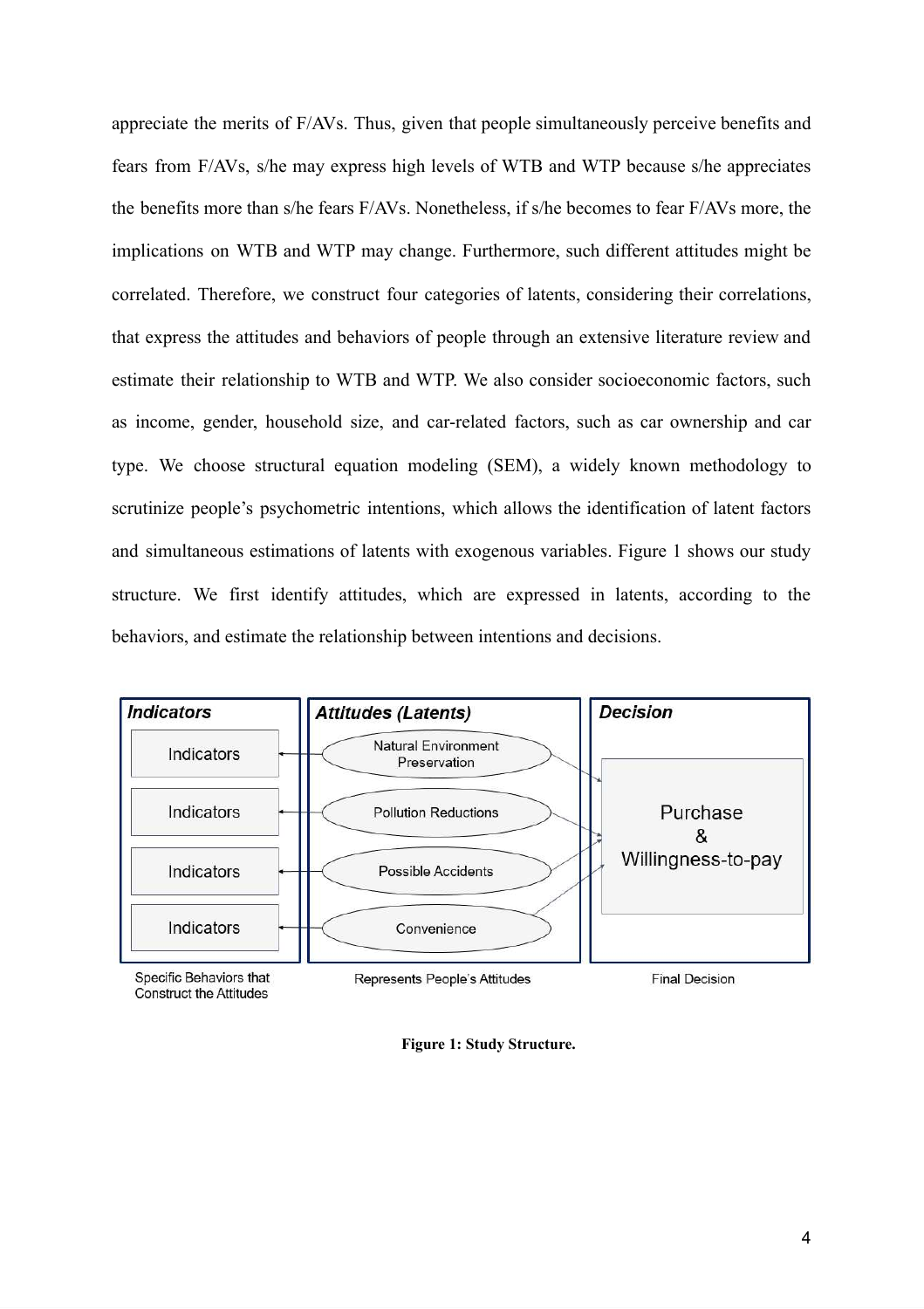This study mainly contributes to the existing literature that investigates the demands of FAVs ( [Xu and Fan 2019; Hidaka and Shiga 2018](https://paperpile.com/c/4dwmEb/DqKI+Gzy0) ; [Hatzenbühler et al. 2020](https://paperpile.com/c/4dwmEb/nO6S) ; [Asmussen et](https://paperpile.com/c/4dwmEb/Fe7M)  al. 2020; Kröger et al. 2019; [Adnan et al. 2018](https://paperpile.com/c/4dwmEb/UPm1)). We mainly, answer the following questions:

**Research Question 1:** What are the factors that are correlated to the WTB and WTP of FAVs? We particularly look at environmental concerns, the merits and advantages of using FAVs, and fears of FAVs.

**Research Question 2:** Is there a disparity between WTB and WTP?

**Research Question 3.** Does a high level of environmental concern indicate a higher WTB and WTP? Hence, the term 'environmental concern' is a broad concept that needs to be categorized for policy implications [\(Whitmarsh and O'Neill 2010\)](https://paperpile.com/c/4dwmEb/69dW). In this study, therefore, we divide environmental concerns into two concepts: those who support natural environment conservation and those who are concerned about air pollution, wastes, and water pollution according to the statistical analysis. We expect the two groups' implications to be different, as FAVs' environmental benefits are mostly focused on reducing pollution rather than natural environment conservation. Thus, while those who advocate conservation might have higher WTPs, whether they agree that FAVs have environmental benefits while implications on WTB remain ambiguous.

To this end, we conduct a survey of more than 180,000 respondents in Japan, which contains questions regarding WTB and WTP of FAVs, individual characteristics such as income, gender, commuting time and ages, environmental awareness, and opinions on advantages and concerns regarding FAVs. Then, we construct four empirical models that answer our research questions. While we are focusing on Japanese consumers, given that numerous countries are vigorously pursuing AVs and FAVs and there is also a need for these countries to examine how consumers make decisions in the market, and despite such efforts,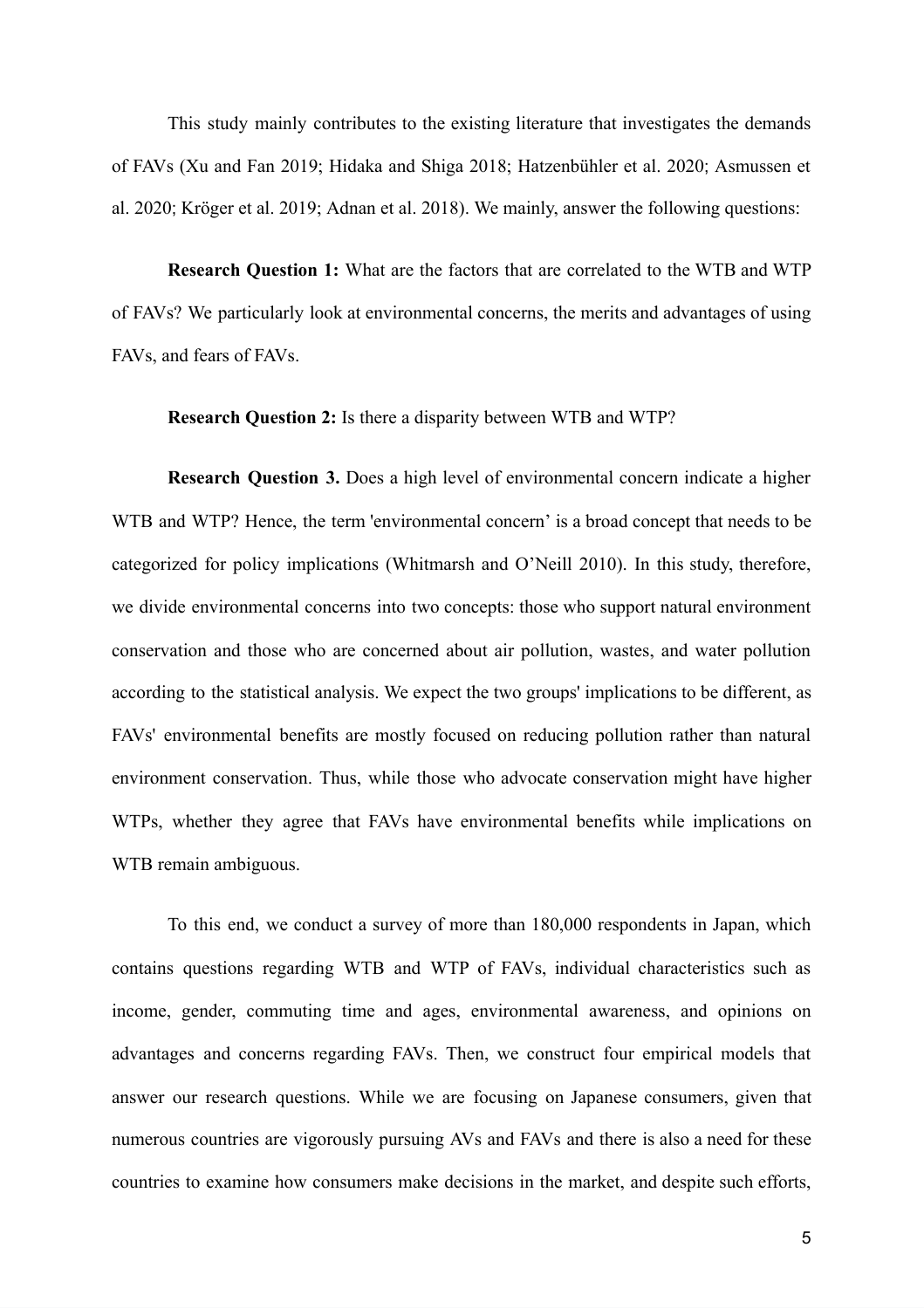given that the market share of AV/FAVs is still low, the implications from our study would therefore contribute to the policies and literature regarding the demands of AVs and FAV globally.

Our estimation result shows that those who support natural conservation are likely to buy FAVs but show lower WTP, which was statistically significant and robust. On the other hand, people who are interested in alleviating pollution and those who are interested in the conveniences/advantages of using FAVs show higher WTB and WTP. Those who fear FAVs are unlikely to purchase FAVs and have lower WTP. Our result implies the importance of understanding consumer awareness of WTB and WTP is crucial for promoting FAVs. We also briefly discuss using F/AVs without increasing emissions.

The remainder of this paper is structured as follows. Section 2 provides a background in terms of industry and policy. The data and model are presented in Section 3. Section 4 shows the empirical results. Section 5 discusses our findings and provides policy implications. Section 6 concludes.

#### **2. Backgrounds and Literature Review**

In this section, we first demonstrate the industry backgrounds in Section 2.1 and summarize previous works on F/AVs in diverse aspects in Section 2.2. Then, we emphasize our contribution on Section 2.3.

#### **2.1. Autonomous Vehicle Policies and Japanese Industrial Backgrounds**

The automatic operation of autonomous vehicles (AVs) has a level of operation automation, which is called system-automated operation. Table 1 explains the levels and explanations of each level. A system generally carries out all driving operations without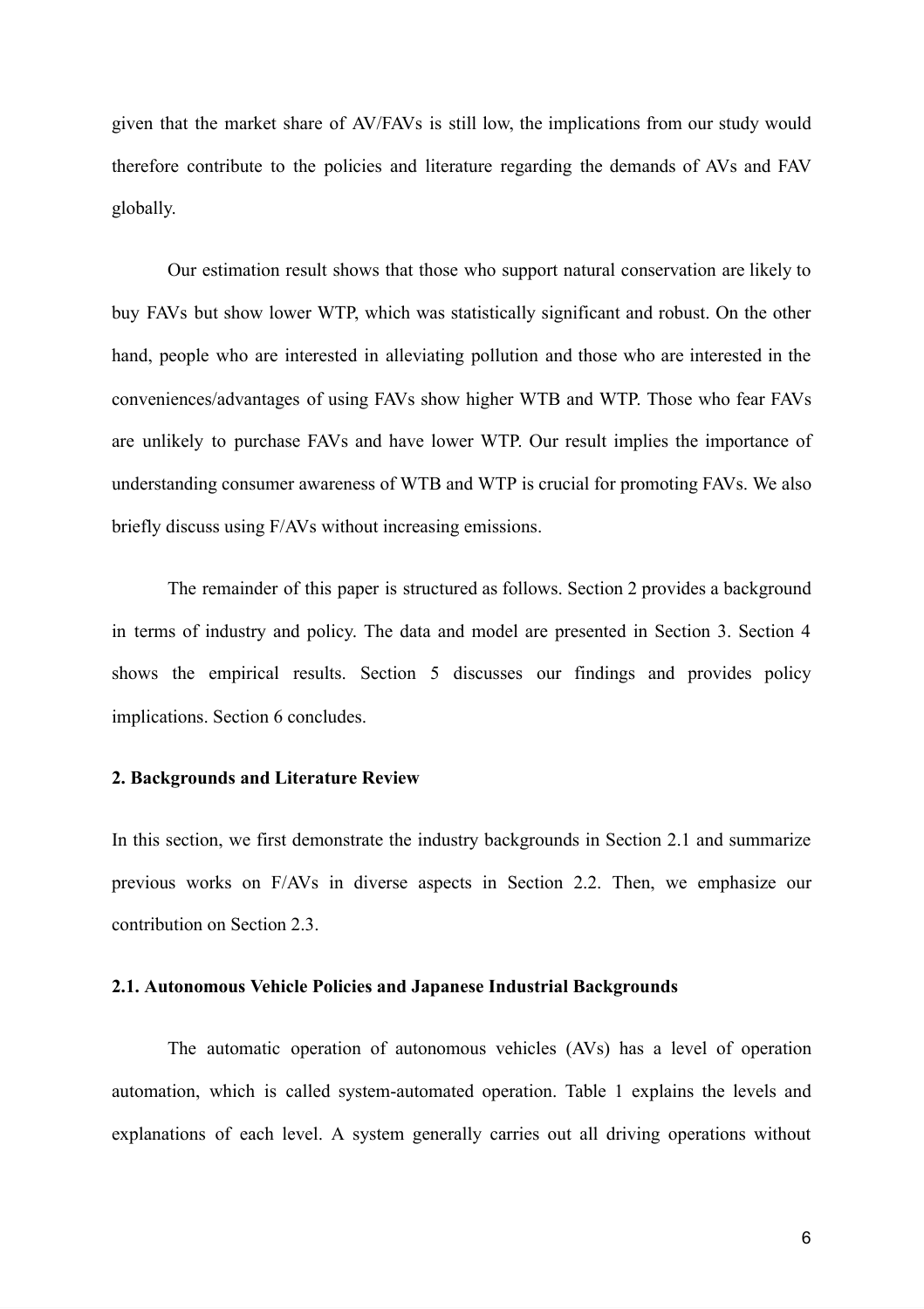conditions corresponding to level 5 (fully automated, or FAV) and has not yet been realized until 2021.

As mentioned in Section 1, due to the benefits and advantages of adopting FAV technology, Japan, which has self-driving technology, is also making rapid progress. However, the market share of AVs (level 3) in Japan remains at approximately  $5.6\%$ , which is still lower than that in other countries; for example, while Germany had approximately 20.2% (P&S Intelligence, 2019) in 2018, the USA had approximately 12.8% in 2018 (Mordor Intelligence, 2019). However, like other countries, Japan also aimed to increase AV's market shares by introducing various approaches, which can be broadly categorized into two types.

One approach is a governmental-level effort in which the government makes amendments to current legislation that allow the current traffic laws to include unmanned cars. Prior to Japan, many countries aimed to increase their market share with the introduction of various policies. For example, the USA, which enacted the Self-drive Act in 2017, aimed to ensure AV's safe and innovative development and deployments. Germany has also revised the Road Traffic Act to include AVs (level 3 to 4) to comply with state of the art regarding the tremendous and fast progress in research and development in various technologies. On the other hand, the Japanese government initiated amendments to the existing law on FAVs in April 2020, which was slightly late. In the case of Japan, the two types of laws were revised: the Vehicle Act and Traffic Act. The revisions were made in 2020 April. The revisions are designed to handle Level 3 and above and therefore include further advances in AV technologies, including FAVs, connected AVs (CAVs) and shared AVs (SAVs) (Imai, 2019).

The second approach addresses the supply sides through technological innovations. Japanese industries fiercely pursue F/AVs because if properly used, F/AVs can reduce traffic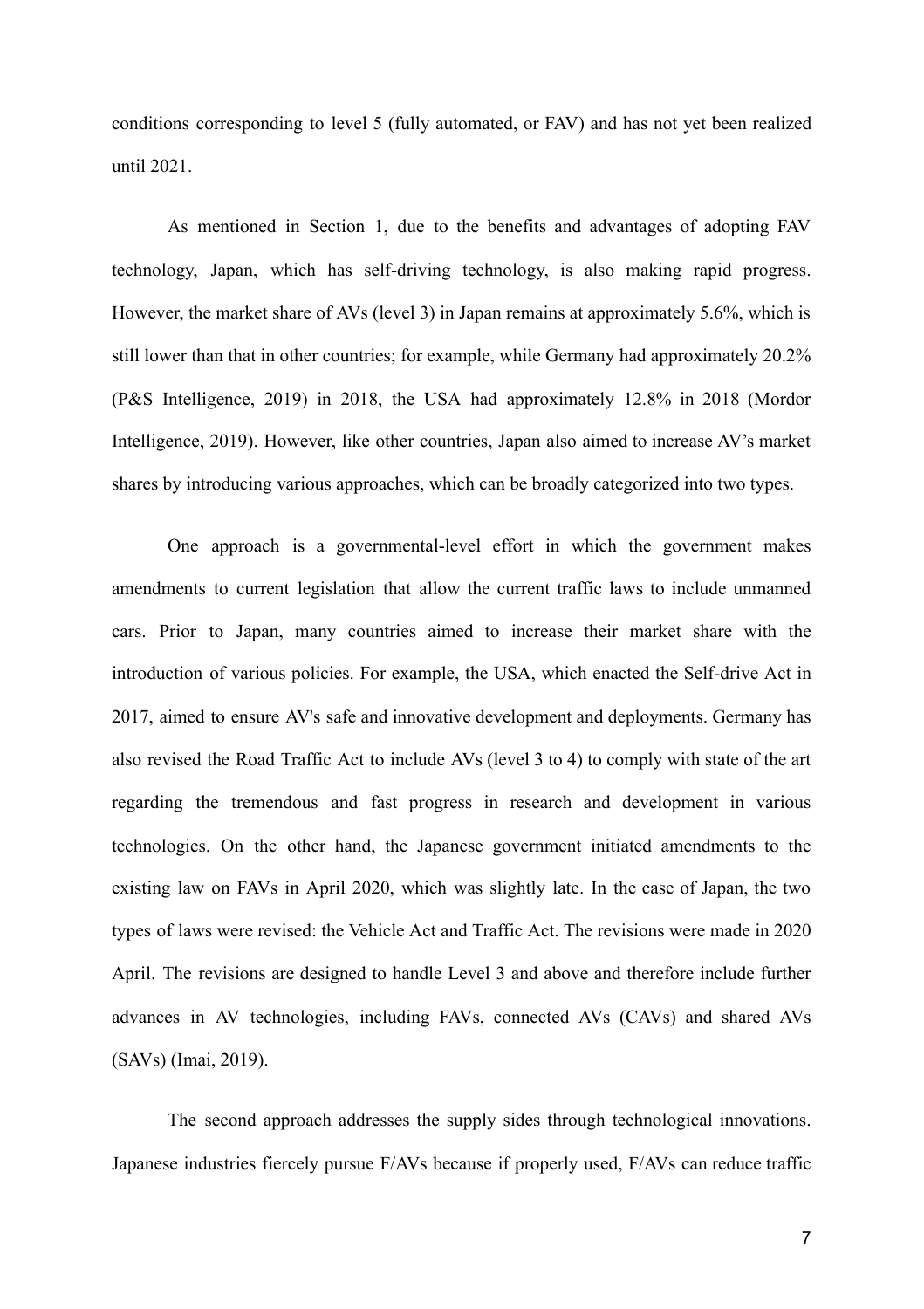accidents, congestion, fuel consumption, and emissions and therefore become a primary transport mode that will accommodate Japan's aging population. The Japanese automotive industries, namely, Toyota, Honda and Nissan, are fiercely moving forward with plans to introduce autonomous driving vehicles and facilities that enable such systems. In particular, the Nissan-initiated ProPilot system, which is a semi-autonomous system that allows single-lane freeway automated driving, is installed in several models in Leaf, which is an electric vehicle. Nissan also provides New Propilot 2.0., which allows 3D mapping navigation and recognizes pedestrians' faces with cameras and sensors. Honda and Toyota are also pursuing AV technologies to be installed in their vehicles. The technology would allow drivers to take their hands off the wheel and, while in use, even look away from the road. However, when there is a problem, drivers have to have controls back — which is a reason why so many firms have skipped this level and switched straight to Level 4 or 5 automation and that's why Industry experts expect that AV technology would ultimately converge to FAV by 2025 (Mckinsey Center of Future mobility, 2019).

Despite the government and supply sides' efforts, investigating demand sectors is also necessary, as it would be the consumers who would finally decide whether to adopt AVs and FAVs. Hence, consumers may choose FAVs due to conveniences that FAVs would give, while at the same time, they would evaluate FAVs lower due to possible accidents. Thus, we examine the factors affecting consumers' purchases and WTPs on FAVs to improve the design of FAV technologies and policy mixes that can encourage consumers to choose FAVs.

| <b>Level of Automation</b>     | <b>Explanation</b>                                                                                          | <b>Subject of Driving</b> |
|--------------------------------|-------------------------------------------------------------------------------------------------------------|---------------------------|
| Level 0<br>(No automation)     | Drivers perform all operations.                                                                             | Driver                    |
| Level 1<br>(Driver Assistance) | Under certain conditions, System partially performs either<br>brake, steering or acceleration/deceleration. | Driver                    |

**Table 1. The Summarized Explanations on AV technology by Levels.**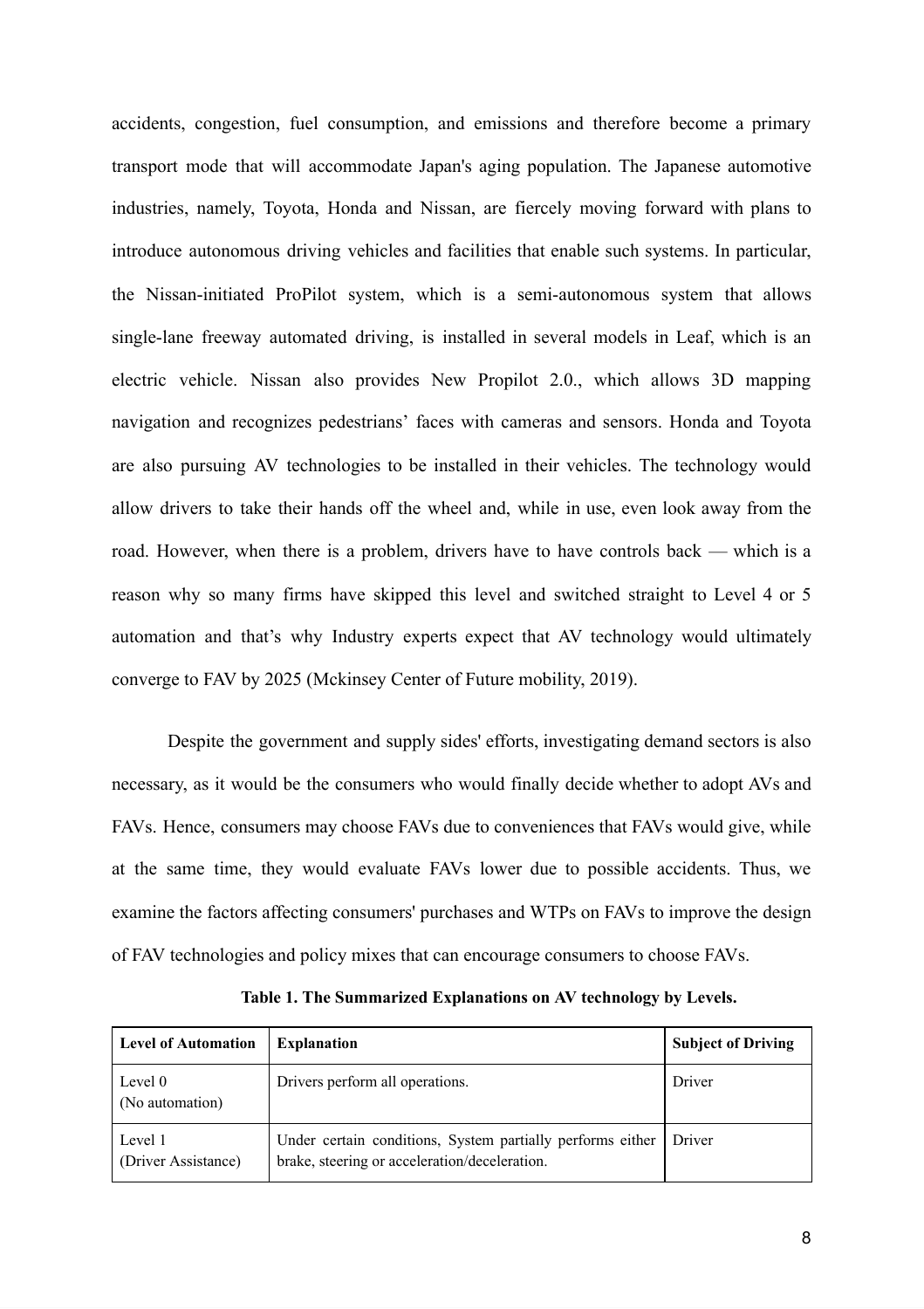| Level 2<br>(Partial Automation)        | Under certain conditions, System performs brake, steering<br>and acceleration.                                            | Driver            |
|----------------------------------------|---------------------------------------------------------------------------------------------------------------------------|-------------------|
| Level 3<br>(Conditional<br>Automation) | Under certain conditions, the system handles all operations, and the<br>driver intervenes when the system cannot operate. | $System + Driver$ |
| Level 4<br>(High Automation)           | Under certain conditions, the system handles all operations.                                                              | System            |
| Level 5<br>(Full Automation)           | The system handles all operations unconditionally.                                                                        | System            |

Source: SAE International (2014)

#### **2.2. Existing Literature**

#### **2.2.1. Expected Benefits and Concerns on F/AVs**

F/AV technologies are expected to change a transportation paradigm with minimized human interventions(Lee et al. 2019). While experts predict that  $F/AVs$  would bring benefits from diverse aspects, experts also express concerns in case F/AVs are not properly used.

Benefits from F/AVs include an increased/optimized traffic capacity [\(Chen et al.](https://paperpile.com/c/4dwmEb/dGu7+ICul)  [2019; Noruzoliaee et al. 2018\)](https://paperpile.com/c/4dwmEb/dGu7+ICul) and reduced vehicle emissions [\(Zhang et al. 2019; Jones and](https://paperpile.com/c/4dwmEb/1Ovk+i6Lj) Leibowicz2019). Due to these advantages, AV technology has experienced explosive growth, and substantial recent literature focuses on the potential changes after introducing FAVs and AVs. These works include changes in travel behavior (Childress et al. 2015; Dias et al. 2020; Krögeret al. 2019; Zhong et al. 2020; Zhao et al. 2020; Herrenkind et al. 2019), and some of the works focus on changes in work-home location [\(Zhao et al. 2021; Tian et al. 2019](https://paperpile.com/c/4dwmEb/5n45+rdDT) [\) .](https://paperpile.com/c/4dwmEb/5n45+rdDT) Some works focus on travel time savings (Moore et al. 2020; Rey and Levin 2019; Allahviran[loo](https://paperpile.com/c/4dwmEb/BBac+vF5G+o71j) and Chow 2019), while the other strands of works look at the time-saving effects and merits of using AVs with public transportation choices (i.e., shuttle bus) ( [Shen et al. 2018;](https://paperpile.com/c/4dwmEb/DTou+NbU5+jmke+mhEy) [Kassens-Noor et al. 2020; Abe 2019; Nazari et al. 2018\)](https://paperpile.com/c/4dwmEb/DTou+NbU5+jmke+mhEy) . Some of the studies look atthe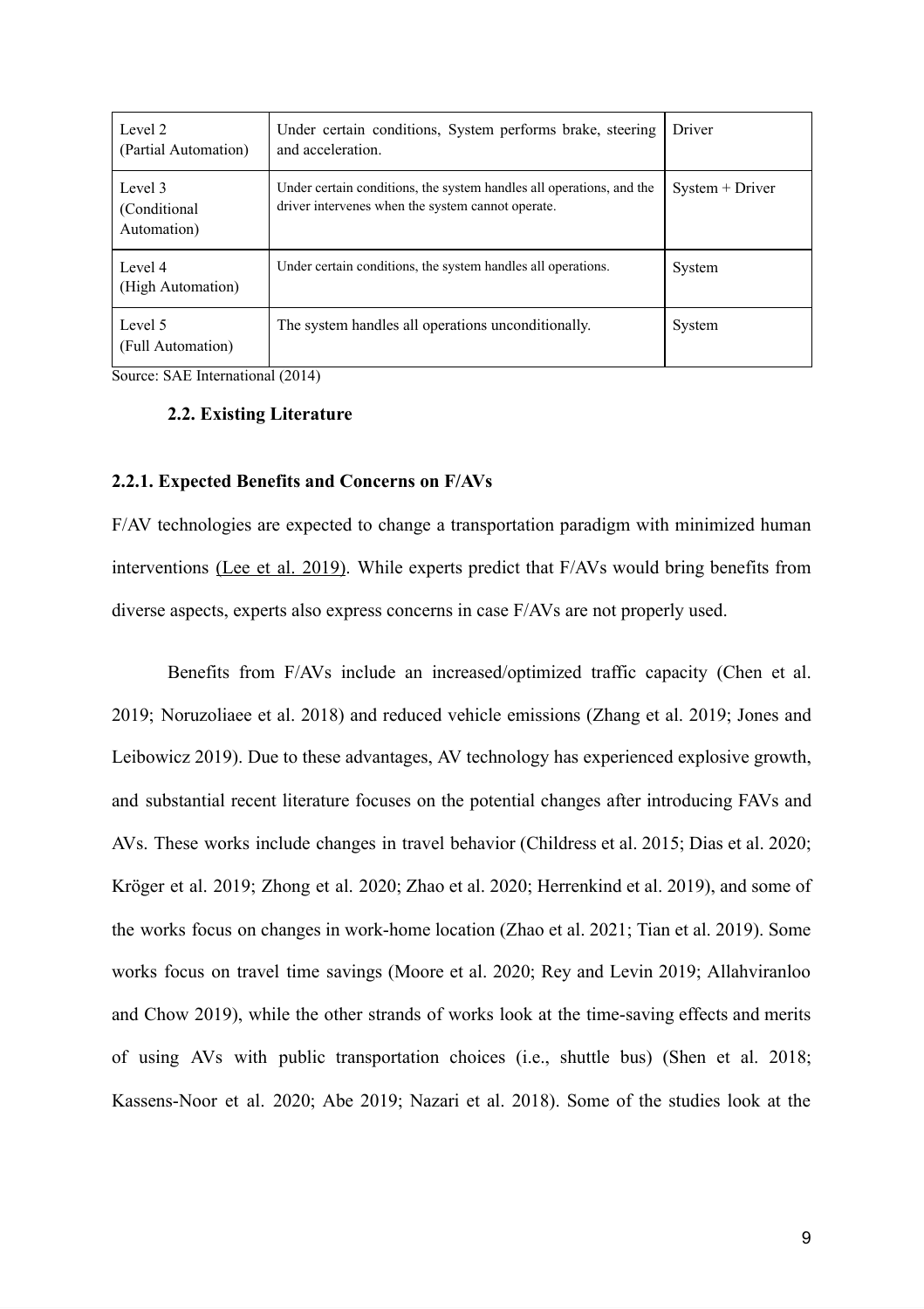environmental benefits of using FAVs [\(Hong et al. 2021; Stern et al. 2019; Saleh and](https://paperpile.com/c/4dwmEb/Gmso+K9gZ+d6BI+i6Lj)  [Hatzopoulou 2020; Jones and Leibowicz 2019\) .](https://paperpile.com/c/4dwmEb/Gmso+K9gZ+d6BI+i6Lj)

On the other hand, there are also several works highlighting the potential negative consequences of employing AVs; Greenwald and Kornhauser (2019) state that policies need to intervene to reduce emissions from AVs, and Liu and Song (2019) show that the fuel economy needs to be improved to reduce emissions from AVs. Pammer et al. (2021) emphasizes that accidents may increase due to overtrust in AVs. Wang et al. (2020) show that autonomous vehicles have trouble reacting to the complex pedestrian environment. Thus, F/AV drivers need to pay additional attention to protect pedestrian safety.

To summarize, the findings of the works above highlight the importance of looking into the people who are adopting FAVs by looking into the potential benefits and disadvantages of AV or FAV. Therefore, these benefits would be realized if people accept AVs and FAVs and use them properly without neglecting fuel economy improvement or increasing travel distance rapidly and overtrusting AVs, which again emphasizes the role of consumers. Such findings would necessitate the research of consumer behaviors (choices and WTP, representatively) on AV/FAVs.

#### **2.2.2. Hindrances on F/AVs Choices**

Then why has F/AV's market share been so low until now? Numerous studies show that the acceptability of autonomous vehicles is hindered because people are wary about various issues. First, previous works argue that people are reluctant to purchase FAVs because they fear potential traffic accidents. [Fagnant and Kockelman \(2015\)](https://paperpile.com/c/4dwmEb/Wpjn) mention that concerns regarding accountability/responsibility in traffic accidents can be an obstacle for potential FAV consumers[. Li et al. \(2019\)](https://paperpile.com/c/4dwmEb/blKq) an[d Raj et al. \(2020\)](https://paperpile.com/c/4dwmEb/VaYw) point out that resolving the problems regarding the responsibility of damages is crucial for promoting FAV usages. These problems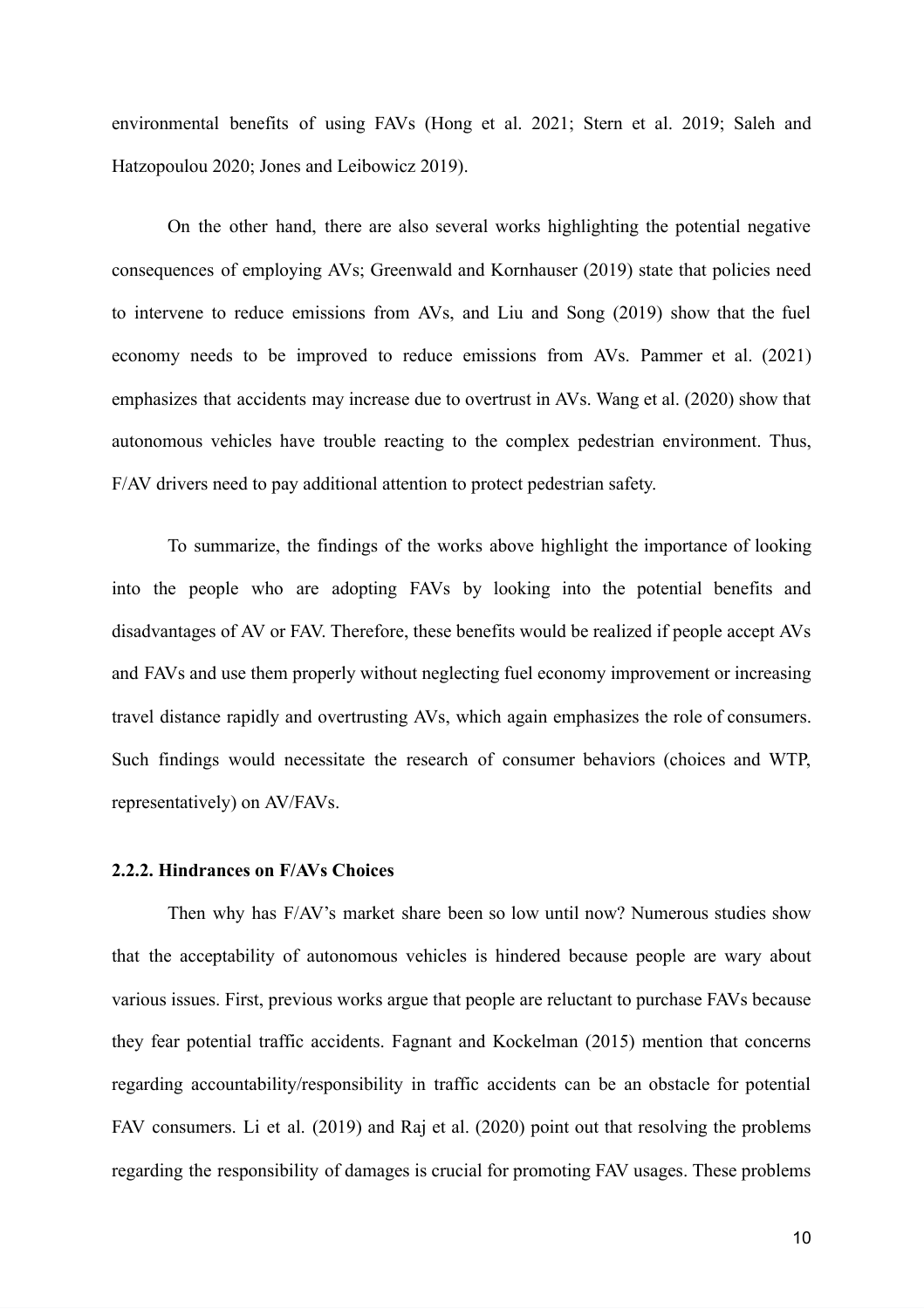eventually discourage people from choosing FAV[s \(Raj et al. 2020; Wang et al. 2020\)](https://paperpile.com/c/4dwmEb/VaYw+bSzs) . Therefore[, Morita and Managi \(2020\)](https://paperpile.com/c/4dwmEb/0RLI) mention that to promote usage, credibility should be guaranteed. Concerns about traffic accidents can also be extended to problems that might discourage technological improvements of FAV suppliers[. Bansal and Kockelman \(2017\)](https://paperpile.com/c/4dwmEb/rZ1n) mention that the appropriate regulations on safety norms can accelerate FAV technology innovations. [Bansal and Kockelman \(2017\) and Shladover and Nowakowski \(2019\)](https://paperpile.com/c/4dwmEb/rZ1n+N2o0) show that the absence of clearly defined safety norms would be a challenge for consumers to accept FAVs.

Second, the other strands of literature argue that people are not fully aware of FAVs' potential but substantial environmental benefits; therefore, substitution toward FAVs is hindered. On the one hand, [Bansal and Kockelman \(2017\), Shladover and Nowakowski](https://paperpile.com/c/4dwmEb/rZ1n+N2o0+VK8k)  [\(2019\), Acheampong and Cugurullo \(2019](https://paperpile.com/c/4dwmEb/rZ1n+N2o0+VK8k) ) and [Haboucha et al. \(2017\)](https://paperpile.com/c/4dwmEb/YF5d) mention that pro-environmental consumers accept technological innovations if they can reduce pollution. Similarly, [Krueger et al. \(2016\)](https://paperpile.com/c/4dwmEb/ZGbh) showthat pro-environmental consumers are likely to choose FAVs. On the other hand[, Gkartzonikas and Gkritza \(2019\)](https://paperpile.com/c/4dwmEb/76QC) show that consumers' lack of understanding of FAV's environmental benefits can be a barrier to FAV acceptance.

#### **2.2.3. F/AVs Choices and Demands**

The relatively early literature in this area examined purchasing decisions (or a choice) by analyzing the relationship between sociodemographic variables (i.e., gender, income and age) and technology features to AV adoption. For example, some of the works look at the technological benefits (i.e., automatic braking and parking assistance) as the primary driver of AV purchases [\(Payre et al. 2014](https://paperpile.com/c/4dwmEb/XCTM); Shin et al. 2015; Lavieri and Bhat 2019). More recent literature looks at psychological aspects such as fear of the new technology (Xu and Fan, [2019](https://paperpile.com/c/4dwmEb/DqKI) ; [Fagnant and Kockelman, 2015](https://paperpile.com/c/4dwmEb/Wpjn) ; [Mordue et al. 2020](https://paperpile.com/c/4dwmEb/V30B) ; [Raj et al. 2020\)](https://paperpile.com/c/4dwmEb/VaYw) . Some of the works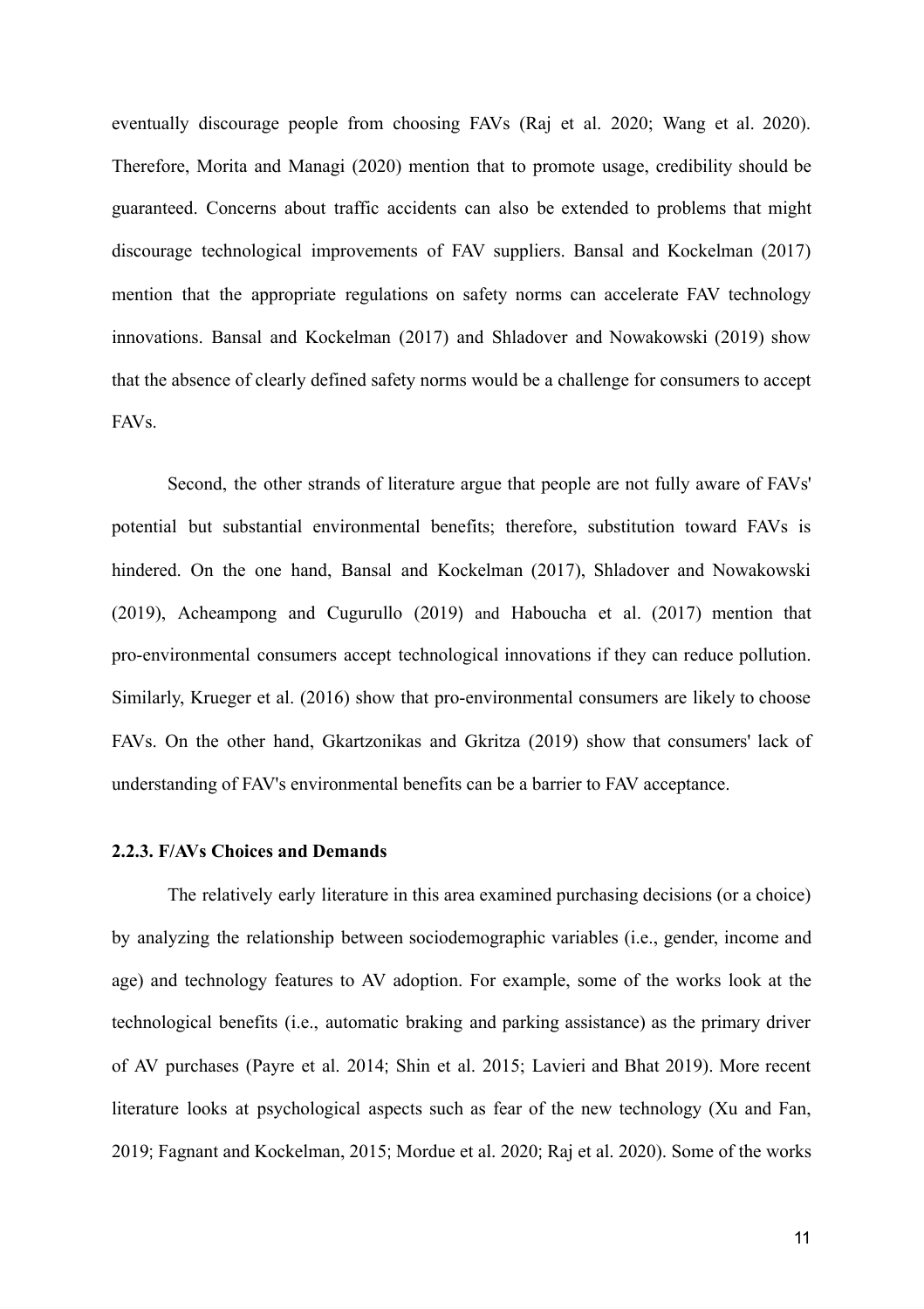also look at the factors correlated to the WTP of AV[s \(Daziano et al. 2017; Liu et al. 2019;](https://paperpile.com/c/4dwmEb/1Z6b+OoKn+qDVU)  Nyga et al. 2020), and most of them focused on the relationship between socioeconomic factors (i.e., income) and WTPs.

Earlier studies mostly find that higher environmental concerns, higher income, and technological benefits are indeed main drivers of AV and FAV adoption and higher WTP. We, however, find some research gaps from these works; that they primarily focus on either WTP and WTB, and less attention is given to the factors affecting both, leaving out a potential distortion in the results due the possibility that one might not have higher WTP but has higher WTB, and vice versa. Consequently, these studies tend to imply that factors with higher WTP on FAV would encourage FAV purchases. Such a conclusion may change, however, if the factors affecting WTB and WTP are different. In fact, some of the previous works have already shown that the WTB and WTP do not always align. Other than this research gap, we find some issues that our model can address, and we discuss all of them in Section 2.3.

#### **2.3. Current Research Gaps and Our Contributions**

This study aims to better understand the factors affecting the WTB and WTP of FAV choices. This study has several contributions. First and most importantly, to the best of our knowledge, our model is the first to account for the differences between WTB and WTP in the context of FAVs. Having a higher WTP does not necessarily indicate that someone will purchase a FAV. For example, as mentioned in Section 1, one might evaluate the autonomous vehicle higher than others because s/he is aware of FAV technology's benefits but would not purchase FAVs because s/he is afraid of potential accidents. Our work and results allow us to understand and distinguish the characteristics of individuals who belong to these groups (those who evaluate FAV higher but do not purchase, and vice versa), and those who do not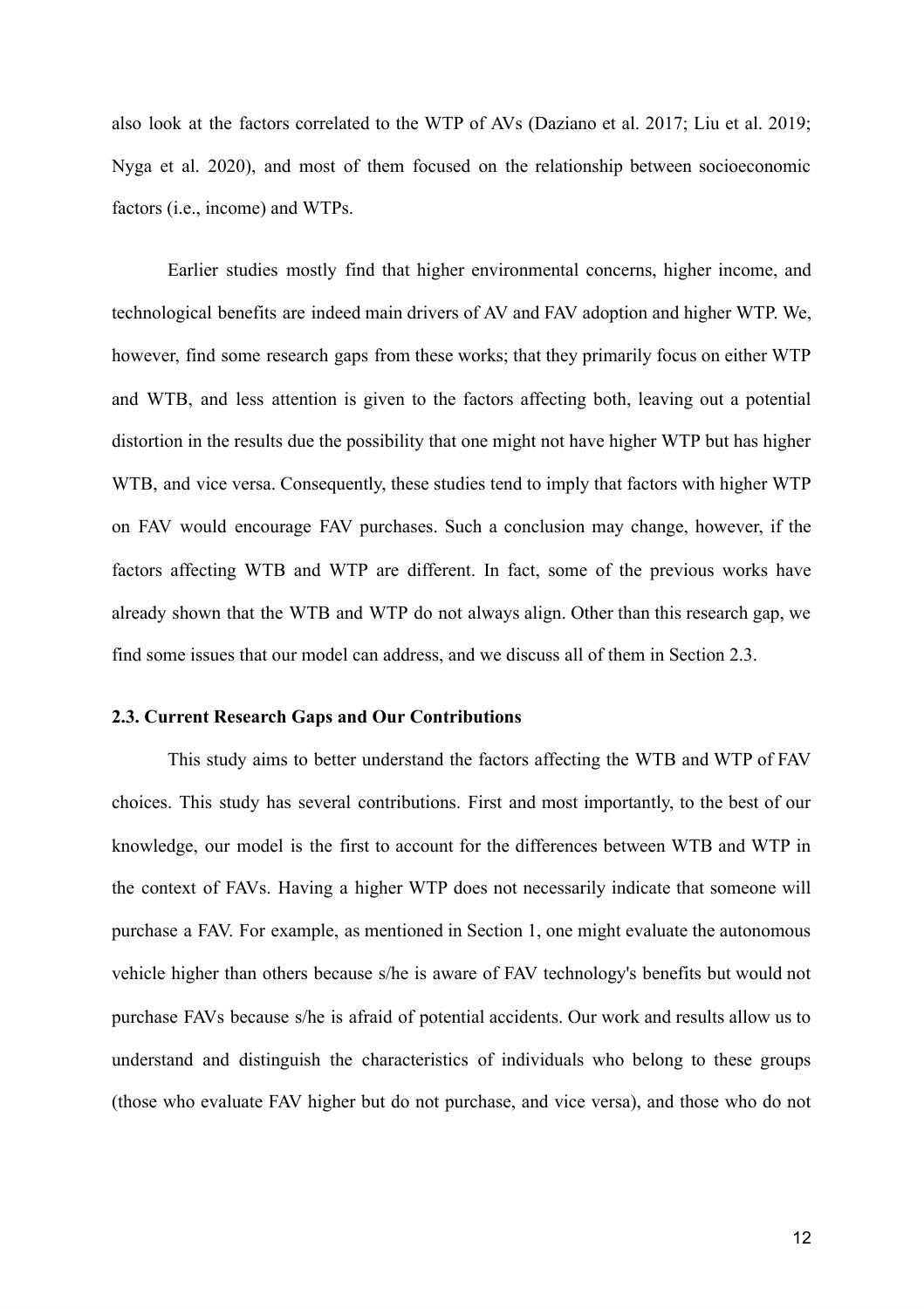belong to this group are crucial to policymakers who are willing to spread the use of FAVs and bring them into the mainstream.

Second, we account for technological advantages, fears toward new technology, environmental awareness, and sociodemographic factors (i.e., gender, age, income, and commuting time) together in the model. Each factor encompasses crucial issues (i.e., cybersecurity, regulations on accidents, responsibilities on accidents, safety, and malfunction) closely related to the WTB and WTP demands and carefully selected in the literature. One advantage of this approach is that we can separately analyze each factor's impact while fixing the other factor: for example, one might be afraid of FAV technology, but at the same time, s/he can support the conservation of the natural environment. Another example would be a person who fears FAV due to possible accidents or malfunction issues, but at the same time, s/he is fond of the advantages that FAV would give. In this case, there is a need to analyze these factors as independent factors separately. For example, our study allows us to look at the impact of fear toward accidents while fixing interests on natural environments, therefore focusing on the changes of one while leaving the other as it is, and vice versa. Such approaches would allow us to evaluate each factor's 'independent' impact. Additionally, our model allows us to look at the impacts of each survey question on the factors. We discuss more on the factors in Section 3.2.

Third, we categorize environmental concerns into two categories and investigate their correlations to F/AVs' WTB and WTP. There are only a handful of studies on the impact of environmental awareness on FAV adoption and WTP (Wu et al., 2019). In a broader view, there are previous works on consumers' environmental concerns and their purchasing behaviors, and most of them agree that higher environmental concerns would lead to higher consumer preferences for pro-environmental products. [\(Jain et al., 2018; Oerlemans et al.](https://paperpile.com/c/4dwmEb/6FS5+uLd7+AJf7)[,](https://paperpile.com/c/4dwmEb/6FS5+uLd7+AJf7)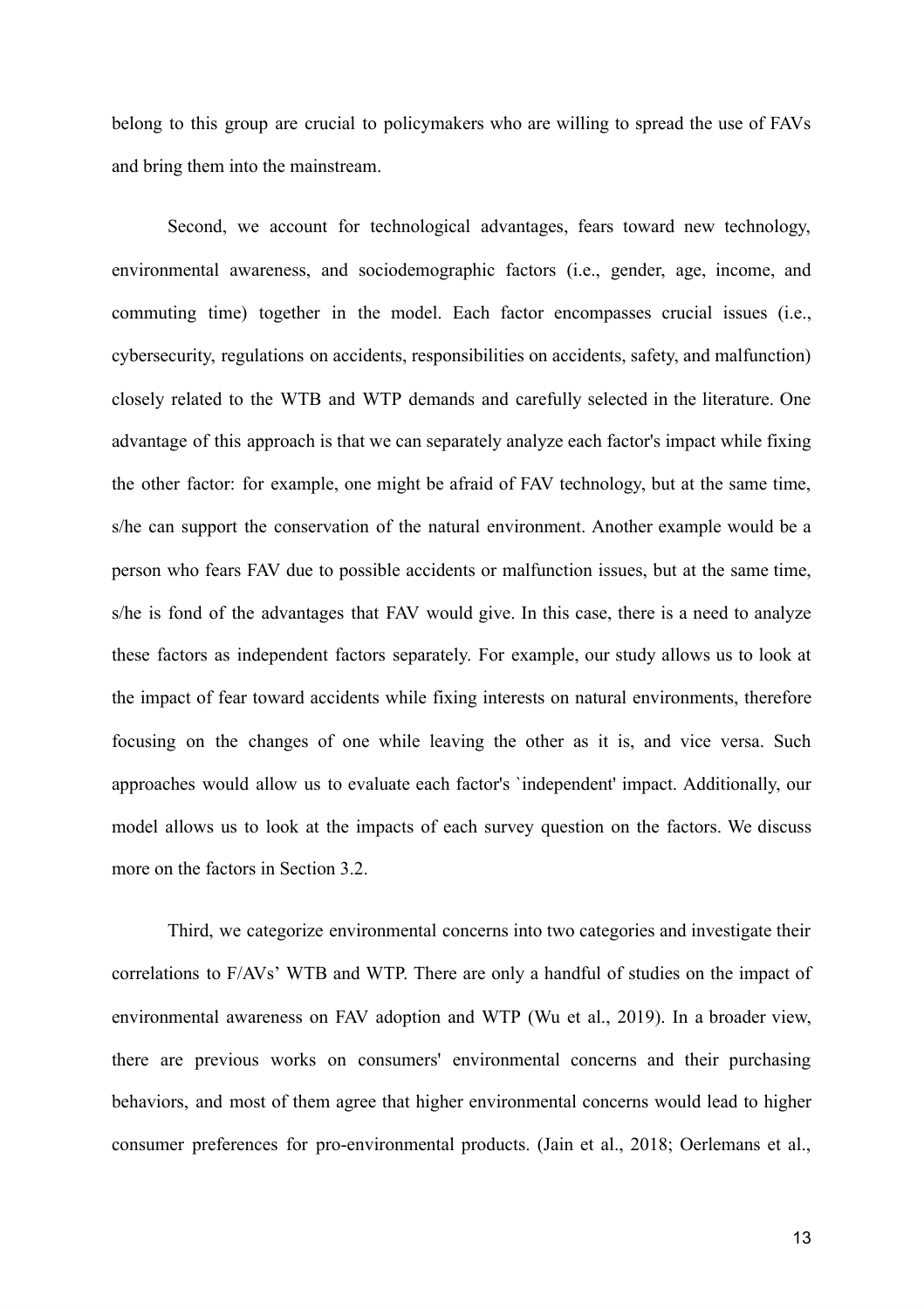[2016; Kowalska-Pyzalska 2018\)](https://paperpile.com/c/4dwmEb/6FS5+uLd7+AJf7) Hence, one issue from these works is that they regard environmental awareness as a broad concept: public awareness of the importance of environmental protection. However, purchasing behavior might vary according to the type of environmental awareness. For example, the environmental benefits of adopting FAVs are mostly related to pollution and are not directly correlated to natural environment conservation (i.e., biodiversity preservation). In that sense, those who prioritize these issues more than reducing air pollutants might not show higher WTPs than those who regard resolving air pollution as important. Therefore, policy guidelines that do not consider differences between different environmental awareness types might result in misleading policy implications. To resolve this research gap, we categorize environmental awareness into 'Pollution,' which refers to the people who emphasize recycling, alleviating air/water pollution, and 'Nature,' which refers to the people who prioritize natural environments. Categorizing would also allow the identification of which types of environmental awareness would be positively/negatively correlated with WTB or WTP, respectively.

Hence, fourth, while our study looks at each factor's effects, we also allow the correlations between the different factors. Allowing such correlations is crucial because the WTB and WTP choices would be influenced by multiple combinations of different factors. To be more specific, our model allows us to look at the `independent' impacts of each factor. At the same time, our model would take into account the correlations of each factor in estimation. If we exclude one of each factors given that the factors may be correlated to each other, there will be potential omitted variable bias, and endogeneity can occur. From the perspective of econometrics, ignoring such endogeneity can lead to incorrect estimation and might result in misleading policy implications.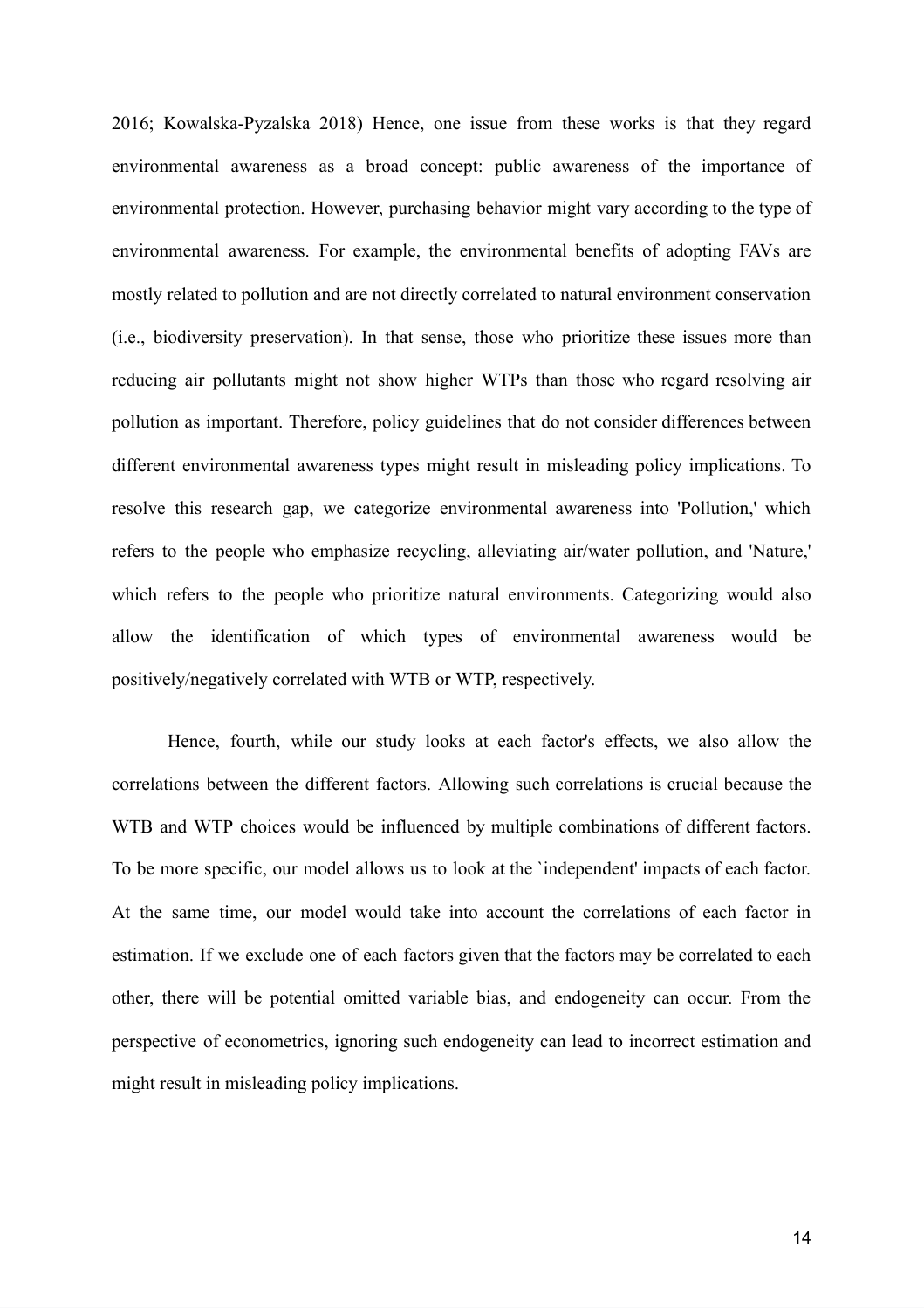#### **3. Methodology**

#### **3.1. Data**

To answer our research question, we first carried out an online survey conducted in Japan from November 16 to December 14, 2015. The survey is conducted for all generations and consists of questionnaires related to lifestyle and environmental concerns, including topics about FAVs. The sampling procedure was designed to randomly select respondents while maintaining the gender and age distribution of the respondents similar to those of the Japanese population. We designed and employed the internet survey through Nikkei Research Inc., which is the largest research company in Japan. In the survey, several trap questions were included to detect the respondents who did not seriously answer the questions. Those who did not correctly answer such trap questions were excluded from the sample in the collection process by the survey company. As a result, we collected 246,642 respondents. We present the distribution of socioeconomic variables of the survey and Japanese Census data in Table A.5 to assess the sample representativeness of our survey. We find that there are slight differences between gender and education levels between our survey and Japanese Census data. Nonetheless, we do not find a difference across surveys and show that our data approximately range around the average levels of the two cities.

Topics in the survey include environmental benefits, merits and possible concerns of FAVs. Again, we are aware that in 2015, the respondents were less familiar with FAVs than those in 2021. Therefore, we excluded those who answered that they had 'no awareness' of FAVs, which accounted for 14.48% of the entire sample (35,715 observations). Thus, in our model, we only account for the people who were aware of FAV technologies in 2015. Therefore, given that FAVs were not introduced in the market back then and still not introduced in 2021, a substantial change in the result, for example, a change in sign or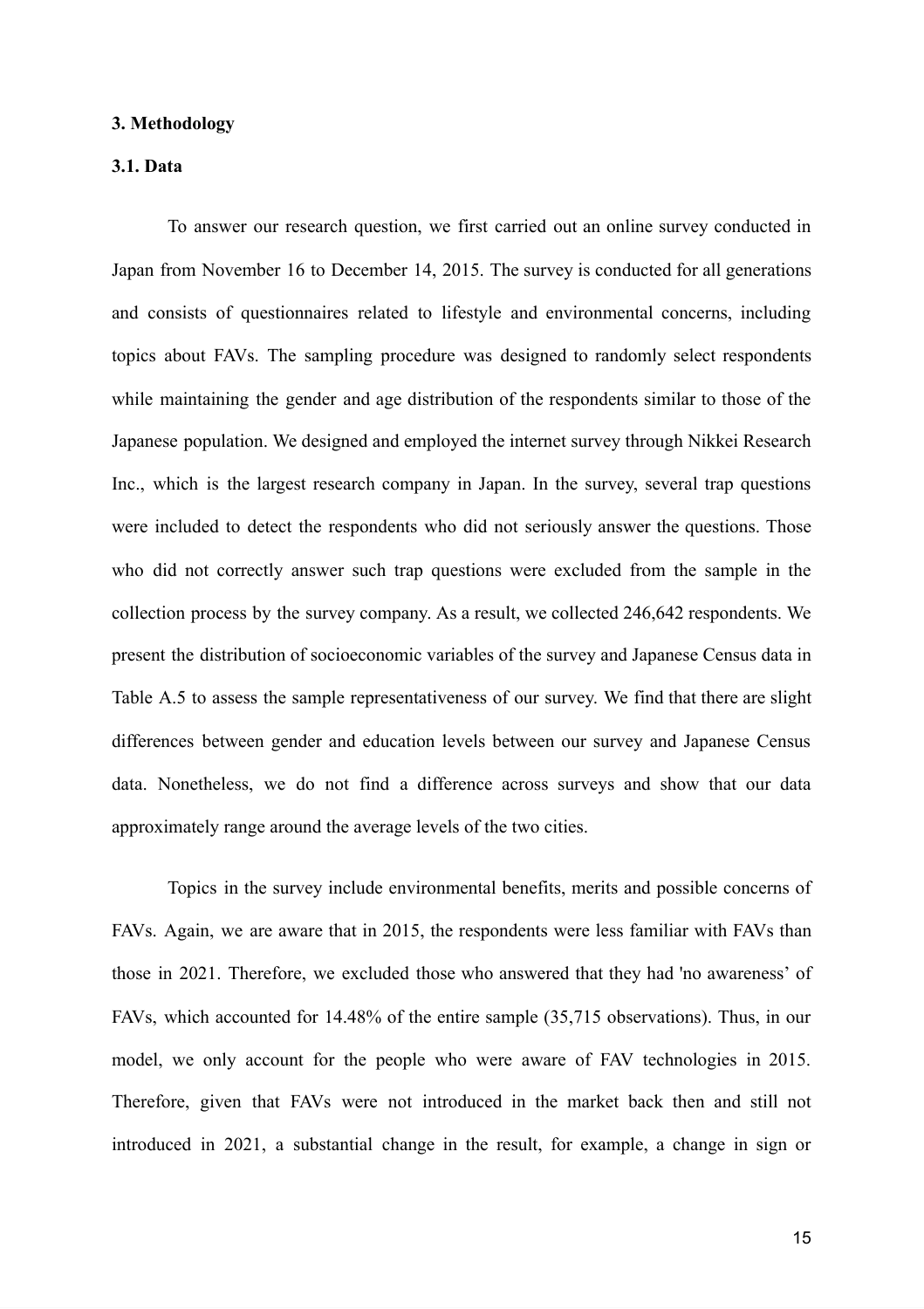implications of the results, is less likely to happen. Therefore, more attention should be given to the signs and relative comparisons of coefficient magnitudes of the latent constructs.

Finally, we drop those who selected "don't know/don't want to answer" about their individual income  $(30, 156)$  observations). As a result, we have  $180, 771$  respondents in total. Before the large-scale survey started, a pre-survey was carried out to tune the questionnaires.

For the questions related to the purchasing intention of FAVs, respondents were asked the question: "Do you want to add a completely self-driving option that allows you to move around when you purchase a car in the future?". Then, the respondents answered the following questions: "(1) Purchase for sure, (2) Purchase under certain conditions, (3) Do not purchase, and (4) I don't know.". Given that FAVs are not yet fully introduced to the market in 2015 or 2021, we assume that people who show an affinity to FAVs can be potential consumers in the future. Therefore, we include those who answer  $(1)$  and  $(2)$  as a group of 'potential consumers' as they show affinity toward using FAVs. On the other hand, people who answer (3) and (4) are reluctant to purchase FAVs, and we did not consider them potential consumers. Therefore, we code WTB equal to 1 if a respondent belongs to a potential consumer group and code WTB as 0 if not. Therefore, our analysis would allow us to see what kinds of factors would shift consumers who belong to (3) and (4) to (1) and (2). We would like to note that we are making a clear distinction between "adding" a completely self-driving option and "purchasing" FAVs by asking "Do you want to add a completely self-driving option that allows you to move around when you purchase a car in the future?". Another note we would like to clarify is that we choose not to use the complete information from the survey; that is, we do not choose to treat survey answers of WTB as 'ordinal', rather we treat it as a categorical variable. For example, while it is possible to investigate the result of `ordinal' responses of WTB by treating  $=1$  a not purchasing,  $=2$  if not sure,  $=3$  as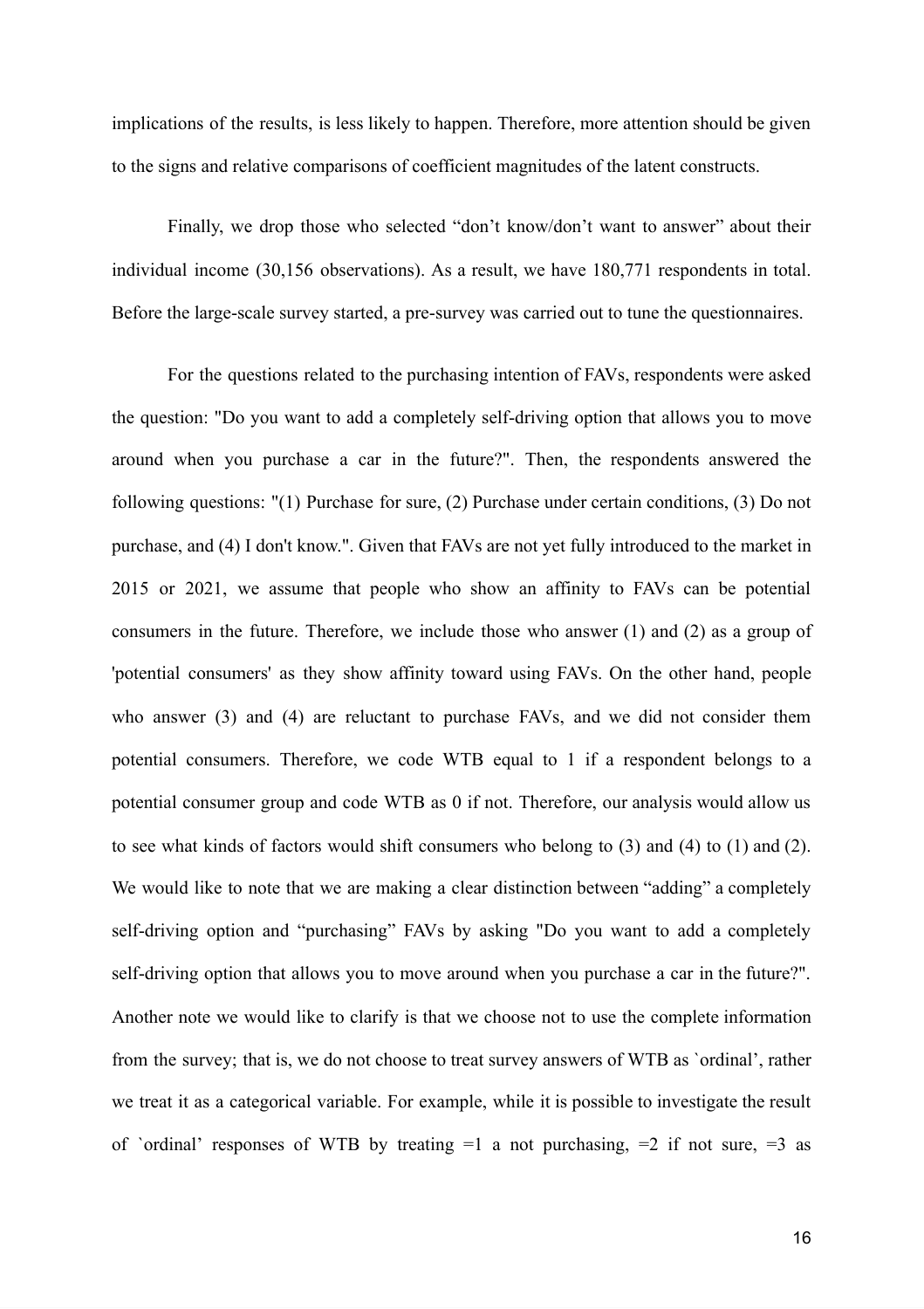positively consider and  $=4$  if s/he purchases, increase from 1 to 2 does not necessarily indicate the probability of s/he is purchasing F/AVs. Thus, we choose to analyze binary responses because we are interested in whether s/he is purchasing F/AVs. <sup>4</sup>

Next, we also asked WTP for FAVs. Respondents were asked to write down their WTPs freely regardless of the purchase decisions, ranging from 0 JPY to 3.25 Million JPY. We use a payment card method to measure WTP, and we provide detailed ranges of WTPs in Table 2. However, given that FAV is a newly introduced technology, people may not have a specific price range of WTP if we choose to leave WTP as an open question. In that sense, leaving WTP as an open question may increase the variances of responses for two reasons. First, because evaluating WTP is not a typical in-daily decision-making behavior, it may result in many nonresponses, and respondents would feel difficult to answer it with a concrete number without any examples given. Second, following the first reason, the number of outliers may increase, and the outliers may distort the representative values by abnormally large or small amounts. Third, the answers tend to be concentrated on round numbers (Ministry of Land, Transport, and Infrastructure<sup>5</sup>). Thus, we chose to use categorical but detailed WTP questions. We have respondents who chose a WTP of 0, indicating that they would choose to add it if it is free, and such an answer does not indicate that the respondents are not willing to purchase AVs.

**Table 2. The Range, Frequency and Respondents' Proportion of the Willingness-to-Pay(WTP) in our Survey** 

Please write down your Willingness-to-Pay for adding Fully-automated option to your newly-purchased vehicle.

| Group | Range (10,000 JPY) | Frequency | Proportion (%) |
|-------|--------------------|-----------|----------------|
|       |                    | 40,093    | 22.18          |

 $^4$  Similarly, we choose not to investigate the multinomial responses of WTBs as we believe each response is independent; therefore, looking into how 'not purchasing' decision interacts with 'no awareness,' for example, would not fit our research.

<sup>&</sup>lt;sup>5</sup> We refer to https://www.mlit.go.jp/kowan/beneki/images/kaigan\_hiyoubeneki\_06.pdf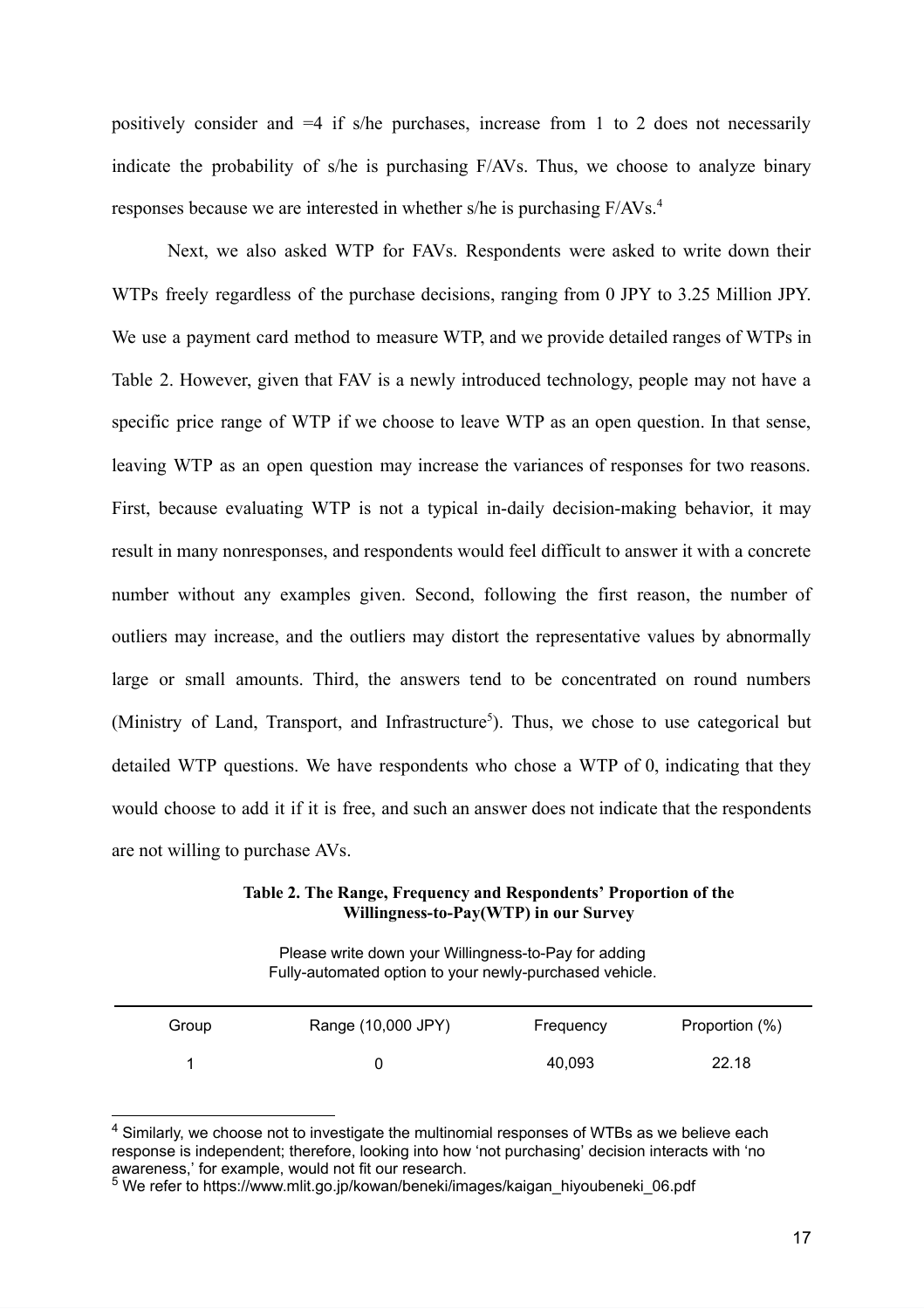| $\boldsymbol{2}$          | $1~\sim 5$     | 34,666 | 19.18 |
|---------------------------|----------------|--------|-------|
| $\ensuremath{\mathsf{3}}$ | $6 \sim 10$    | 27,456 | 15.19 |
| $\overline{\mathbf{4}}$   | $11 \sim 15$   | 11,331 | 6.27  |
| $\mathbf 5$               | $16 \sim 20$   | 14,987 | 8.29  |
| 6                         | $21 \sim 25$   | 4,067  | 2.25  |
| $\boldsymbol{7}$          | $26 \sim 30$   | 18,511 | 10.24 |
| 8                         | $31 \sim 35$   | 2,346  | 1.30  |
| 9                         | $36 \sim 40$   | 1,179  | 0.65  |
| 10                        | $41 \sim 45$   | 569    | 0.31  |
| 11                        | $46 \sim 50$   | 9,524  | 5.27  |
| 12                        | $51 - 60$      | 1,549  | 0.86  |
| 13                        | $61 - 70$      | 399    | 0.22  |
| 14                        | $71 - 80$      | 1,868  | 1.03  |
| 15                        | $81 \sim 90$   | 1,261  | 0.70  |
| 16                        | $91 - 100$     | 5,610  | 3.10  |
| 17                        | $101 \sim 150$ | 1,441  | 0.80  |
| 18                        | $151 \sim 200$ | 1,053  | 0.58  |
| 19                        | $201 \sim 250$ | 479    | 0.26  |
| 20                        | $251 \sim 300$ | 465    | 0.26  |
| 21                        | $300 -$        | 1,917  | 1.06  |

We also include the respondents' car ownership and car types in our model for two reasons. First, we would like to increase the survey's internal validity; therefore, we would like to control for individuals who do not know the price and maintenance costs for cars. Thus, we included the `car ownership' variable to control for those who do not own a car and are less likely to be aware of the car price. Second, along with car ownership, we also include car types (gasoline, diesel, hybrid, plug-in-hybrids (PHEV), fuel-cell vehicle (FCV), and electric vehicles (EV)), and car prices differ according to the car types.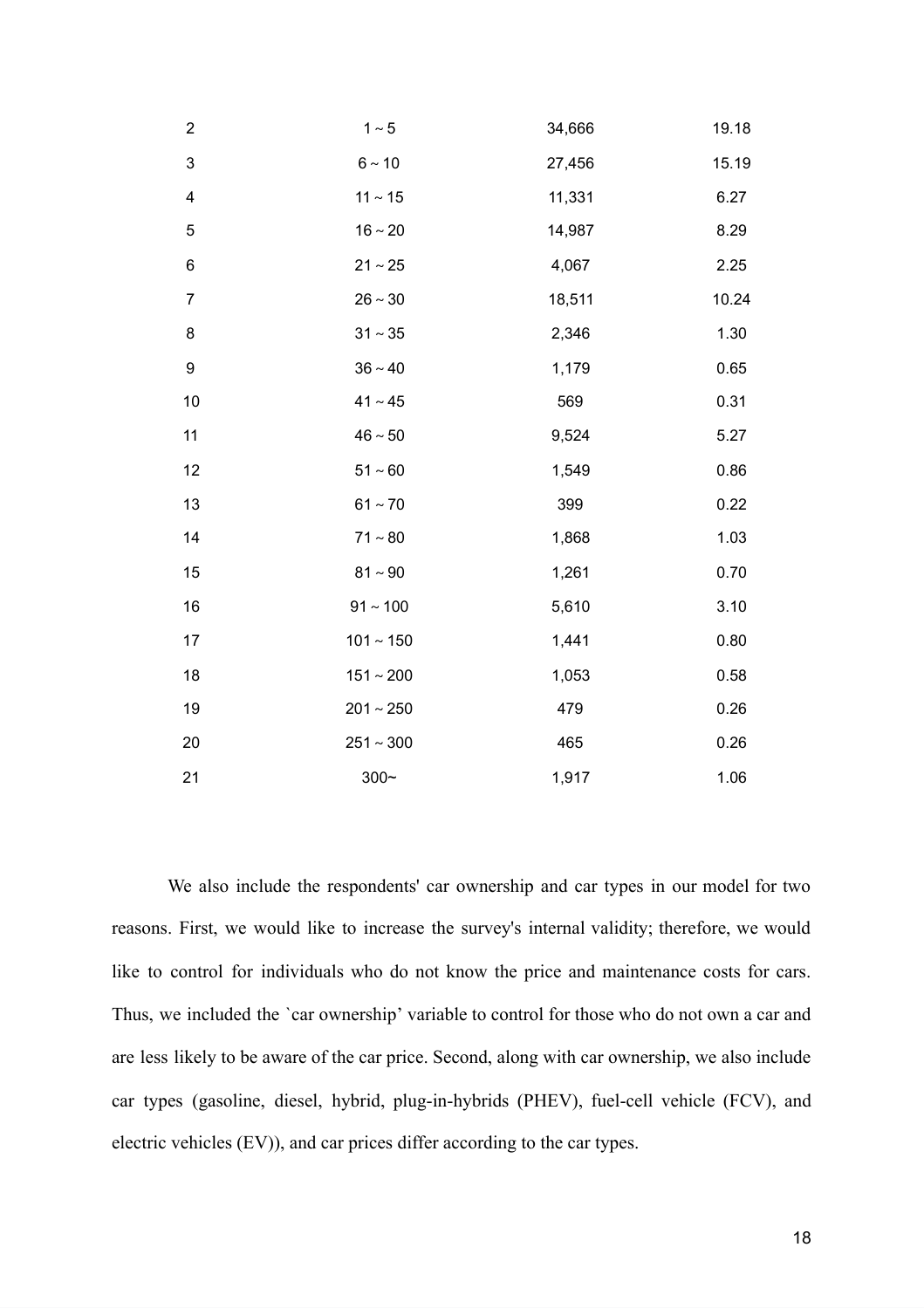Then, we ask the concerns on environments in the form of 'importance as a policy'. Based on previous studies, we classified the topics for environmental policy into eight factors referring to the House of Councillors, The National Diet of Japan, (2015); We have 13 questions in total, and the topics are about the renewable energies, air pollution, environmental conservation, water pollution, endangered species conservation (biodiversity), reuse and recycling, waste disposal, and CO<sub>2</sub> emissions with questions such as, "How important is the policy to you? 'The scale of responses is as follows: (0) for no awareness/interest at all--therefore, the difference between those who answer (0) and others would be whether that person at least has an interest in a certain policy/issue, (1) for very insignificant; (2) for insignificant; (3) for neither important nor insignificant; (4) for important; (5) for very important. Next, we survey the technological merits and concerns regarding FAVs. Respondents are asked to check multiple options among 17 options for merit and 12 options for concerns.

Among all options and questions, we use factor analysis to choose the options that are used in the estimation. We discuss more on factor analysis and how we choose the important factors in Section 3.2. Specific lists of questions are listed in Table 4, which shows notations for each option and explanations of them. `Sources' in Table 4 refers to the previous works we referred to when designing survey questions. The proportions of consumers choosing each option are listed in Appendix Table A.1. and A.2.

We also included sociodemographic variables: income, gender, age, and commuting time. Table 3 shows descriptive statistics. Overall, we had approximately 180,771 respondents. We divided the sample into three groups: the overall group (Panel  $(A)$ ), those who would not purchase FAV, (as in Panel (B)), and those who would purchase FAV (as in Panel (C)). Although we do not see significant differences across the groups for the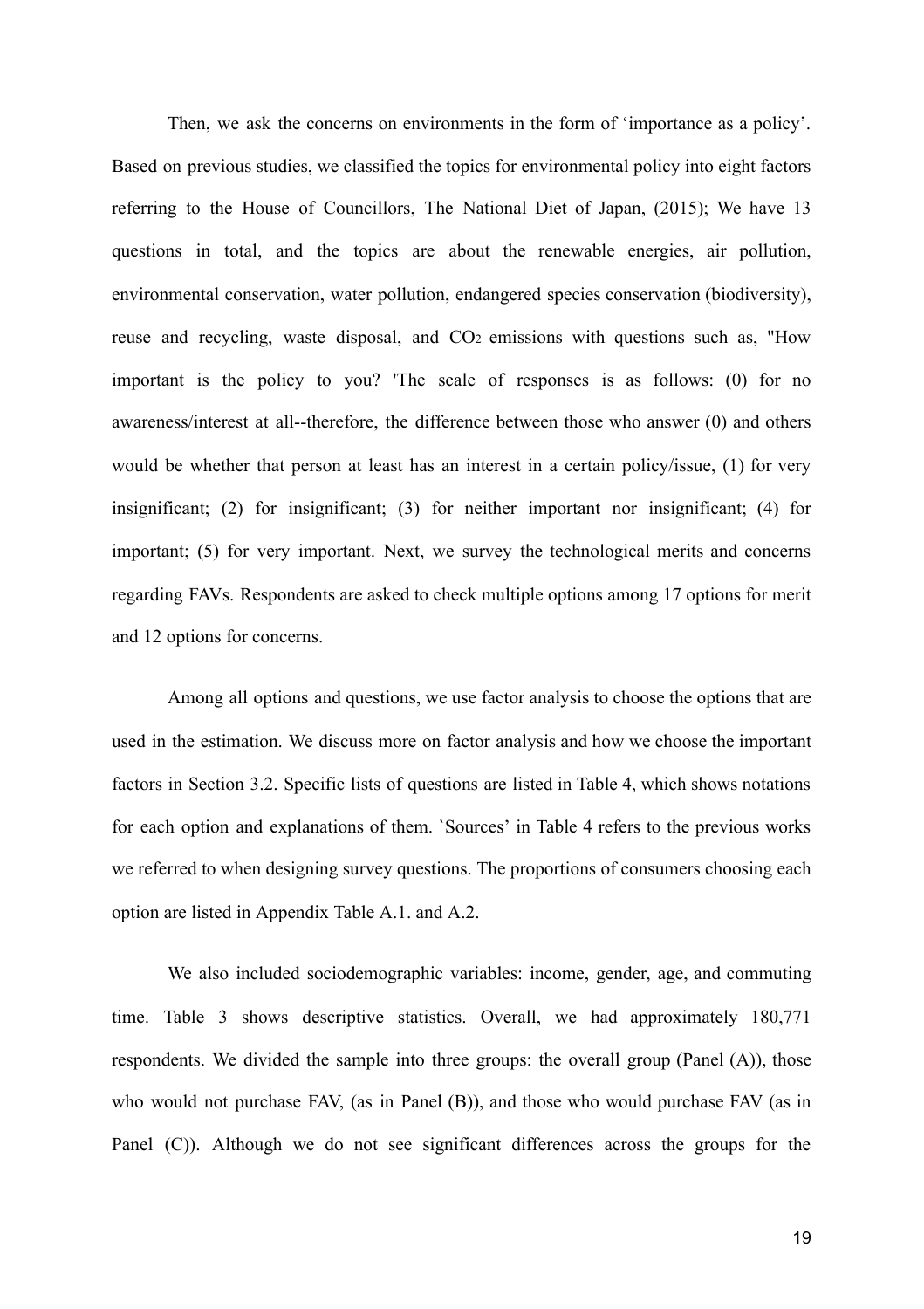sociodemographic variables, annual income, WTP for FAV, and EV dummy show higher mean value for those who belong to Panel (C) than in Panel (A) and (B).

| <b>Variable</b>                                                    | Mean    | Std.dv  | Min              | Max          |  |  |
|--------------------------------------------------------------------|---------|---------|------------------|--------------|--|--|
| Panel (A) Overall $(N=180,771)$                                    |         |         |                  |              |  |  |
| WTP for FAV (10,000 JPY)                                           | 22.519  | 44.275  | $\boldsymbol{0}$ | 325          |  |  |
| Annual Income (10,000 JPY)                                         | 485.383 | 411.226 | 100              | 3500         |  |  |
| Household Size                                                     | 2.864   | 1.362   | $\mathbf{1}$     | 10           |  |  |
| Age                                                                | 48.701  | 11.933  | 18               | 100          |  |  |
| Female Dummy (=1 if female)                                        | 0.369   | 0.482   | $\boldsymbol{0}$ | $\mathbf{1}$ |  |  |
| Married Dummy (=1 if married)                                      | 0.695   | 0.461   | $\boldsymbol{0}$ | $\,1$        |  |  |
| Car Ownership $(=1$ if own car)                                    | 0.823   | 0.381   | $\boldsymbol{0}$ | $\mathbf{1}$ |  |  |
| Gasoline $(=1 \text{ if car type is})$<br>gasoline vehicle)        | 0.676   | 0.468   | $\boldsymbol{0}$ | $\mathbf{1}$ |  |  |
| Diesel $(=1$ if car type is diesel<br>vehicle)                     | 0.023   | 0.150   | $\mathbf{0}$     | $\mathbf{1}$ |  |  |
| Hybrid $(=1$ if car type is hybrid<br>vehicle)                     | 0.116   | 0.321   | $\mathbf{0}$     | $\mathbf{1}$ |  |  |
| Plug-in Hybrid $(=1$ if car type is<br>plug-in hybrid vehicles)    | 0.004   | 0.065   | $\boldsymbol{0}$ | $\mathbf{1}$ |  |  |
| EV $(=1$ if car type is electric<br>vehicles)                      | 0.002   | 0.049   | $\boldsymbol{0}$ | $\mathbf{1}$ |  |  |
| FCV $(=1$ if car type is fuel cell<br>vehicles)                    | 0.0005  | 0.022   | $\boldsymbol{0}$ | $\mathbf{1}$ |  |  |
| Panel (B) People who won't choose autonomous vehicles $(N=77,371)$ |         |         |                  |              |  |  |
| WTP for FAV (10,000 JPY)                                           | 19.449  | 46.026  | $\boldsymbol{0}$ | 325          |  |  |
| Annual Income (10,000 JPY)                                         | 446.782 | 391.013 | 100              | 3500         |  |  |
| Household Size                                                     | 2.833   | 1.351   | $\mathbf{1}$     | 10           |  |  |
| Age                                                                | 48.833  | 11.980  | 18               | 100          |  |  |
| Female Dummy (=1 if female)                                        | 0.415   | 0.493   | $\boldsymbol{0}$ | $\mathbf{1}$ |  |  |

**Table 3. Descriptive Statistics**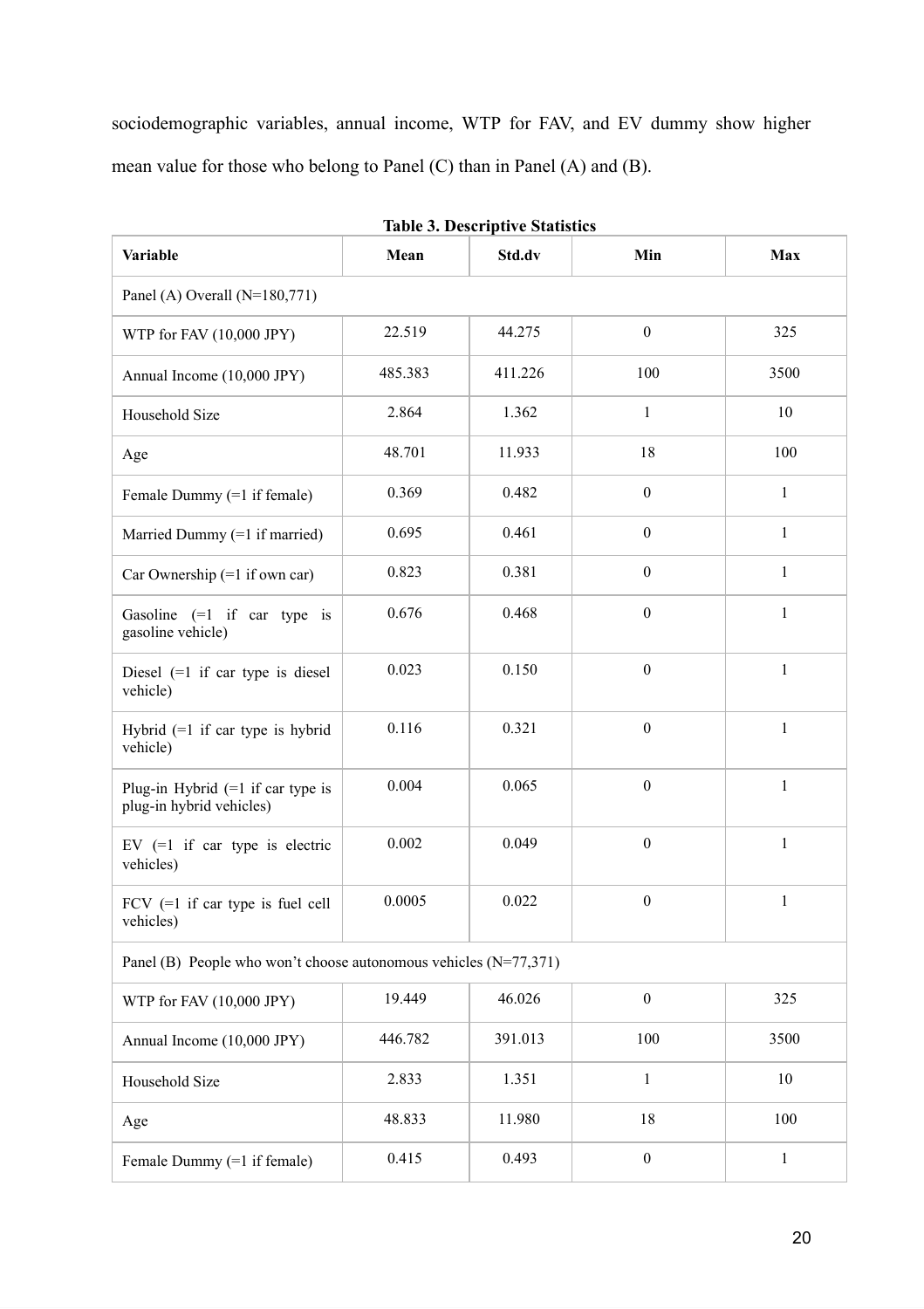| Married Dummy $(=1$ if married)                             | 0.685 | 0.465 | $\theta$ |  |
|-------------------------------------------------------------|-------|-------|----------|--|
| Car Ownership $(=1$ if own car)                             | 0.821 | 0.383 | $\theta$ |  |
| Gasoline $(=1 \text{ if car type is})$<br>gasoline vehicle) | 0.693 | 0.461 | $\theta$ |  |
| Diesel $(=1$ if car type is diesel<br>vehicle)              | 0.022 | 0.145 | $\theta$ |  |
| Hybrid $(=1$ if car type is hybrid<br>vehicle)              | 0.101 | 0.301 | $\Omega$ |  |
| Plug-in Hybrid $(=1$ if car type is                         | 0.003 | 0.056 | $\theta$ |  |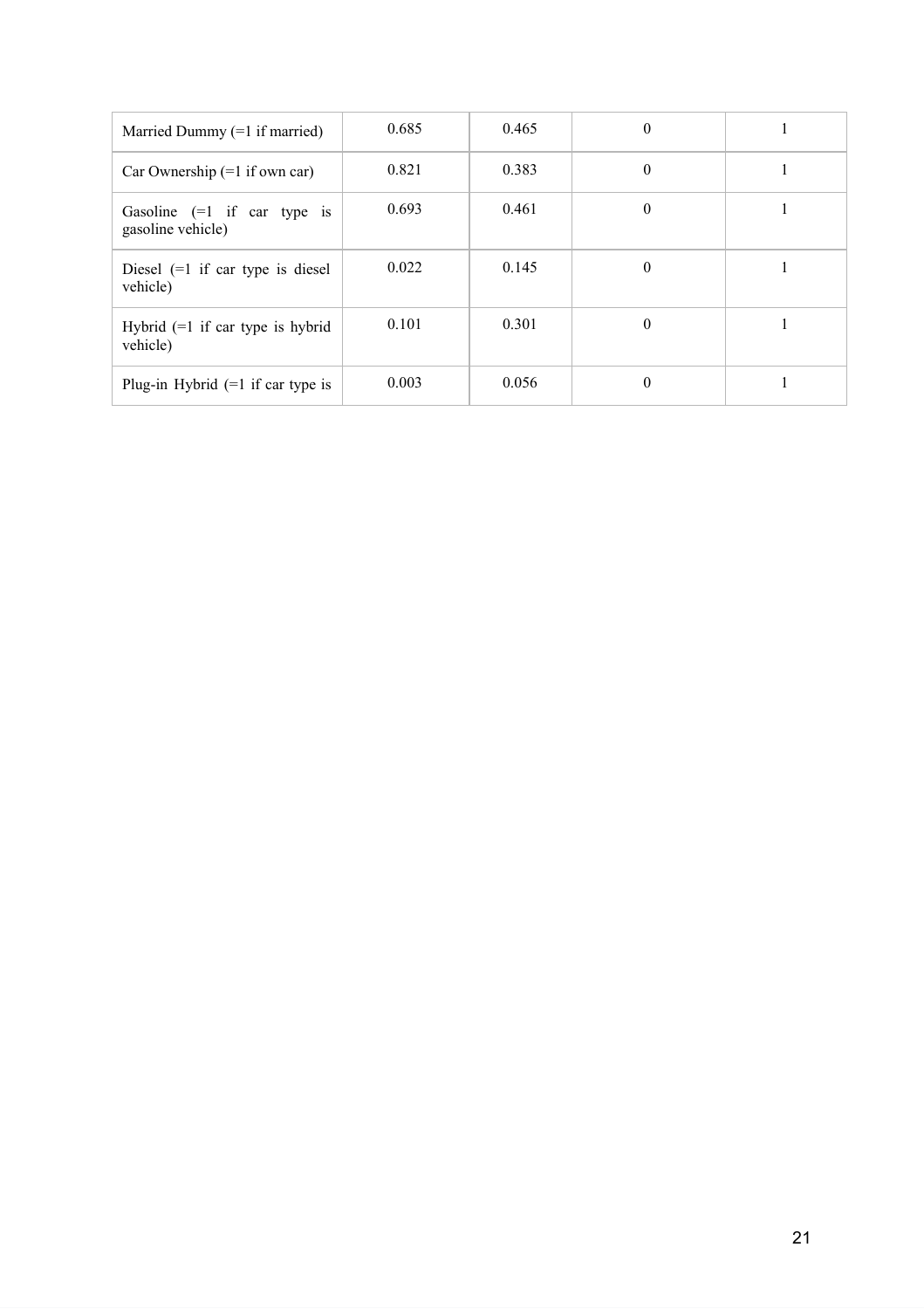| plug-in hybrid vehicles)                                          |         |         |                  |              |
|-------------------------------------------------------------------|---------|---------|------------------|--------------|
| EV $(=1$ if car type is electric<br>vehicles)                     | 0.002   | 0.045   | $\boldsymbol{0}$ | $\mathbf{1}$ |
| FCV $(=1$ if car type is fuel cell<br>vehicles)                   | 0.0006  | 0.024   | $\boldsymbol{0}$ | $\mathbf{1}$ |
| Panel (C) People who would choose autonomous vehicles (N=103,400) |         |         |                  |              |
| WTP for FAV (10,000 JPY)                                          | 24.817  | 42.775  | $\boldsymbol{0}$ | 325          |
| Annual Income (10,000 JPY)                                        | 514.266 | 423.430 | 100              | 3500         |
| Household Size                                                    | 2.887   | 1.370   | $\mathbf{1}$     | 10           |
| Age                                                               | 48.602  | 11.897  | 18               | 100          |
| Female Dummy (=1 if female)                                       | 0.334   | 0.472   | $\boldsymbol{0}$ | $\mathbf{1}$ |
| Married Dummy (=1 if married)                                     | 0.702   | 0.457   | $\boldsymbol{0}$ | $\mathbf{1}$ |
| Car Ownership $(=1$ if own car)                                   | 0.825   | 0.380   | $\boldsymbol{0}$ | $\mathbf{1}$ |
| Gasoline $(=1$ if car type is<br>gasoline vehicle)                | 0.664   | 0.472   | $\boldsymbol{0}$ | $\mathbf{1}$ |
| Diesel $(=1$ if car type is diesel<br>vehicle)                    | 0.024   | 0.153   | $\boldsymbol{0}$ | $\mathbf{1}$ |
| Hybrid $(=1$ if car type is hybrid<br>vehicle)                    | 0.128   | 0.334   | $\boldsymbol{0}$ | $\mathbf{1}$ |
| Plug-in Hybrid $(=1$ if car type is<br>plug-in hybrid vehicles)   | 0.005   | 0.072   | $\boldsymbol{0}$ | $\mathbf{1}$ |
| EV $(=1$ if car type is electric<br>vehicles)                     | 0.003   | 0.052   | $\boldsymbol{0}$ | $\mathbf{1}$ |
| FCV $(=1$ if car type is fuel cell<br>vehicles)                   | 0.0004  | 0.020   | $\boldsymbol{0}$ | $\mathbf{1}$ |

# **3.2. Empirical Strategy**

 We use structural equation modeling (SEM) to assess the relationship between factors that are correlated with the WTB and WTP of FAVs. We choose SEM, which is a suitable methodology that allows us to examine the psychometric factors that are correlated with people's intentions to F/AVs. SEM can handle a substantial number of endogenous and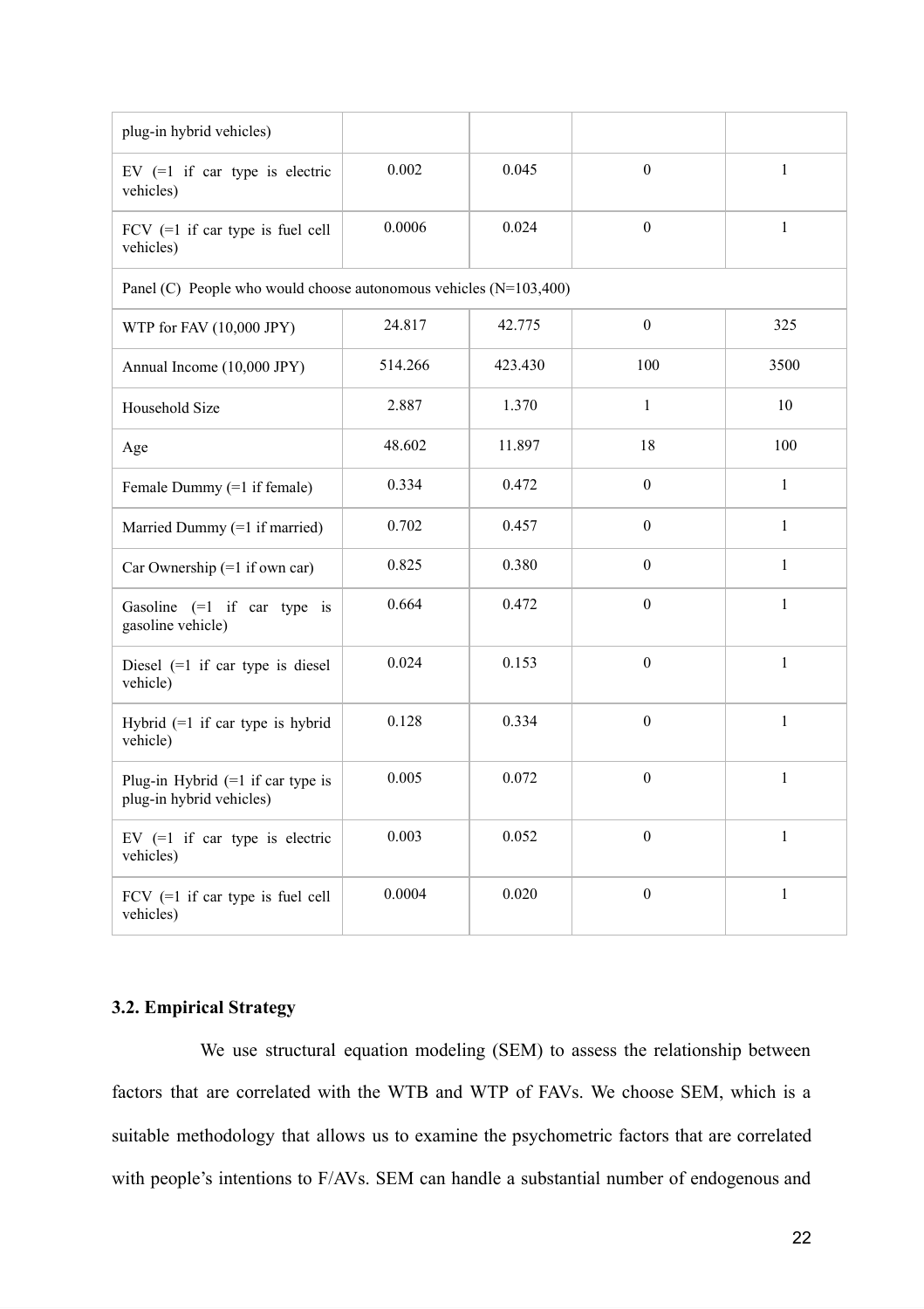exogenous variables and can include latent variables in the model. Thus, SEM enables the inclusion of the theory of planned behavior (TPB), which explains people's behavior based on psychometric intentions through latent variables determined by attitudes (Aizen 1991). Thanks to such benefits, SEM has been employed in many research fields incorporating psychometric modeling, such as psychology, sociology, educational research, political science, and market research. Several SEM applications in transportation research have been conducted in the past (examples of previous works including SEM as the main method include Tardiff, (1976), Fernandez-Heredia et al. (2014), Maldonado-Hinajeros et al. (2014 ), and Motoaki and Daziano (2015)). Our model explains the WTB and WTP of automated vehicles based on the four latents of nature, pollution, merit, and accidents and thus focuses on the psychometric intentions of the potential consumers, and SEM allows such analysis.

Moreover, SEM offers *simultaneous* estimations of latent variables and exogenous variables and allows for correlations between latents. If the latents and exogenous variables are estimated sequentially, for example, one can conduct factor analysis to construct the latents in the first step and proceed to the estimation of latents and exogenous variables to the choice modeling, while this strategy is simple, it does not guarantee unbiased estimators for the parameters involved and tends to underestimate standard errors (see, for example, Walker and Ben-Akiva, 2002, Morikawa et al., 2002). Furthermore, a sequential estimation does not allow for the interaction of latent variables. As we assume that latents are correlated and people's choice behavior is not 'sequential,' we choose SEM in this study and use STATA to estimate our model (see Raveau et al., 2010 for a discussion of sequential versus simultaneous estimation).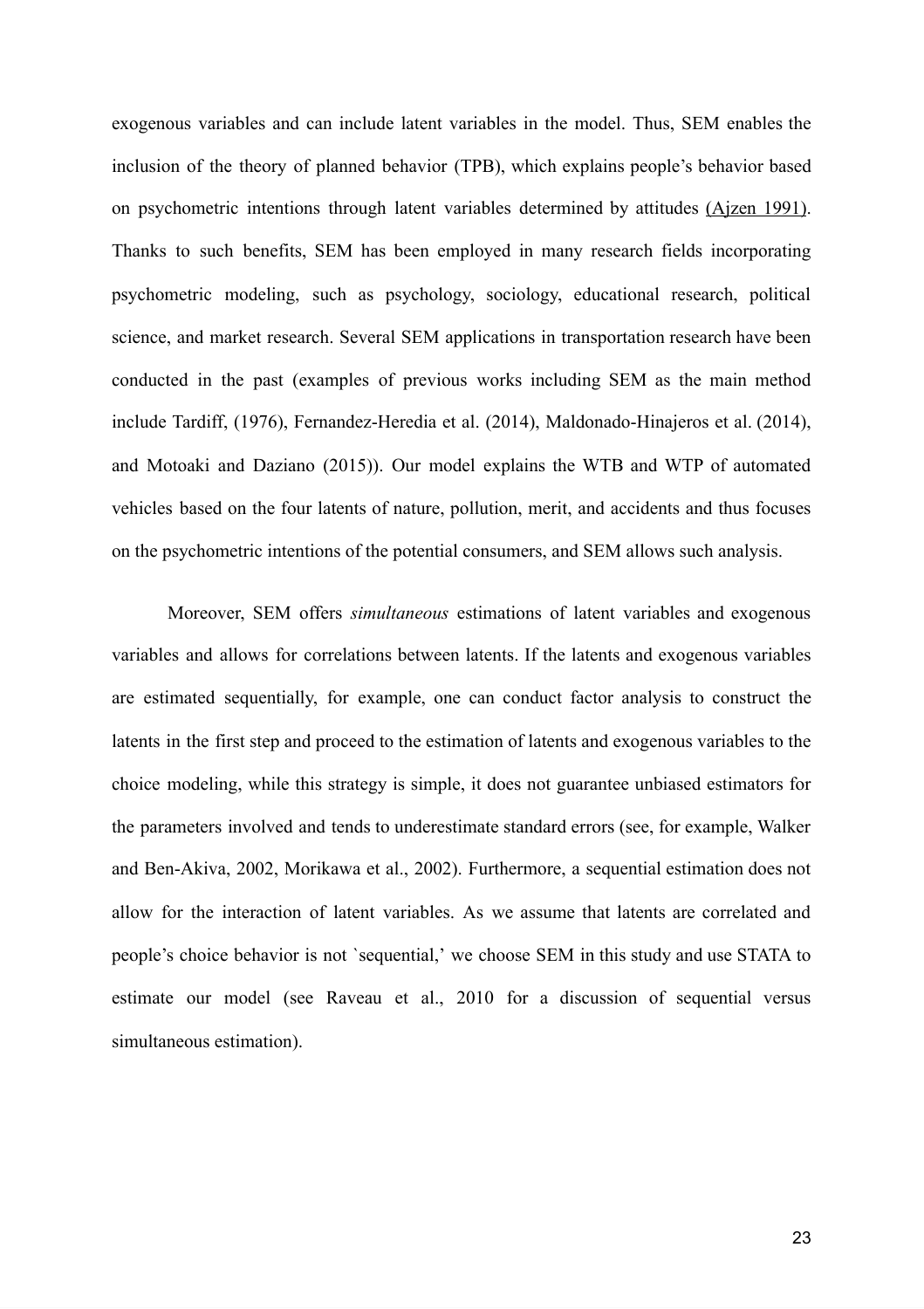#### **3.2.1. Identifying Latent Constructs**

We first identify the latent variables that can be related to WTB and WTP for FAV based on the process used by previous studies (e.g., Fernández-Heredia et al., 2016), as shown in Table 4. We choose four categories: fear (fear of FAV technology), merits (advantages and benefits of FAV technology), pollution (concerns about pollution), and nature (concerns about conserving natural environments) as the latent variables.

We conduct an extensive literature review and factor analysis to sufficiently validate our latent variable construction process. To do so, we focus on the merits of FAVs and focus on the disadvantages that FAVs would possibly bring. First, the latent variables and statements (questions) for each survey were based, whenever possible, on statements previously used and found to be effective in the literature. Second, we construct the latent variables according to our research hypothesis, exploratory factor analysis (EFA) and previous works. First, using EFA, we explored the latent variables that represent the respondents' awareness and attitudes toward issues related to FAV and the natural environment. From the EFA, we obtained four latent variables: Fear, Merits, Pollutions, and Nature. These latent variables were derived from the indicator variables shown in Table 4. Cronbach's alpha values of Merit, Fear, Pollution, and Nature are 0.559, 0.734, 0.953, and 0.914, respectively. Cronbach's alpha is regarded as a measure of scale reliability, whose acceptable range is  $>0.6$ . Only Merit does not satisfy this condition, but its Cronbach's alpha value is not too far from 0.6 (e.g.[, Okada et al. 2019\)](https://paperpile.com/c/4dwmEb/YIKC). The correlation between indicator variables is shown in Tables A3-1 to A3-4 in the Appendix.

Next, based on the EFA results, we include the same indicator variables and construct the four latent variables in our SEM model. These latent variables are used as the exploratory variables for purchasing decisions and WTP for FAV. In addition, we include gender,

24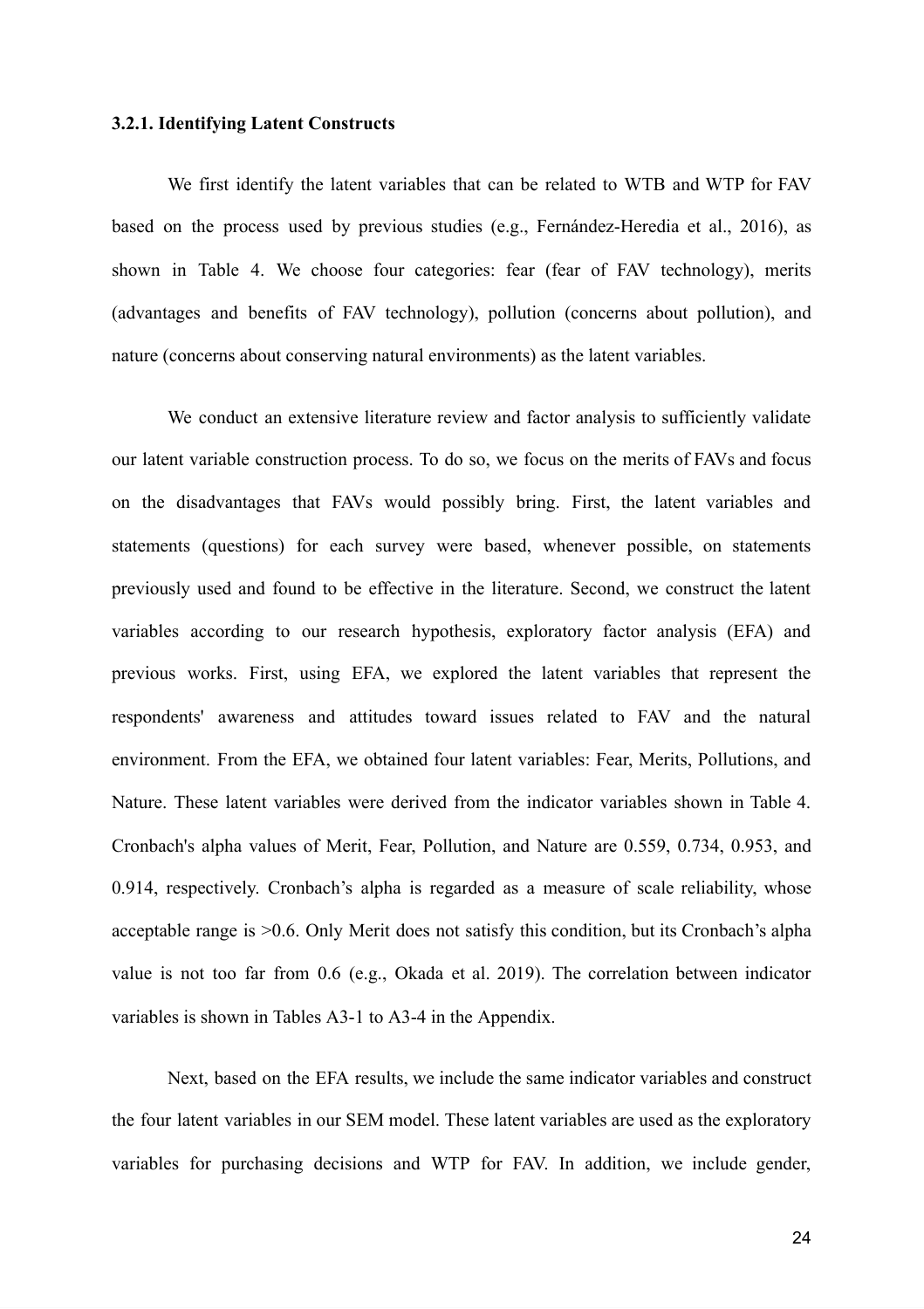individual income, age, and commute time as the control variables for purchasing decisions and WTP for FAV because these individual characteristics may affect purchasing intention and WTP as well as latent awareness and attitudes.

The first latent construct, fear, represents an individual's concerns toward possible accidents, malfunctions, or responsibility issues (i.e., who would be responsible when there is an accident) toward FAVs. Numerous works and experts argue that FAVs will eliminate human errors, therefore creating safer traffic environments. Nevertheless, many members of the public are concerned about potential problems. These concerns were also mentioned in previous works; Petrovic et al. (2020) mention that rear-end collisions are likely to occur more often in AVs. Ahmed et al. (2020) argue that the public is still concerned about possible crashes due to malfunctions of AVs and cybersecurity issues. Other works also point out that people are concerned with safety issues (Ha et al., 2020). Due to these concerns, we expect those who are wary of possible accidents to be less willing to purchase FAVs and AVs than those who do not fear. On the other hand, resolving such issues would then encourage them to purchase FAVs and AVs (Hilgarter and Granig, 2020).

The second latent construct, 'merit,' shows an individual's interests in advantages that AVs/FAVs would bring. It ranges from simple benefits that allow people without licenses or people without long-term experiences in driving to drive (Upahita et al., 2018) to enable drivers to multitask (Malokin et al., 2019), drive more comfortably (Yuen et al., 2020), and usefulness (Panagiotopoulos and Dimitrakopoulos, 2018, Choi and Ji, 2015).

The third and fourth latent variables are related to the environmental awareness of individuals. The third latent construct, `pollution', represents attitudes about reducing environmental pollution and promoting reusing and recycling materials. The fourth is 'nature', which shows individuals' awareness about conserving biodiversity and the natural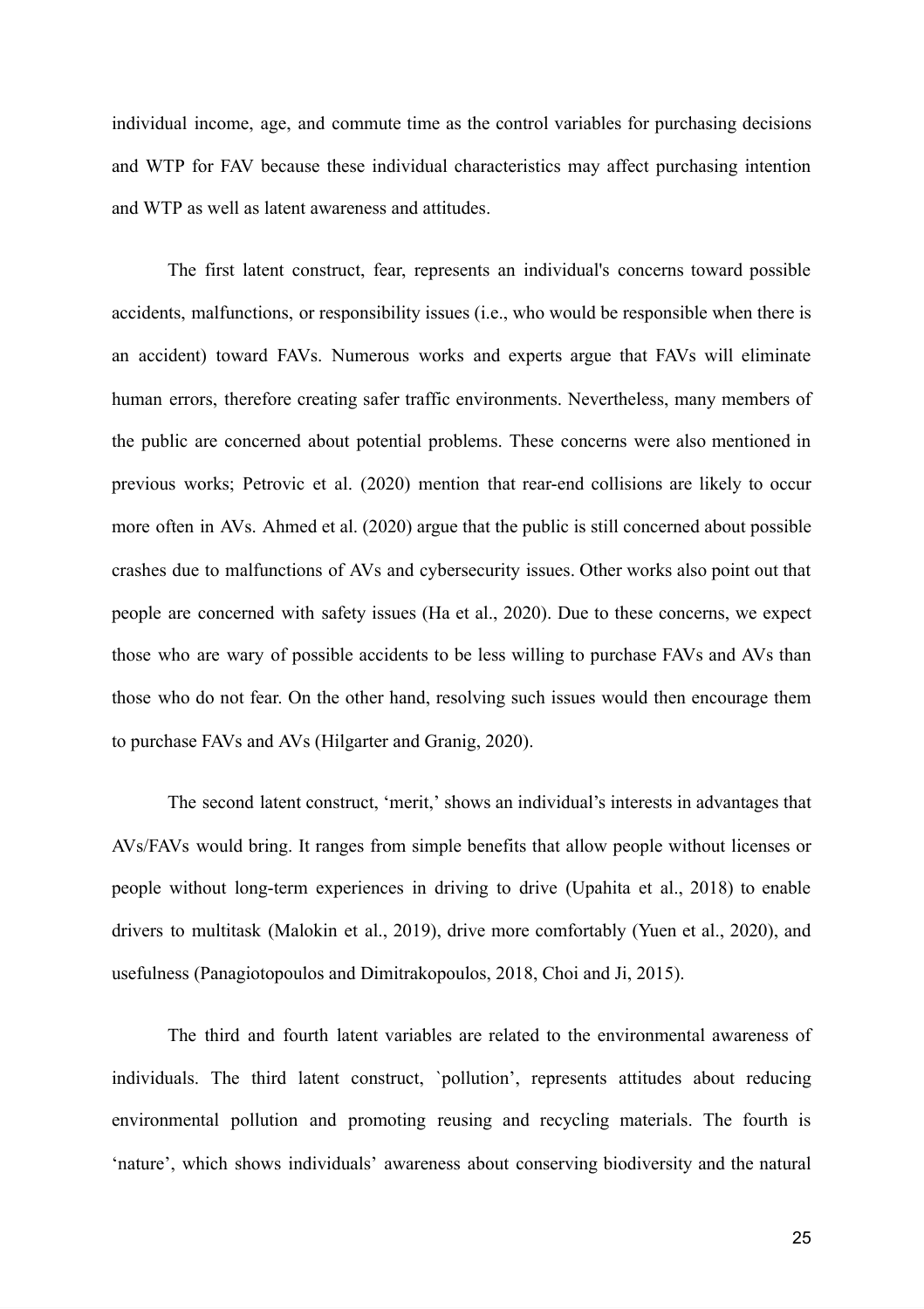environment. Studies in the field of transportation show that an individual with high pro-environmental awareness has a higher intention to buy FAV (Wu et al., 2019; Yuen et al; 2020.) Although most of the previous studies have only focused on overall pro-environmental attitudes, we categorize environmental awareness into pollution-related and conservation-related because each of them might have varied effects on attitudes toward AV. The contribution from AV to the environment is associated with pollution (particularly those related to air pollution) reduction by easing traffic jams rather than conservation of natural environments such as animals and forests. Thus, to promote AV effectively, it is important to know whether both types of awareness, AV-related (pollution) and non-AV-related (nature), affect WTP and WTB for AV.

| <b>Notation</b> | <b>Explanation</b>                                                                    | <b>Source</b>                                                                             |
|-----------------|---------------------------------------------------------------------------------------|-------------------------------------------------------------------------------------------|
|                 | Fear (FE)                                                                             | (Acheampong and Cugurullo 2019)<br>(Benleulmi and Blecker 2017)                           |
| FE1             | There is a possibility that children will be able to move<br>on their own.            | (Choi and Ji 2015; Anania et al. 2018)<br>(Petrović, et al., 2020)<br>(Amed et al., 2020) |
| FE <sub>2</sub> | There is a possibility that the software is hacked. (Cyber<br>security)               | (Ha et al., 2020)<br>(Hilgarter and Granig 2021)                                          |
| FE3             | The malfunction may cause accidents.                                                  |                                                                                           |
| FE4             | It is unclear who is responsible for the accident due to<br>FAV technology.           |                                                                                           |
| FE5             | Traffic volume and congestion might increase as those<br>without a license can drive. |                                                                                           |
| FE <sub>6</sub> | The malfunction may lead to wrong destinations.                                       |                                                                                           |
|                 | Merits (MR)                                                                           | (Choi and Ji 2015)<br>(Malokin et al., 2019)                                              |
| MR1             | People can drive without a license.                                                   | (Yuen et al., 2020)                                                                       |
| MR <sub>2</sub> | Burdens on driving would be decreased.                                                | (Panagiotopoulos and Dimitrakopoulos, 2018)<br>(Upahita et al, 2018)                      |
| MR3             | Children can move without a guardian.                                                 |                                                                                           |
| MR4             | Able to do other works while driving. (Multitask)                                     |                                                                                           |
| MR <sub>5</sub> | Able to avoid responsibilities of traffic accidents.                                  |                                                                                           |

**Table 4. The List of Latent Variables.**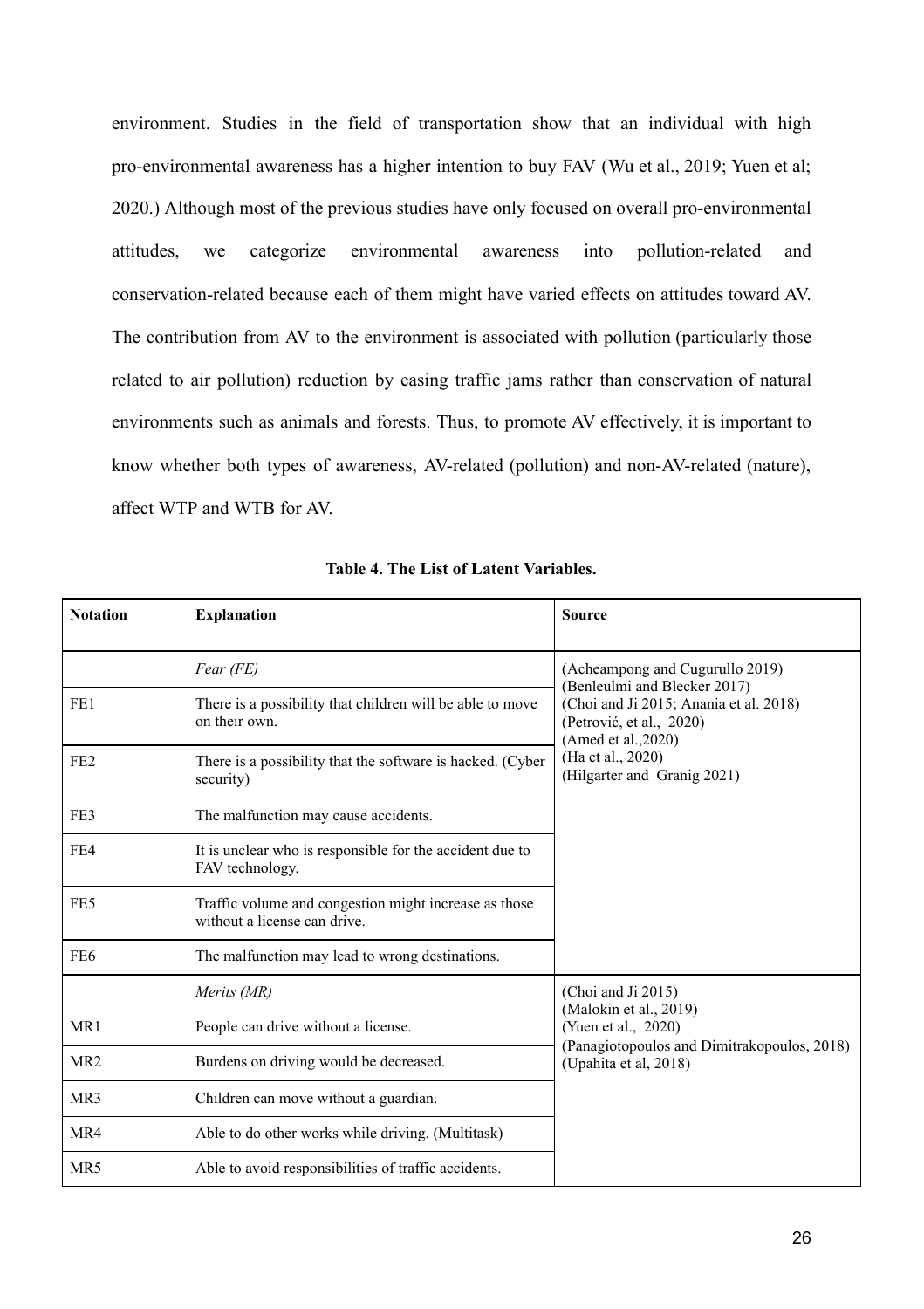|                 | Pollutants (EP)                                                                                                                                                         | (Brown, Gonder, and Repac 2014)<br>(Muller and Usher, 2014) |
|-----------------|-------------------------------------------------------------------------------------------------------------------------------------------------------------------------|-------------------------------------------------------------|
| EP1             | Recycling is important.                                                                                                                                                 | (Wang et al., 2017)<br>(Martin 2019)                        |
| EP <sub>2</sub> | Cycle utilization rate: the percentage of the total amount<br>of reusable and recycled materials to be injected into<br>society, is important for preventing pollution. | (Chen et al. 2019)                                          |
| EP3             | I think water quality should be improved.                                                                                                                               |                                                             |
| EP4             | Alleviating Particulate Matter (PM) 2.5. pollution is<br>critical for our society.                                                                                      |                                                             |
| EP <sub>5</sub> | Resolving air pollution (particularly, photochemical<br>smog) is important.                                                                                             |                                                             |
|                 | Nature (EN)                                                                                                                                                             | (Nordhoff et al. 2018)<br>(Wu et al., 2019)                 |
| EN1             | Preserving endangered species is important.                                                                                                                             | (Yuen et al., 2020)<br>(Nordlund and Garvill 2003)          |
| EN <sub>2</sub> | Preserving living animals (overall) is important.                                                                                                                       | (Şimşekoğlu et al., 2015)                                   |
| EN3             | The ratio of green area within 1,500 meters around a<br>house is important.                                                                                             |                                                             |
| EN <sub>4</sub> | Green purchasing: When purchasing goods and<br>services, consider the environmental impact before<br>purchasing.                                                        |                                                             |

#### **3.2.2. Structural Equation Modelling**

Using the latent constructs, we have created SEM models as in Figure 2 and Figure 3. We have three models in total. First, we investigate factors that are correlated to WTB (Model 1) and WTP (Model 2). Second, we assume that a higher WTP would be positively correlated with a higher WTB; therefore, we add such a relationship to Model (1) (Model 3). Finally, we include Model 4, which assumes that all types of latents and other exogenous variables are correlated to both WTB and WTP. Our preferred main Model is Model (4), and we take Models  $(1)$  to  $(3)$  to confirm our findings in Model  $(4)$ . Such diverse specifications from Models (1) to (3) allow us to confirm the robustness of the results. To make a better fit of the model, we assume that some of the error terms associated with indicator variables are correlated. Hypothesizing a correlation between these error terms can improve our model's ability to explain the data.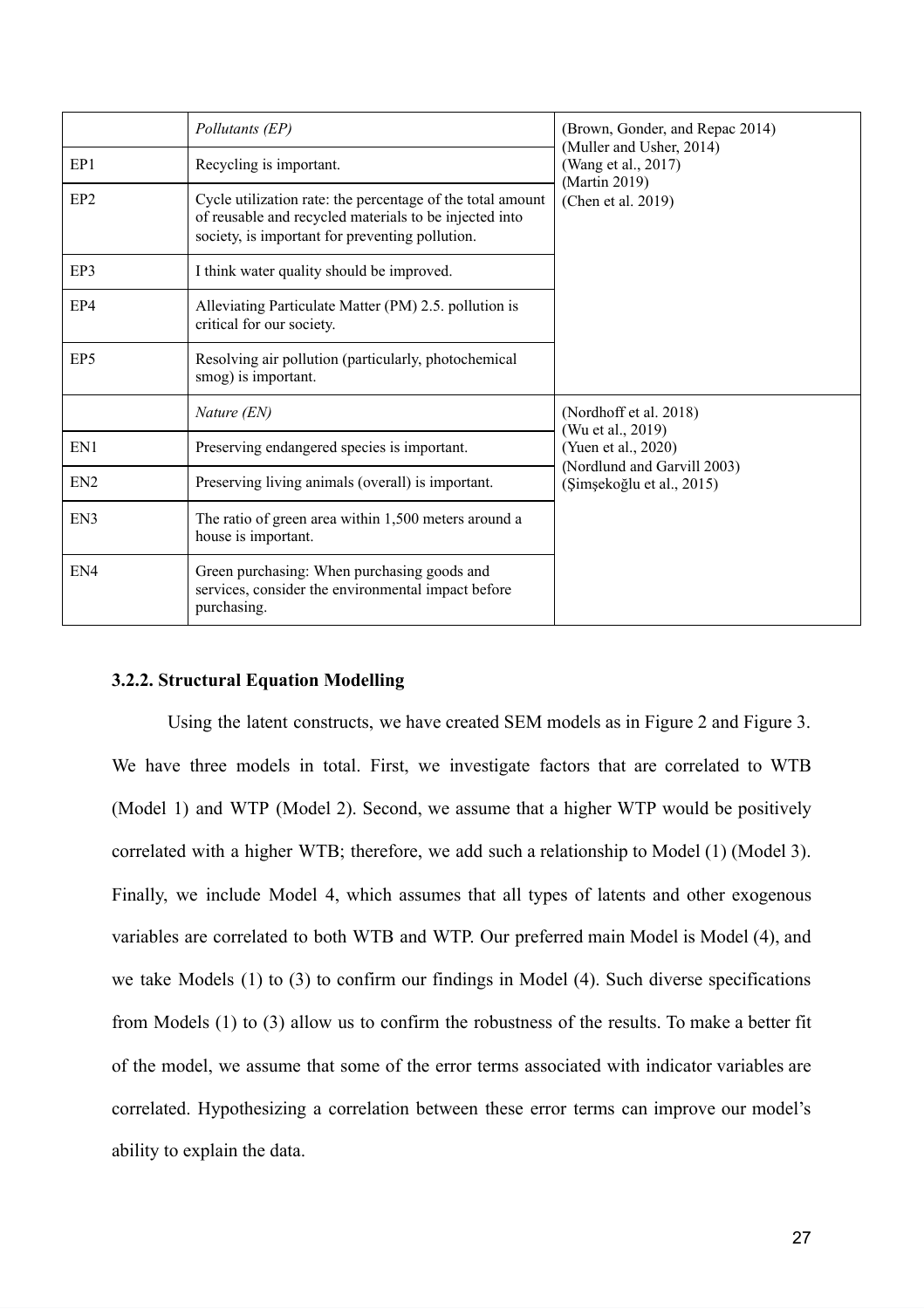

Figure 2: Conceptual Framework (1)



Figure 3: Conceptual Framework (2)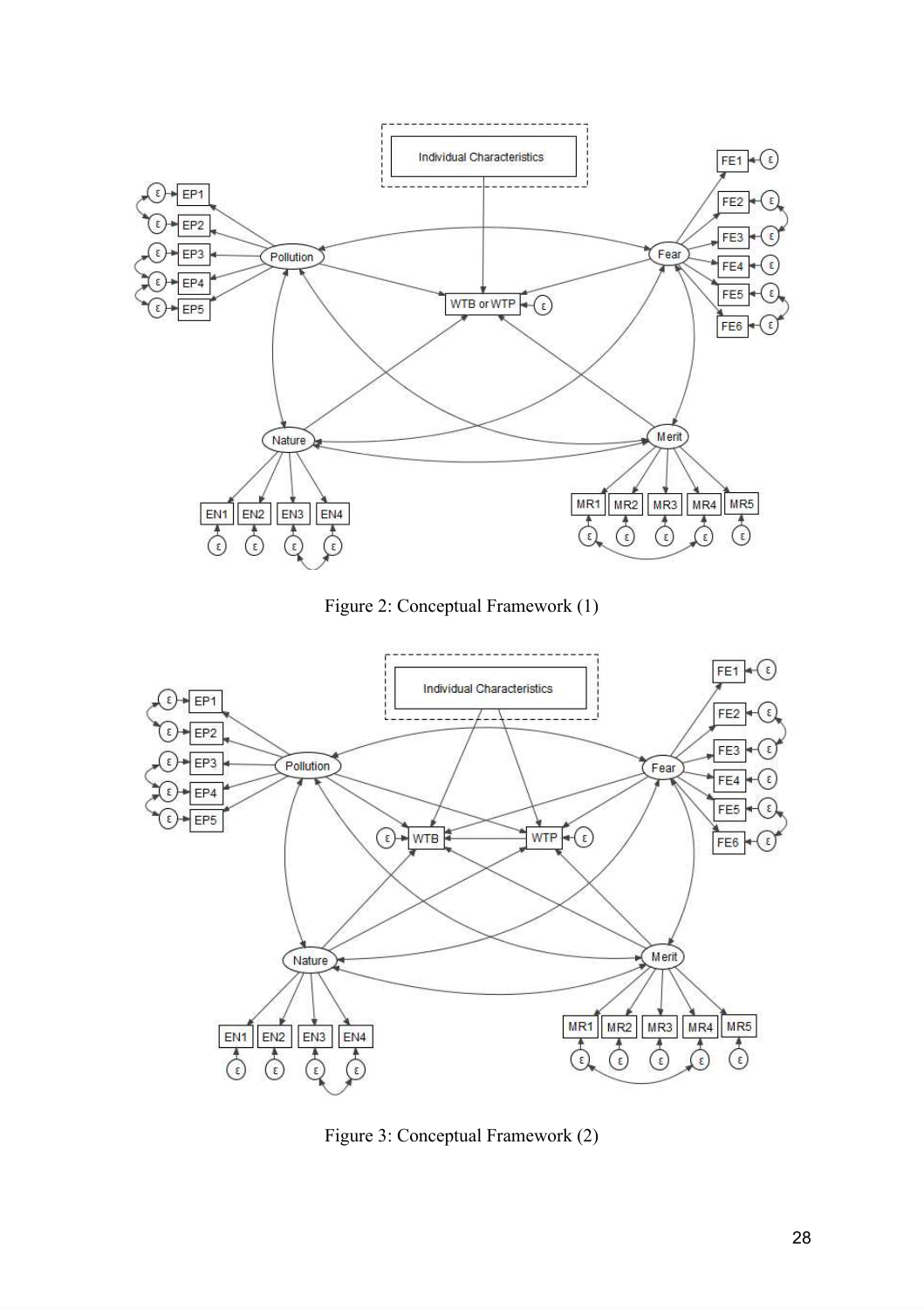#### **4. Result**

The results of the structural equation are shown in Table 5. In Table 5, the upper column shows the estimation results of WTP, and the lower column shows the estimation results of WTB, of Models (1) to (4). Standardized coefficients are used to enable a comparison between the magnitudes of coefficients. This type of coefficient displays the change in a dependent variable when an explanatory variable increases by one standard deviation. Thus, standardized coefficients are frequently used in quantitative studies as the relative importance of explanatory variables within a model (e.g. You, 2017) While we have five models from Models (1) to (4), the estimated coefficients are similar across the models. Our models mainly show the WTB/WTP disparity in regard to environmental concerns. The results of the measurement equation are shown in Table A4 in the Appendix.

**Notes for Interpretations.** We would like to clarify that people can have different combinations of latents. For example, people can have high levels of both `Fear' and ` Merit,' or lower levels of `Merit' and `Nature' and so on. Therefore, interpretations of our results should be made carefully. For example, it is concerns about accidents that are negatively correlated with WTP, and it does not indicate that a person with high levels of `Fear ' does not appreciate benefits from FAVs. Appreciations to the benefits from FAVs would be expressed in the coefficients of `Merit'. Thus, it is possible to have both high levels of merit and fear. Our result shows the changes in WTB and WTP after one unit of standard deviation increases in a latent state, keeping other latents fixed.

**WTB and WTP.** Throughout Models (1) to (4), we find positive correlations between WTB and WTP of approximately 0.172, indicating the 'overall' trend that people with a high level of WTB are likely to have higher WTP and vice versa. Nevertheless, whether individuals'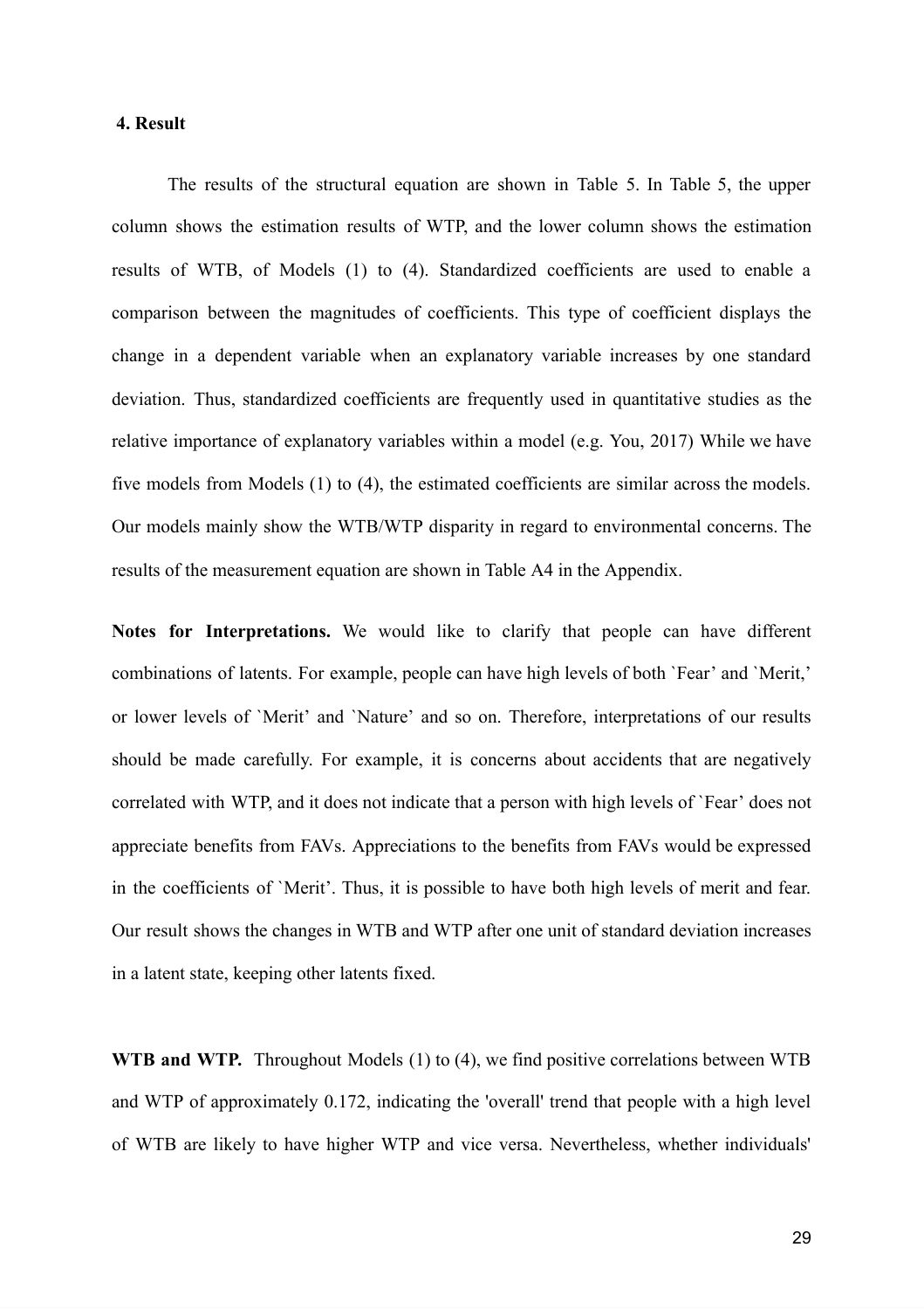attitudes, expressed in latent factors, also show positive (or negative) trends in both WTB and WTP needs to be clarified. As mentioned in Section 2.3, if there is a disparity in WTB/WTP in the latents, then the changes in latents might divert the overall relationship between WTB and WTP. Furthermore, as people can have multiple latents, looking into how the individual latents are correlated would also implicate which aspects and how much people are attracted/not attracted to F/AVs. Implications from these results can also contribute to policies on motivating people to adopt  $F/AVs$ . In this study, we find such a trend in the latents that are related to environmental concerns.

**Environmental Concerns.** Although `Nature' and `Pollution' are positively correlated with WTB, 'Nature' is negatively correlated with WTP, while 'pollution' is positively correlated with WTP. This result is interesting because it shows that environmental concerns can have different implications according to the types of concerns. Therefore, FAVs may be more attractive to people with higher levels of 'Pollution' than those who have higher levels of `Nature'. We further discuss this result in Section 5.

**Merits and Fear.** As expected, Merit shows positive coefficients in both WTB (0.215 in Model 4) and WTP (0.172 in Model 4), while Fear presents negative coefficients in both WTB (-0.073 in Model 4) and WTP (-0.023 in Model 4). Such results are natural in the sense that people who appreciate the benefits of using FAVs would have higher WTB and WTP, and those who fear potential accidents would not be more likely to purchase FAVs and would not appreciate FAVs than those who do not fear FAVs.

**Other Variables.** Other socioeconomic variables, such as the income and `marry' dummy variables, show positive coefficients for both WTB and WTP, while household size, age, and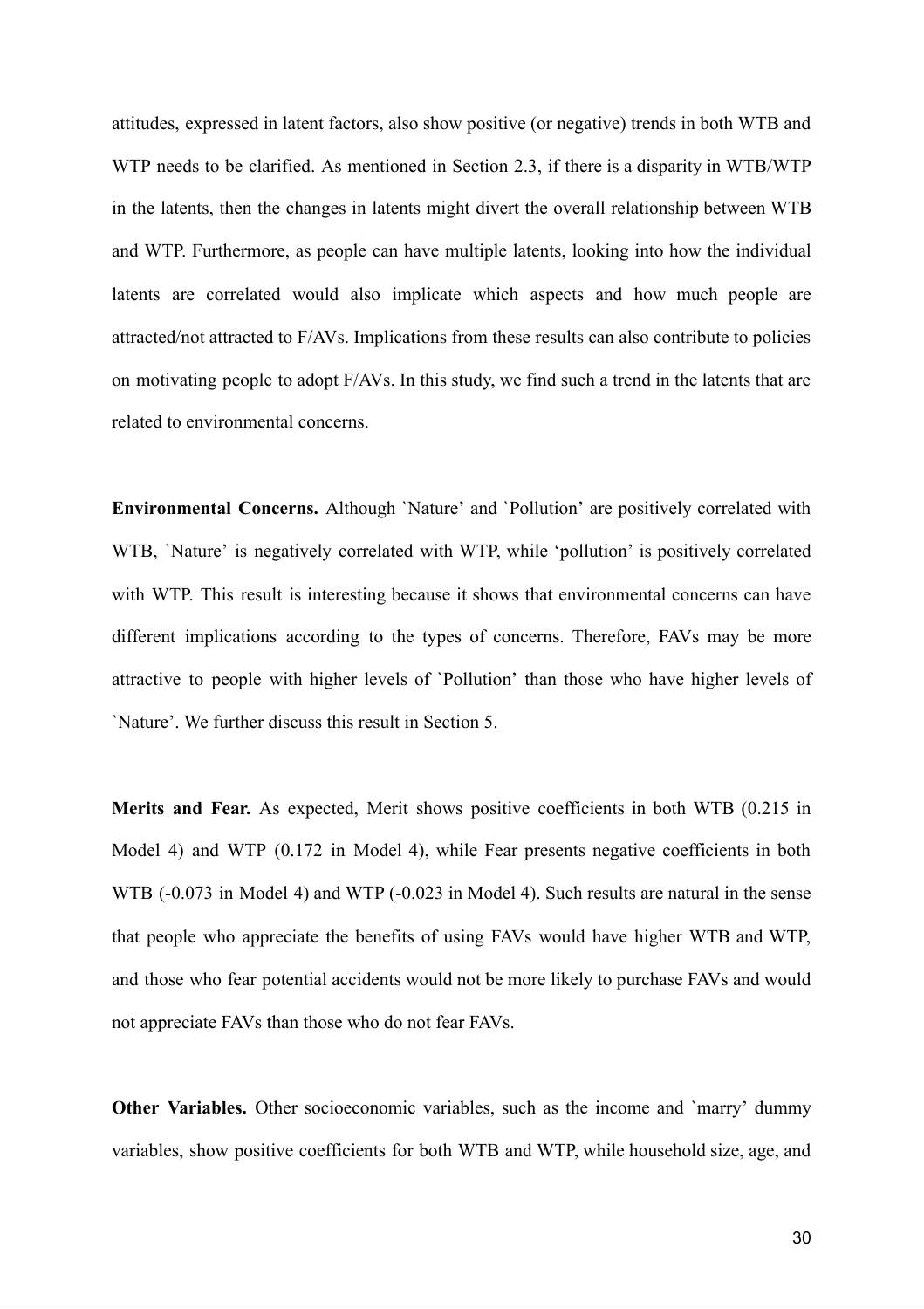gender show mixed conclusions, showing that factors affecting WTB and WTP are different according to socioeconomic group. Car ownership shows negative coefficients toward WTB and WTP, and this result implies that those who own and drive a car are unlikely to show high WTB and WTP compared to those who do not own a car. Taking gasoline cars as a baseline, hybrid car owners would show the highest WTB and WTP compared to other car types.

**Model Fit.** According to the goodness-of-fit indices shown at the bottom of Table, in general, the models fit the data modestly well. The acceptable range of RMSEA is  $< 0.08$ , and those of CFI, GFI, and AGFI are < 0.90 (Okada et al., 2019; Kumagai et al., 2020). In our model, the values of RMSEA, CFI, GFI, and AGFI are generally within or near each variable's acceptable range.

Table 6 shows the correlation among the predicted scores of the four latent variables. Pollution and Nature are strongly correlated, which implies that people who are concerned about a reduction in environmental pollution are also interested in conservation of the natural environment. Merit and Fear are also moderately correlated, meaning that people feeling merit from self-driving technology are also worried or scared about possible malfunction and the negative influence of FAV. Other combinations of latent variables are also correlated with each other, but the magnitudes are relatively smaller.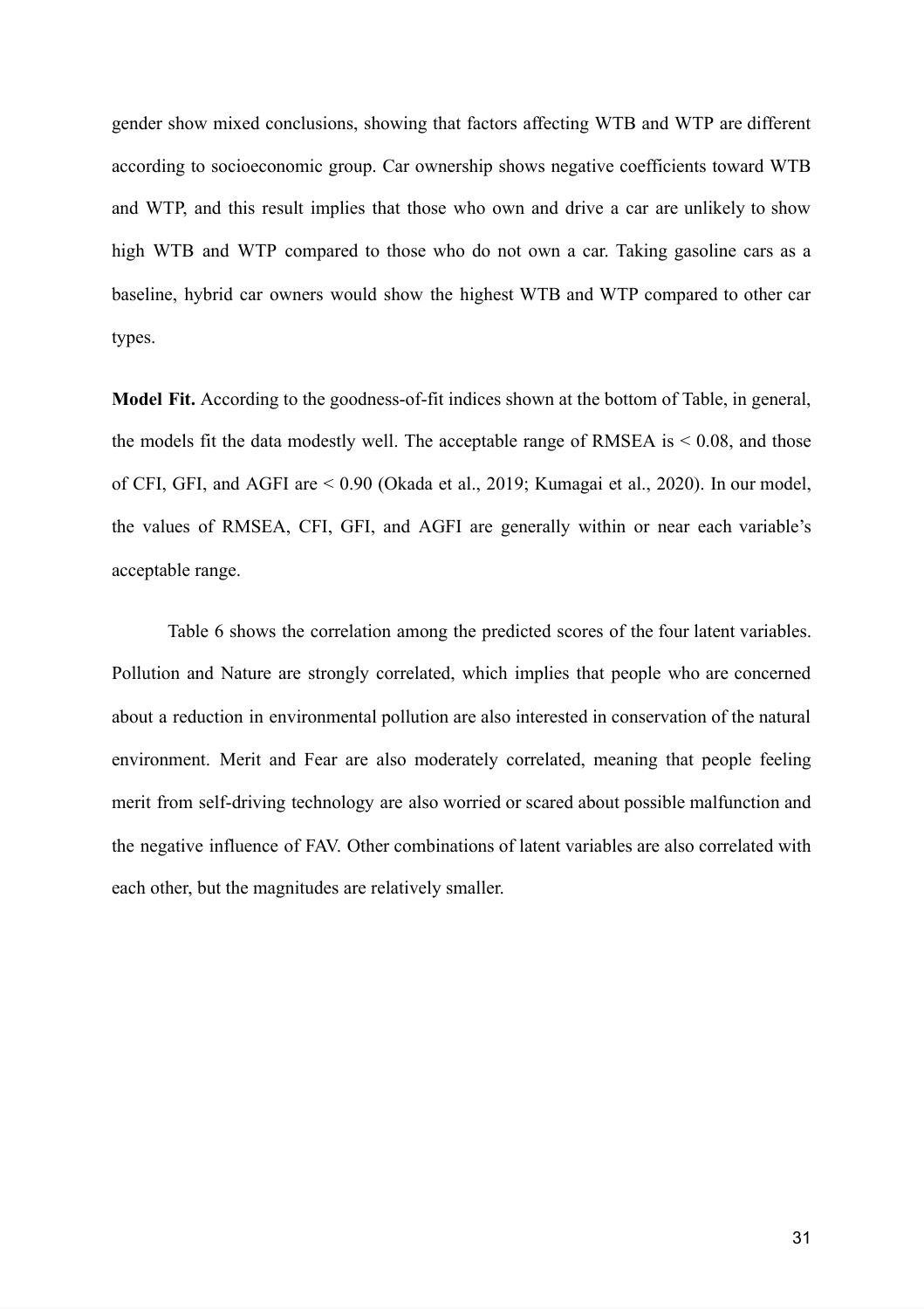| <b>WTP</b>       | Model(1) | Model $(2)$ | Model $(3)$ | Model (4)   |
|------------------|----------|-------------|-------------|-------------|
| Latents          |          |             |             |             |
| <b>Nature</b>    |          | $-0.029***$ | $-0.025***$ | $-0.030***$ |
|                  |          | (0.004)     | (0.004)     | (0.004)     |
| <b>Pollution</b> |          | $0.086***$  | $0.093***$  | $0.086***$  |
|                  |          | (0.004)     | (0.004)     | (0.004)     |
| Merit            |          | $0.148***$  | $0.154***$  | $0.152***$  |
|                  |          | (0.003)     | (0.003)     | (0.003)     |
| Fear             |          | $-0.021***$ | $-0.032***$ | $-0.023***$ |
|                  |          | (0.003)     | (0.003)     | (0.003)     |
| Socio-Economics  |          |             |             |             |
| ln(Income)       |          | $0.069***$  |             | $0.069***$  |
|                  |          | (0.003)     |             | (0.003)     |
| Household Size   |          | $-0.011***$ |             | $-0.011***$ |
|                  |          | (0.003)     |             | (0.003)     |
| ln(age)          |          | $0.026***$  |             | $0.026***$  |
|                  |          | (0.003)     |             | (0.003)     |
| Female           |          | $-0.001$    |             | $-0.0008$   |
|                  |          | (0.003)     |             | (0.003)     |
| Marry            |          | $0.022***$  |             | $0.022***$  |
|                  |          | (0.003)     |             | (0.003)     |
| Car-Related      |          |             |             |             |
| Car Ownership    |          | $-0.010***$ |             | $-0.010***$ |
|                  |          | (0.025)     |             | (0.002)     |
| FCV              |          | $0.008***$  |             | $0.008***$  |

# Table 5. Coefficient estimates of structural equation (N=180,771).

**\* p<0.1, \*\* p<0.05, \*\*\* p<0.01.**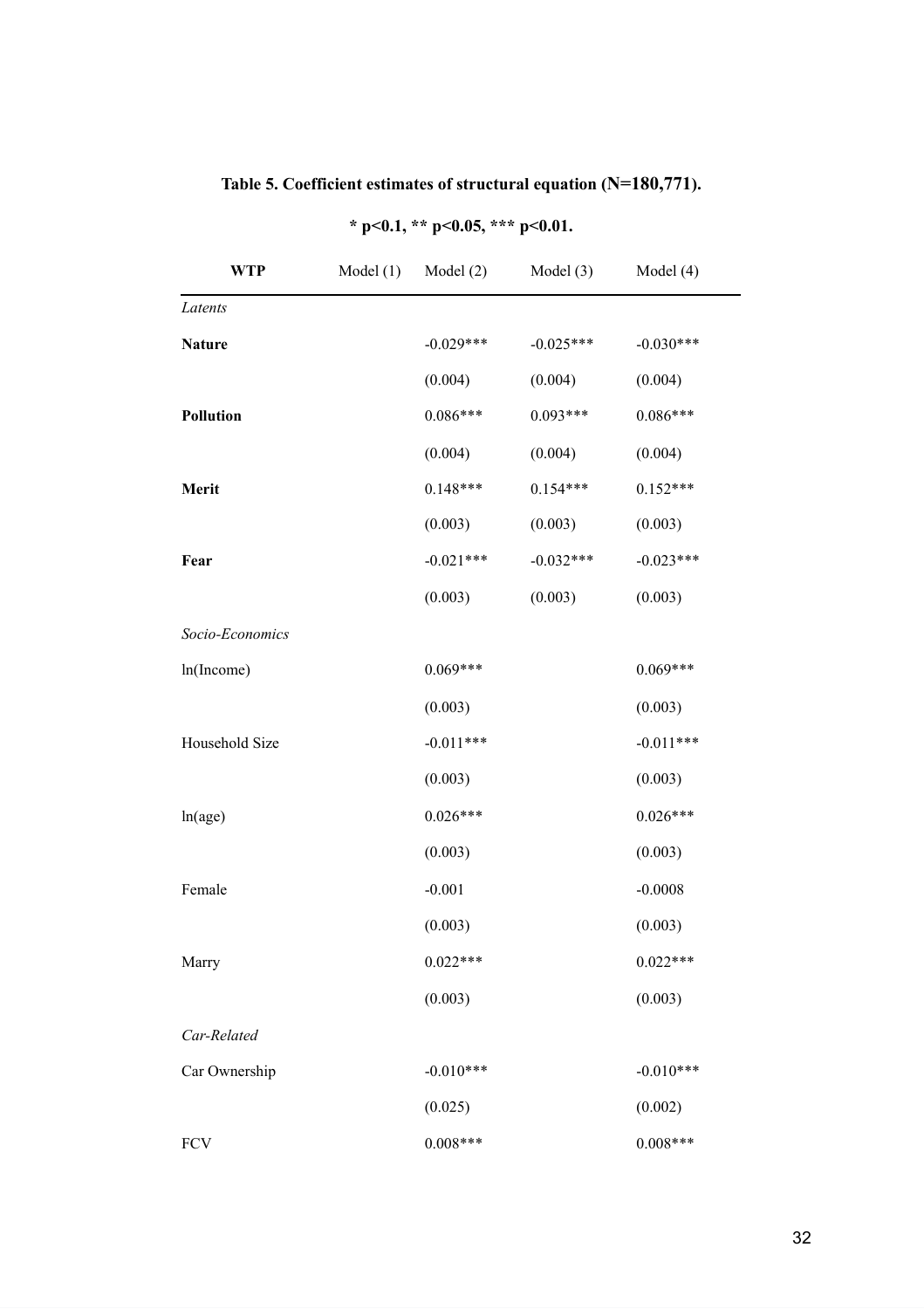|                  |             | (0.002)    |             | (0.002)     |
|------------------|-------------|------------|-------------|-------------|
| Diesel           |             | $0.011***$ |             | $0.011***$  |
|                  |             | (0.002)    |             | (0.002)     |
| Hybrid           |             | $0.045***$ |             | $0.045***$  |
|                  |             | (0.002)    |             | (0.002)     |
| Plug-in Hybrid   |             | $0.024***$ |             | $0.024***$  |
|                  |             | (0.002)    |             | (0.002)     |
| EV               |             | $0.016***$ |             | $0.016***$  |
|                  |             | (0.002)    |             | (0.002)     |
| Constant         |             | $0.550***$ | $1.435***$  | $0.550***$  |
|                  |             | (0.045)    | (0.003)     | (0.045)     |
| <b>WTB</b>       |             |            |             |             |
| <b>WTP</b>       |             |            | $0.172***$  | $0.172***$  |
|                  |             |            | (0.002)     | (0.002)     |
| Latents          |             |            |             |             |
| <b>Nature</b>    | $0.072***$  |            | $0.077***$  | $0.077***$  |
|                  | (0.004)     |            | (0.004)     | (0.004)     |
| <b>Pollution</b> | $0.048***$  |            | $0.034***$  | $0.033***$  |
|                  | (0.004)     |            | (0.004)     | (0.004)     |
| Merit            | $0.240***$  |            | $0.216***$  | $0.215***$  |
|                  | (0.003)     |            | (0.003)     | (0.003)     |
| Fear             | $-0.076***$ |            | $-0.074***$ | $-0.073***$ |
|                  | (0.003)     |            | (0.003)     | (0.003)     |
| Socio-Economics  |             |            |             |             |
| ln(Income)       | $0.076***$  |            | $0.063***$  | $0.064***$  |
|                  | (0.003)     |            | (0.003)     | (0.003)     |
| Household Size   | $0.006**$   |            | $0.008***$  | $0.008***$  |
|                  | (0.003)     |            | (0.003)     | (0.003)     |
| ln(age)          | $-0.067***$ |            | $-0.072***$ | $-0.071***$ |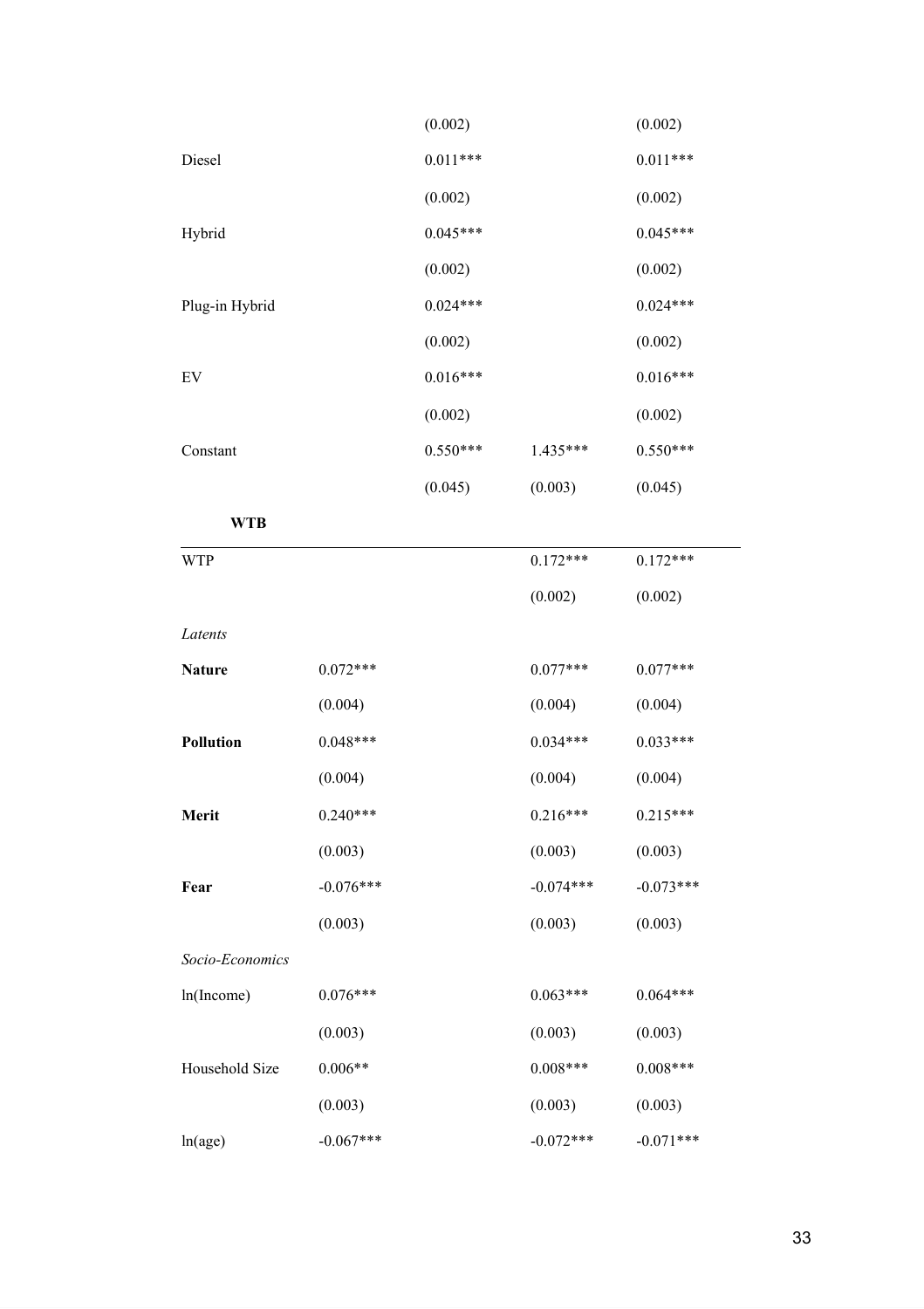|                | (0.003)     |             | (0.003)       | (0.003)     |
|----------------|-------------|-------------|---------------|-------------|
| Female         | $-0.049***$ |             | $-0.049***$   | $-0.049***$ |
|                | (0.003)     |             | (0.003)       | (0.003)     |
| Marry          | $0.013***$  |             | $0.009***$    | $0.009***$  |
|                | (0.003)     |             | (0.003)       | (0.003)     |
| Car-Related    |             |             |               |             |
| Car Ownership  | $-0.008***$ |             | $-0.007***$   | $-0.007***$ |
|                | (0.002)     |             | (0.002)       | (0.002)     |
| <b>FCV</b>     | $-0.006***$ |             | $-0.007***$   | $-0.007***$ |
|                | (0.002)     |             | (0.002)       | (0.002)     |
| Diesel         | $0.007***$  |             | $0.005**$     | $0.005**$   |
|                | (0.002)     |             | (0.002)       | (0.002)     |
| Hybrid         | $0.035***$  |             | $0.027***$    | $0.028***$  |
|                | (0.002)     |             | (0.002)       | (0.002)     |
| Plug-in Hybrid | $0.011***$  |             | $0.007***$    | $0.007***$  |
|                | (0.002)     |             | (0.002)       | (0.002)     |
| EV             | $0.006***$  |             | 0.003         | 0.004       |
|                | (0.002)     |             | (0.002)       | (0.002)     |
| Constant       | $1.618***$  |             | $1.537***$    | $1.524***$  |
|                | (0.044)     |             | (0.043)       | (0.043)     |
| <b>RMSEA</b>   | 0.069       | 0.069       | 0.067         | 0.067       |
| <b>AIC</b>     | $6.011e+06$ | $6.414e+06$ | $6.656e + 06$ | $6.654e+06$ |
| <b>CFI</b>     | 0.843       | 0.842       | 0.842         | 0.843       |
| <b>GFI</b>     | 0.842       | 0.842       | 0.842         | 0.843       |
| <b>AGFI</b>    | 0.802       | 0.802       | 0.802         | 0.810       |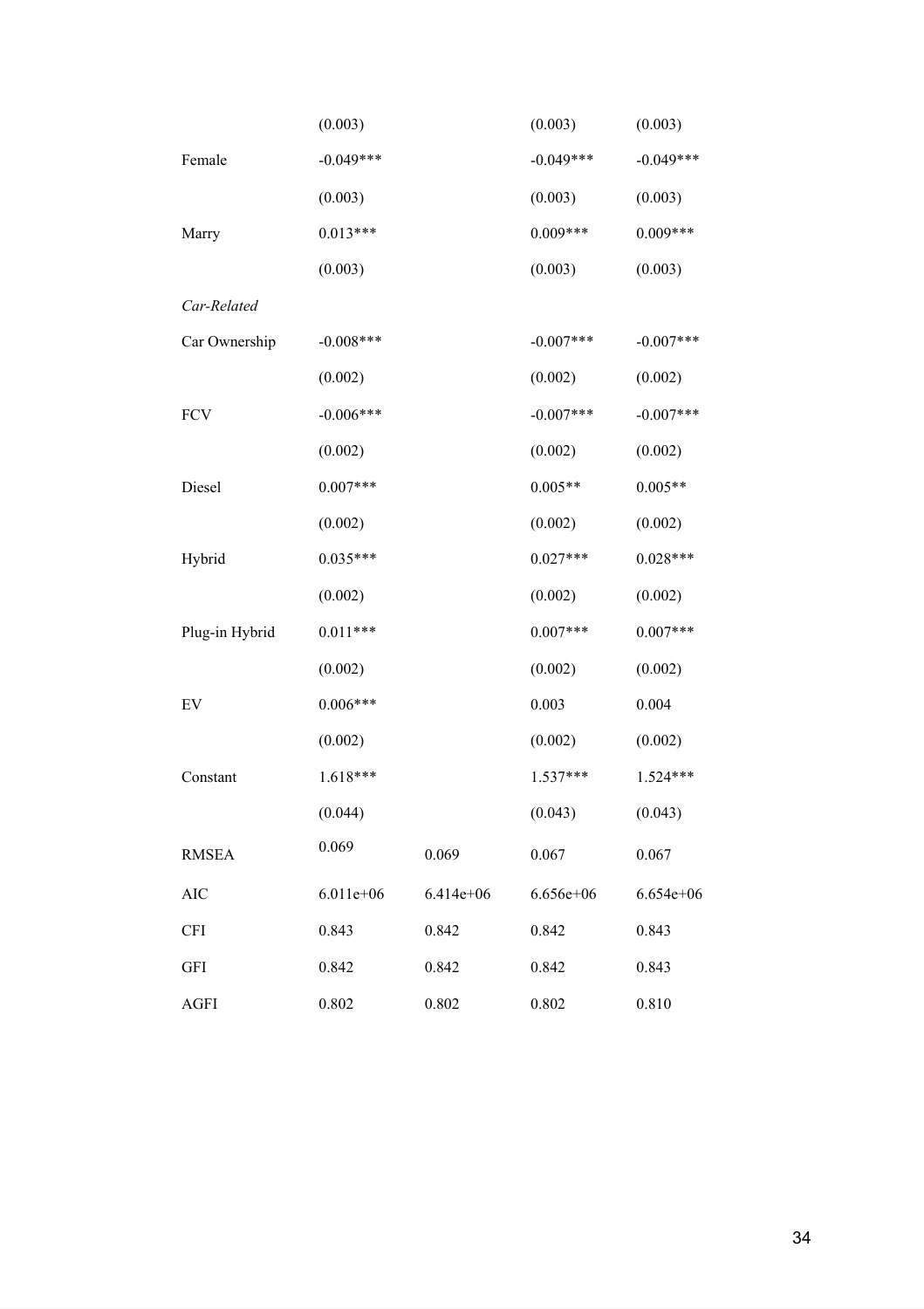|           | Pollution | Nature | Merit  | Fear |
|-----------|-----------|--------|--------|------|
| Pollution | 1         |        |        |      |
| Nature    | 0.7990    | 1      |        |      |
| Merit     | 0.2245    | 0.1823 | 1      |      |
| Fear      | 0.3413    | 0.2122 | 0.4514 |      |

**Table 6. Correlation matrix among the predicted scores of latent variables.** 

#### **5. Discussion**

In this section, we provide implications for our results in Section 4, referring to previous works. We first provide a discussion of our results in Section 5.1 and policy implications for adopting FAVs in Section 5.2.

#### **5.1. Overall Discussion**

FAV technology is a newly introduced technology that needs broader public acceptance. Thus, it would face approval and disapproval from the public. People can respond to such technology by considering purchasing it as consumers (in the form of WTB) or show higher monetary appreciation (in the form of WTP). If factors correlated with WTB are not linked or offer different implications to WTP, then WTB and WTP on FAVs should be separately examined. To this end, this study validates it using structural equation models. Our findings allow us to answer the questions suggested in Section 1:

Our results indicate that environmental awareness, advantages of using FAVs, fears of potential accidents, and socioeconomic factors are correlated with the WTB and WTP of FAVs **(Research Question 1)**. We find a form of WTA-WTP disparity. Those who are highly interested in natural environment conservation may purchase FAVs but would show lower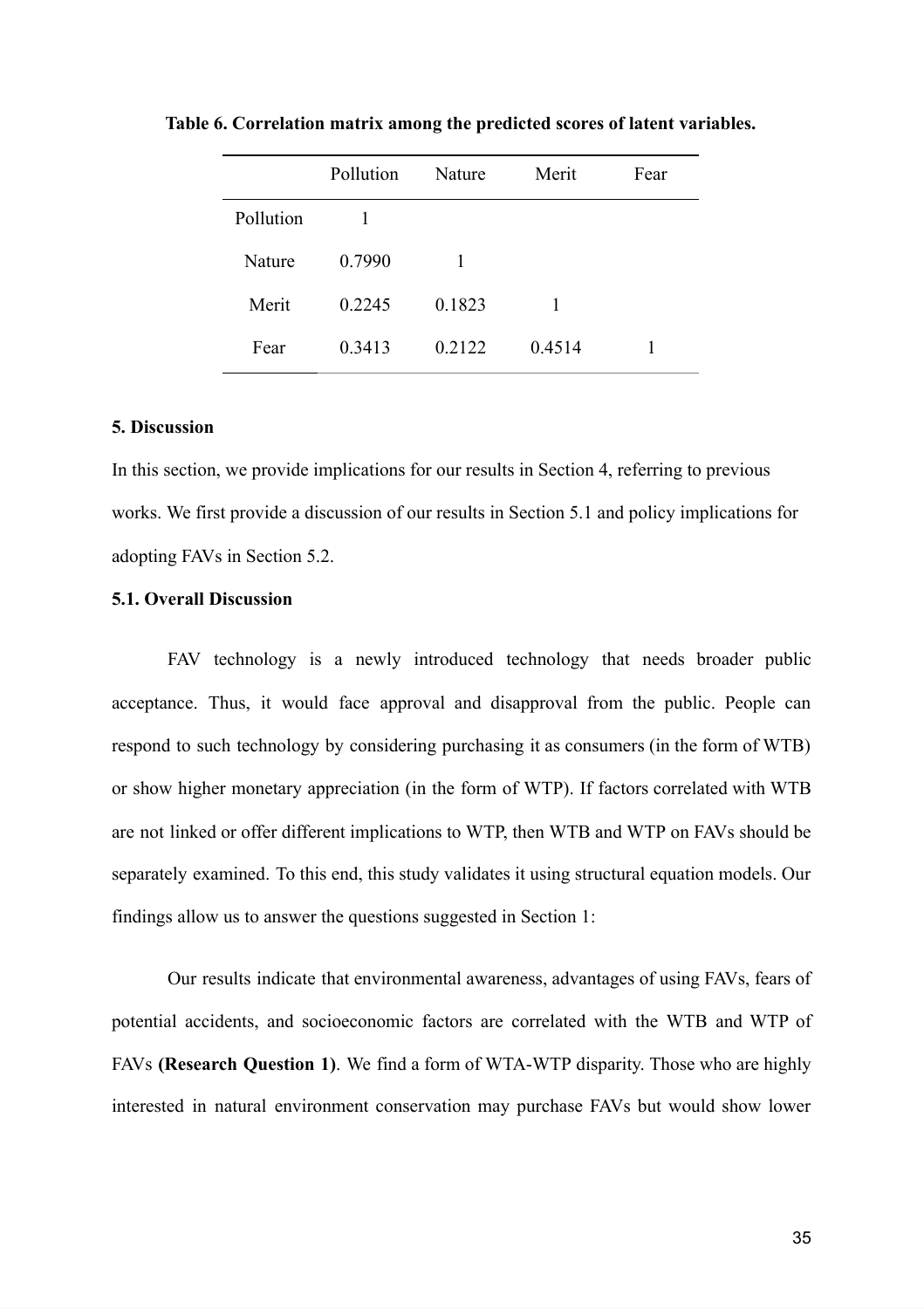WTP. On the other hand, those who are interested in pollution alleviations show high WTB and WTP **(Research Questions 2 and 3).** 

Then why does WTB-WTP disparity occur? One may think it is natural to have higher WTP if a person has higher WTB and vice versa. However, previous works in marketing, finance and economics state that WTB is positively correlated with social externalities (Waterfield et al. 2020), particularly for environmentally conscious consumers. This is because they perceive their social roles in which they are acting (Loureiro and Lotade 2005). These people are usually interested in resolving overall social problems (Bamber[g and](https://paperpile.com/c/4dwmEb/EW4J+DxQN) [Moser, 2007; Thogerson, 2006](https://paperpile.com/c/4dwmEb/EW4J+DxQN); [Werff and Steg, 2015](https://paperpile.com/c/4dwmEb/7EkP); [Bergquist, 2019](https://paperpile.com/c/4dwmEb/1QWJ)). Particularly in the field of transportation, environmentally cautious consumers would be early adopters of new technologies (such as autonomous vehicles and battery electric vehicles) that may improve society even if the new technology is not yet mature [\(Cherchi 2017; Dimatulac and Mao](https://paperpile.com/c/4dwmEb/8FHQ+Kemn+ELZH)[h](https://paperpile.com/c/4dwmEb/8FHQ+Kemn+ELZH) [2016; Kumar and Alok 2020\)](https://paperpile.com/c/4dwmEb/8FHQ+Kemn+ELZH) . Those who perceive themselves as environmentally conscious, therefore, may choose to purchase if they regard FAV technology as beneficial for the overall society by reducing emissions and congestion and providing convenient services. Thus, those who are interested in natural environment conservation may show higher WTB.

What kinds of factors are correlated with higher WTP? Previous works [\(Uchida et al.,](https://paperpile.com/c/4dwmEb/HEy9)  2014; Keith and Khanna, 2012; [Teisl et al., 2002; Cunningham et al., 2019](https://paperpile.com/c/4dwmEb/gPAB+o7OE))answer this question by showing that WTP is more closely correlated to 'private (or financial) benefits' rather than `social benefits.' In other words, consumers may not show higher WTP if the benefits from FAVs are not directly correlated to their private interest regardless of the benefits that society would receive. In sum, WTB is positively correlated with the advantages that society overall acquires, and this relationship may be powerful to those who are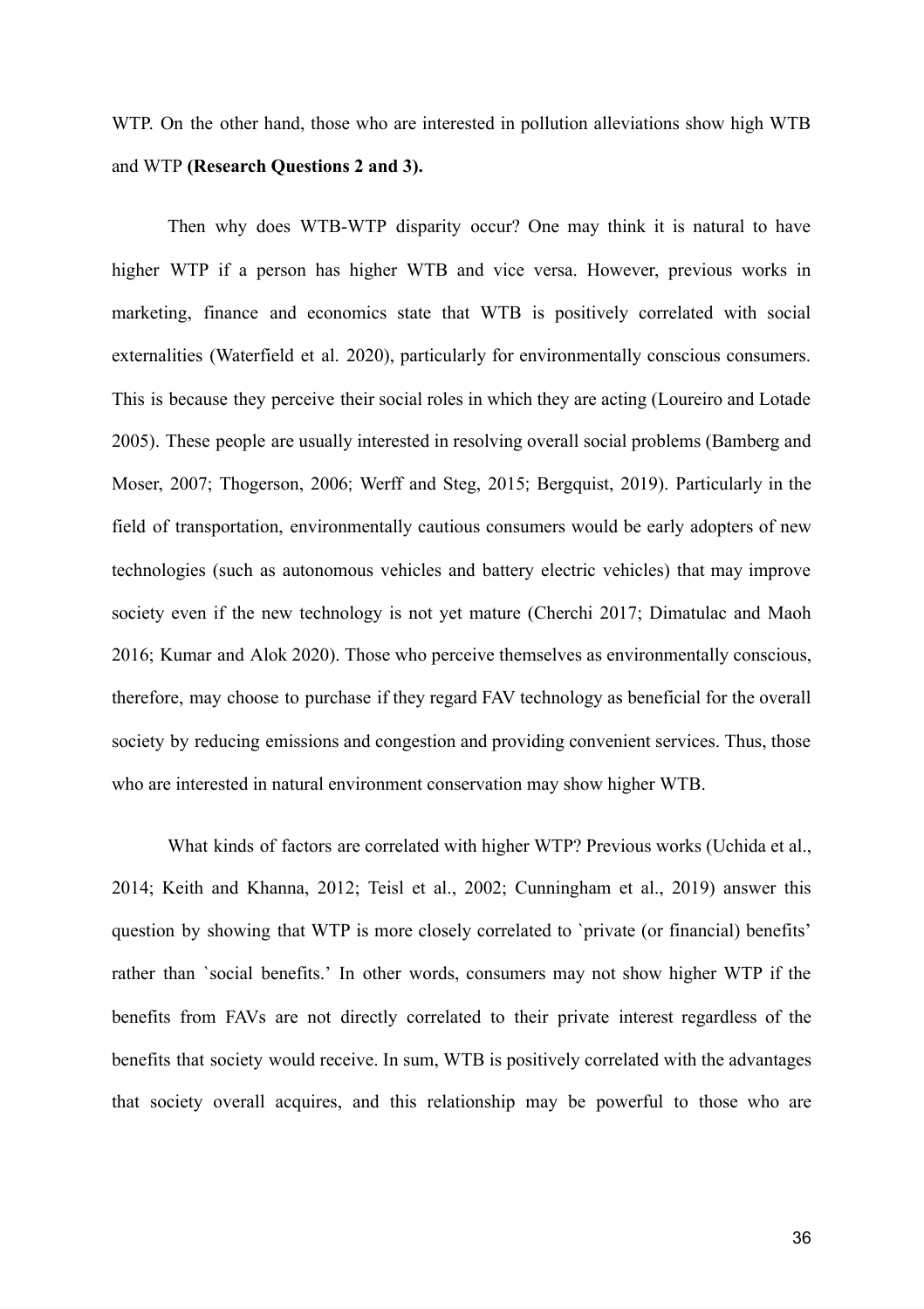environmentally cautious. On the other hand, WTP is correlated to the direct and private benefits that the individual would receive, as mentioned above.

In that sense, we can explain our results as follows: (i) Those who are highly interested in preserving the natural environment may not appreciate FAVs; they would show lower WTP. This is because FAVs do not have direct advantages that contribute to preserving the natural environment. For example, increasing the market share of FAVs would not conserve biodiversity or increase the size of green parks. Meanwhile, those interested in conserving the natural environment are interested in overall social issues and believe adopting FAVs would better society; these people would purchase FAVs and therefore would show higher WTB. (ii) Those who fear FAVs are fearful of the accidents; they would be reluctant to purchase them, and such concern would be negatively correlated with WTPs.

By recognizing the form of WTB-WTP disparity, our result suggests that governments and industries may take an additional look at consumers with such disparities. Doing so could continue to expand the market share of FAVs in the future.

#### **5.2. Implications on Future Adoptions of Autonomous Vehicles**

FAVs would provide numerous social benefits. To realize those benefits and to accelerate FAVs' market introduction, it would be necessary to increase consumer acceptance and evaluation. In that sense, our results suggest important implications for future adoptions of FAVs. First, people are still wary of potential accidents and malfunctions. Technological innovations can alleviate these concerns, and by doing so, WTB can increase. Next, for environmentally conscious consumers, conducting further assessments and appealing to the potential benefits of reducing energy use and pollution increase their WTP toward FAVs. Our results show that the correlation between the latent constructs "nature" and "pollution" is highly correlated (79.90%), which implies that people interested in alleviating pollution are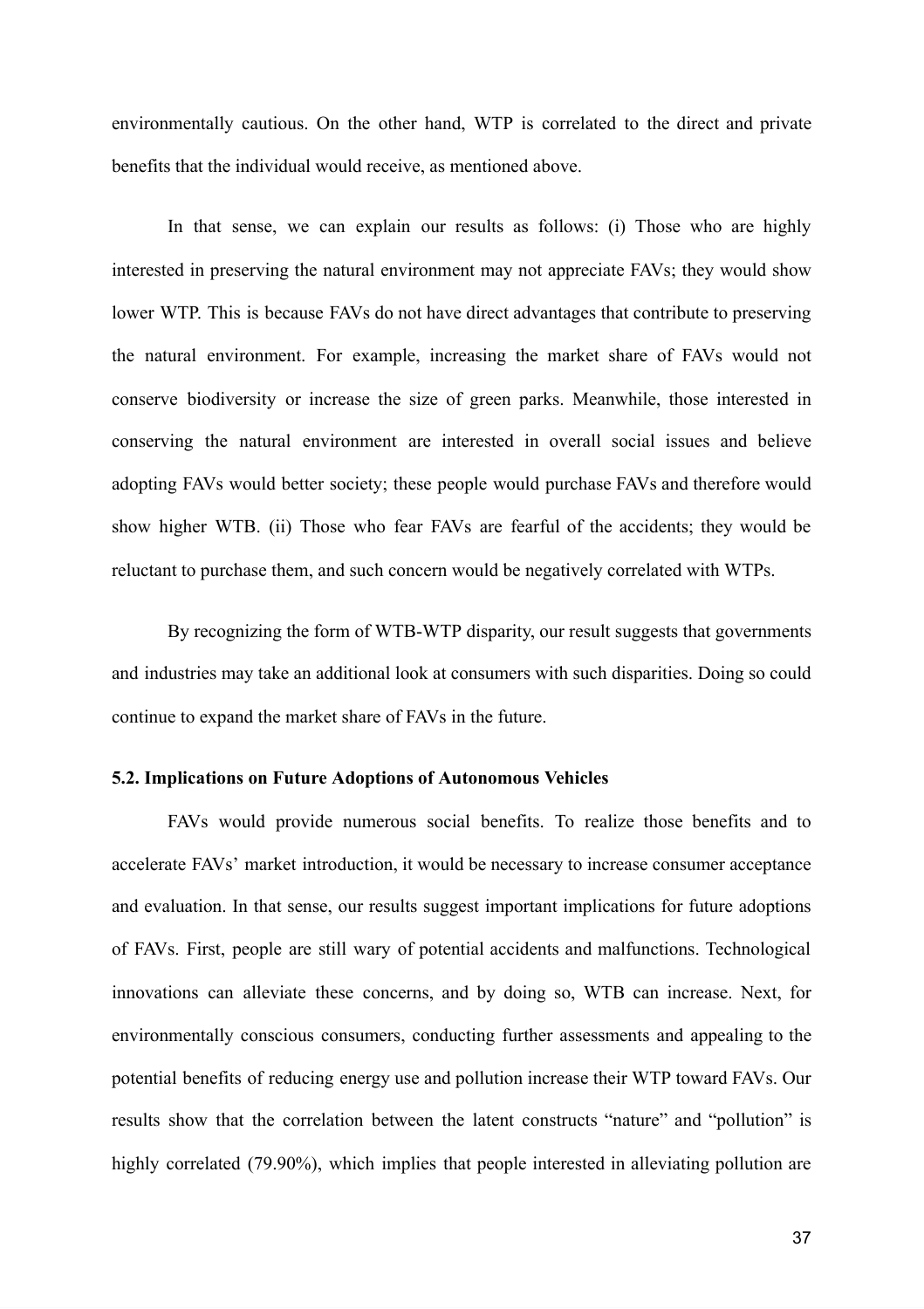also interested in natural environment conservation. Increasing WTP by appealing to the potential benefits of reducing energy use and pollution to people who belong to "pollution" would positively correlate with the overall rise of WTP of environmentally conscious consumers. <sup>6</sup>

One concern from previous works and industry reports was that FAVs might increase the total vehicle miles traveled (VMT), as it allows many people to travel freely (Center for American Progress, 2016). The impact of FAVs on energy use and emissions would largely depend on their effect on the total VMT and their fuel efficiency and fossil fuel consumption. For example, Stephens et al. (2016) estimate that with the largest total vehicle traveled increase and the smallest efficiency increase could result in as much as a 205 percent increase in US transportation energy use. On the other hand, the FAVs would have the smallest increase in total VMT with the largest efficiency increase, and FAVs can result in a 58 percent drop in energy use. Another way to reduce emissions and energy usage is to promote shared FAVs, which can add up to 10% more travel distances than conventional vehicles would with the same energy consumption (Fagnant and Kockelman, 2014). Adopting electric FAVs and managing road infrastructures can also reduce emissions and energy usages.

#### **6. Conclusion**

We investigate the WTP and WTB of FAVs and find that a higher WTP toward FAVs is not necessarily correlated with higher WTBs, and vice versa. For those who are environmentally conscious, WTB would be high mainly because they believe FAVs can resolve social problems such as air pollution and congestion. On the other hand, these people

 $6$  Of course, another way to increase WTP is to promote that FAVs can also 'directly' contribute to natural environment conservation, which needs a careful approach. In the long-term, the proliferations of FAVs may reduce travel distances and fuel usages through reducing congestions, therefore green parks might increase in the future. However, as such benefits are not yet well-examined until now, we decided not to include in our main policy implications.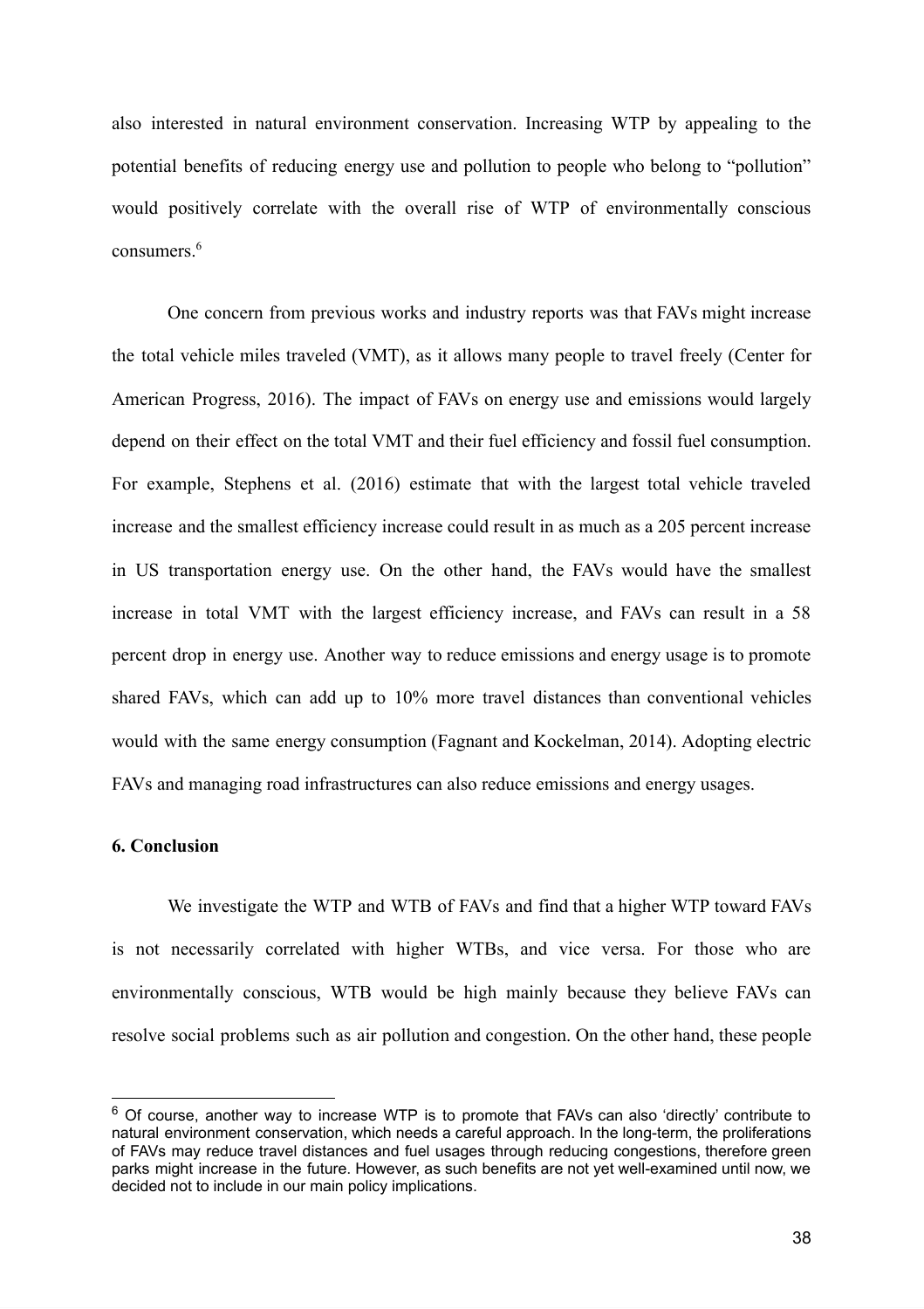would not have higher WTPs as if they regard FAVs as not granting direct benefits; those who prioritize natural environment conservation would not consider FAVs to increase, for example, biodiversity. Therefore, these people would not appreciate FAVs. Those who are afraid of possible accidents would not purchase FAVs and would present lower WTPs. Using SEM, our model suggests that factors affecting WTB and WTP are nonidentical.

Our study has several limitations and avenues for future research. First, our research adopts SEM, which contains a possible concern of reverse causality. For example, a person who wishes to purchase FAVs from the beginning might overestimate the merits of FAVs and underestimate the risks of accidents. Such reverse causality might be addressed by using the instrumental variable (IV) approach. For example, IVs that control the traits of early adopters or those with fixed demands can be employed. Unfortunately, we do not have such variables that can differentiate them.

Another interesting future study is to employ discrete-choice methods. This study is interested in investigating the correlations of psychometric factors (which were expressed in latent variables) to WTB and WTP of F/AVs; thus, we chose SEM. This study does not substantially discuss vehicle attributes such as fuel economy, weights, and sizes. Nonetheless, consumers may have some trade-off between vehicle attributes and automation functions. Applying discrete choice methods may capture trade-offs between different vehicle options, but it would require a completely different type of survey. For example, while this study investigates people's WTB and WTP on 'adding' FAV options rather than purchasing an entirely new vehicle, discrete choice mostly requires buying data and information on the vehicle attribute. Most importantly, the discrete-choice model would require automobile price, and our survey does not have price information, as we are not asking whether s/he is purchasing a new vehicle. Thus, conducting discrete-choice is left for future research.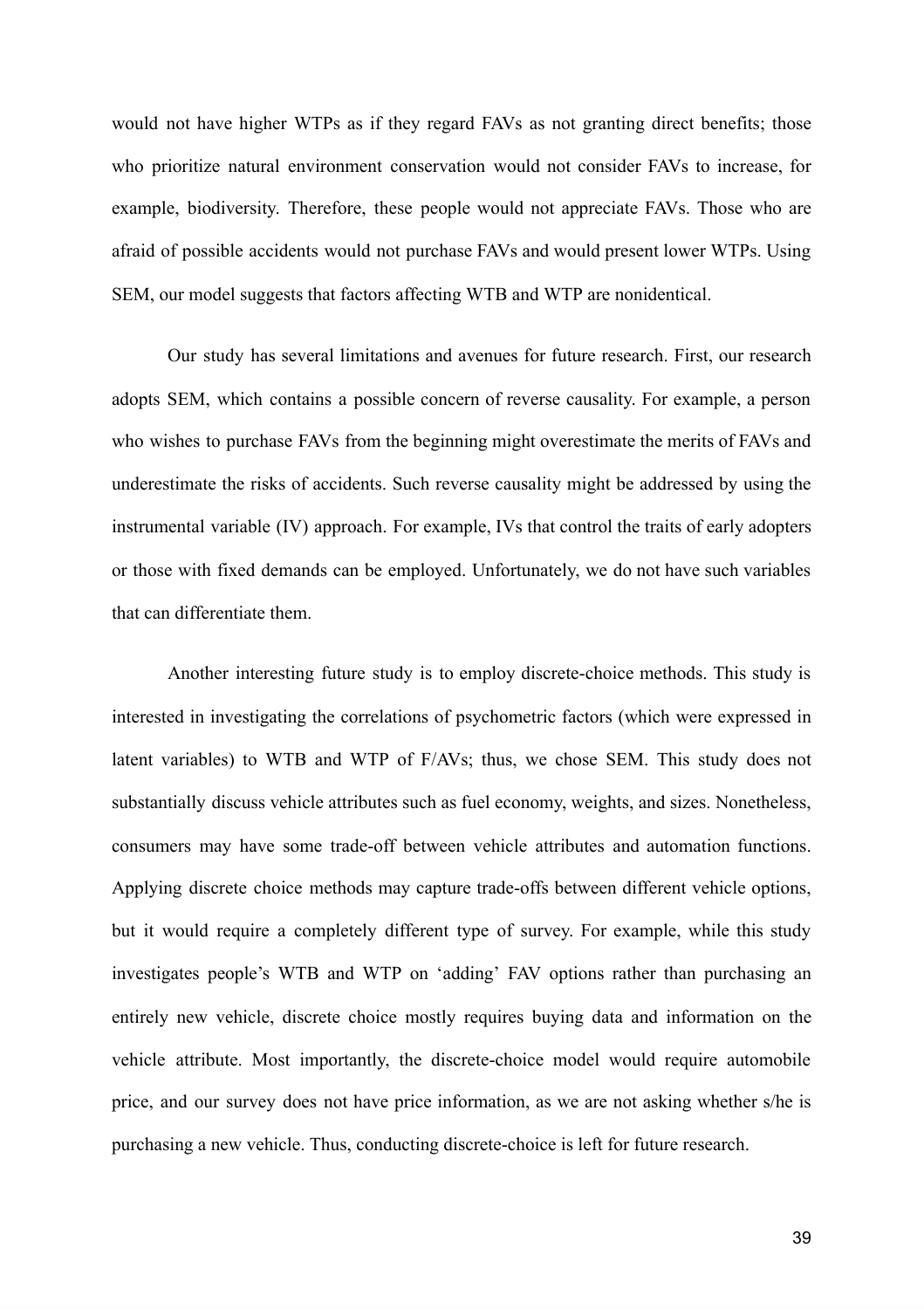# **Appendix**

Table A1 shows the proportion of respondents' evaluations of benefits and concerns regarding FAVs. We calculate the proportion as follows: The number of people who choose the option/sample size (N=180,771).

| Latent Category 1: "Merit"                                                            | Evaluation $(\%)$ |
|---------------------------------------------------------------------------------------|-------------------|
| People can drive without a license.                                                   | 28.78%            |
| Burdens on driving would be decreased.                                                | 66.27%            |
| Children can move without a guardian.                                                 | 6.32%             |
| Able to do other work while driving. (Multitask)                                      | 45.12%            |
| Able to avoid responsibilities of traffic accidents.                                  | 32.89%            |
| Latent Category 2: "Fear"                                                             |                   |
| There is a possibility that children will be able to move on their own.               | 63.25%            |
| There is a possibility that the software is hacked. (Cyber security)                  | 65.13%            |
| The malfunction may cause accidents.                                                  | 80.23%            |
| It is unclear who is responsible for the accident due to FAV<br>technology.           | 76.63%            |
| Traffic volume and congestion might increase as those without a<br>license can drive. | 52.98%            |
| The malfunction may lead to wrong destinations.                                       | 51.2%             |

**Table A1. Evaluations of Benefits (Latent construct: Merit) and Concern (Latent: Fear).** 

Table A2 shows the proportion of respondents' evaluations on environmental awareness. **Table A2. Environmental Awareness of Respondents.** 

| <b>Latent Category 3: "Pollution"</b>                                                                                                                                      | No.<br>Awareness | Very<br>Important | Somewhat<br>Important | Neither | Not very<br>Important | Not at all<br>impotant |
|----------------------------------------------------------------------------------------------------------------------------------------------------------------------------|------------------|-------------------|-----------------------|---------|-----------------------|------------------------|
| Recycling is important.                                                                                                                                                    | 13.06%           | $1.61\%$          | 2.99%                 | 24.61%  | $42.74\%$             | 14.98%                 |
| Cycle utilization rate: the percentage of the total<br>amount of reusable and recycled materials to be<br>injected into society, is important for preventing<br>pollution. | 13.50%           | 1.83%             | 3.49%                 | 27.30%  | 41.40%                | 12.48%                 |
| I think water quality should be improved.                                                                                                                                  | 14.05%           | 1.43%             | 2.98%                 | 26.05%  | 40.55%                | 14.93%                 |
| Alleviating Particulate Matter (PM) 2.5.<br>pollution is critical for our society.                                                                                         | 13.16%           | $1.27\%$          | 2.81%                 | 22.78%  | $40.26\%$             | 19.72%                 |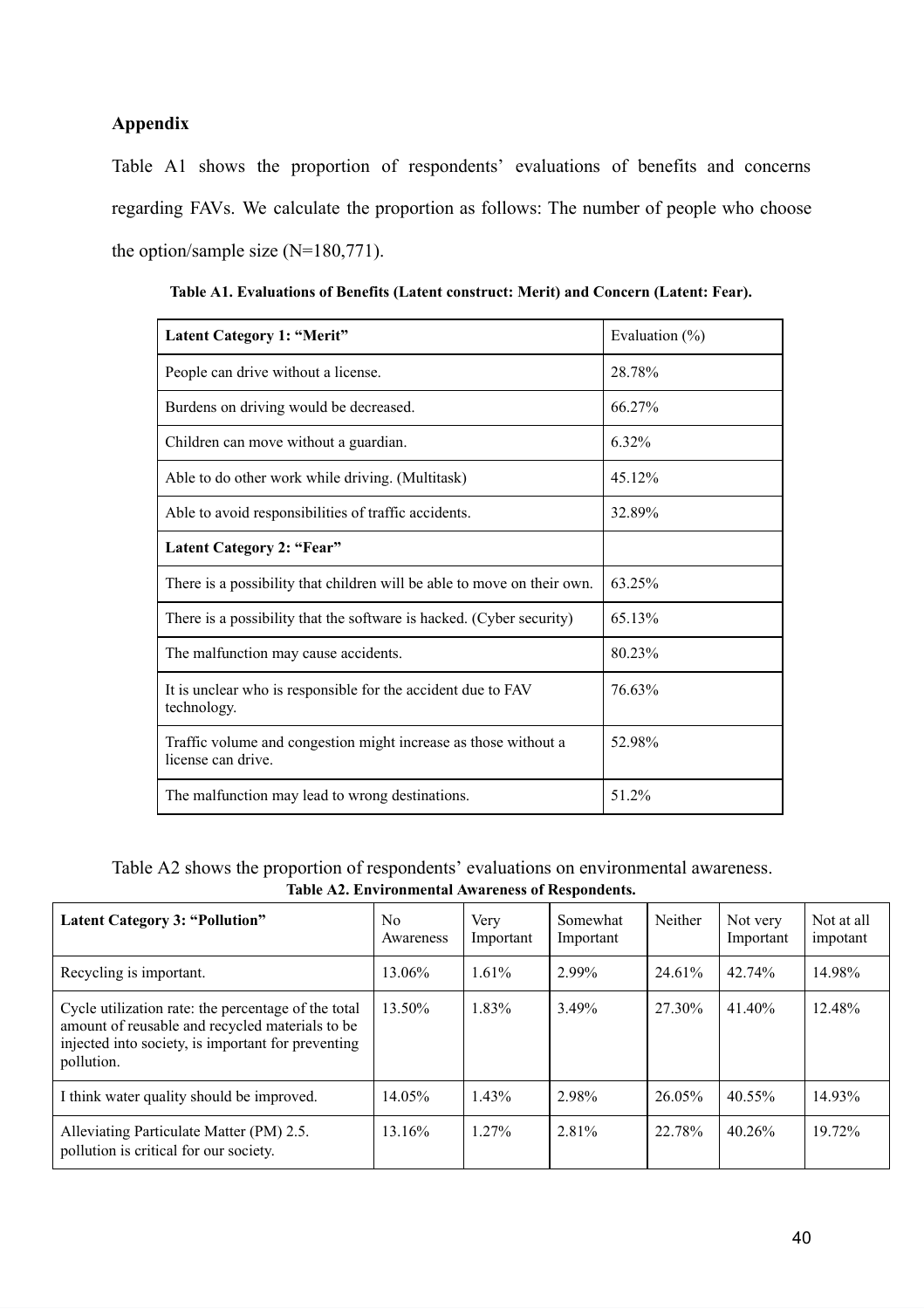| Resolving air pollution (particularly,<br>photochemical smog) is important.                                      | 13.43%    | 1.28%    | 2.80%    | 23.87% | 40.49% | 18.14% |
|------------------------------------------------------------------------------------------------------------------|-----------|----------|----------|--------|--------|--------|
| Latent Category 4: "Nature"                                                                                      |           |          |          |        |        |        |
| Preserving endangered species is important.                                                                      | $17.12\%$ | $3.02\%$ | $6.56\%$ | 37.55% | 27.58% | 8.17%  |
| Preserving living animals (overall) is important.                                                                | $16.22\%$ | 3.87%    | $9.64\%$ | 41.24% | 23.05% | 5.98%  |
| The ratio of green area within 1,500 meters<br>around a house is important.                                      | 15.09%    | $2.41\%$ | $6.09\%$ | 35.36% | 32.96% | 8.09%  |
| Green purchasing: When purchasing goods and<br>services, consider the environmental impact<br>before purchasing. | 15.40%    | 2.66%    | $5.60\%$ | 38.95% | 29.51% | 7.89%  |

Table A3-1 to A3-4 show the correlation matrix of indicator variables of latent constructs.

|                 | EP1    | EP <sub>2</sub> | EP3    | EP4    | EP <sub>5</sub> |
|-----------------|--------|-----------------|--------|--------|-----------------|
| EP1             | 1      |                 |        |        |                 |
| EP <sub>2</sub> | 0.862  | 1               |        |        |                 |
| EP3             | 0.7957 | 0.8184          | 1      |        |                 |
| EP4             | 0.7479 | 0.7503          | 0.8086 | 1      |                 |
| EP <sub>5</sub> | 0.7531 | 0.7588          | 0.816  | 0.9035 | 1               |

**Table A3-1. Correlation Matrix of Indicator Variables of "Pollution".** 

**Table A3-2. Correlation Matrix of Indicator Variables of "Nature".** 

|                 | EN1    | EN <sub>2</sub> | EN3    | EN4 |
|-----------------|--------|-----------------|--------|-----|
| EN1             | 1      |                 |        |     |
| EN <sub>2</sub> | 0.8205 | 1               |        |     |
| EN3             | 0.7408 | 0.7357          | 1      |     |
| EN4             | 0.6831 | 0.6766          | 0.6993 | 1   |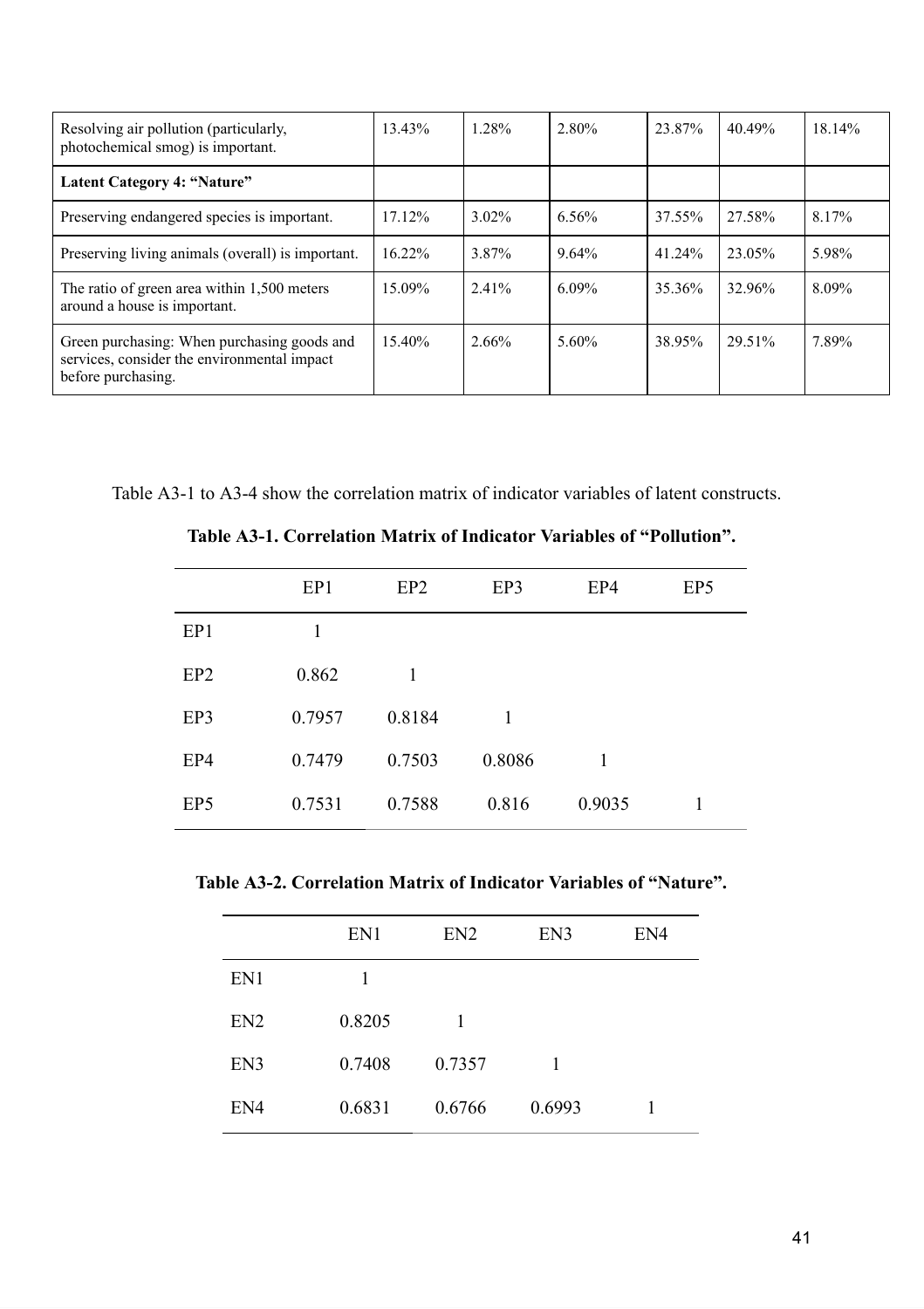|                 | MR1    | MR <sub>2</sub> | MR3    | MR4    | MR5 |
|-----------------|--------|-----------------|--------|--------|-----|
| MR1             | 1      |                 |        |        |     |
| MR <sub>2</sub> | 0.2352 | 1               |        |        |     |
| MR <sub>3</sub> | 0.2954 | 0.1403          | 1      |        |     |
| MR4             | 0.0942 | 0.2794          | 0.131  | 1      |     |
| MR5             | 0.3296 | 0.26            | 0.2284 | 0.1658 |     |

**Table A3-3. Correlation Matrix of Indicator Variables of "Merit".** 

**Table A3-4. Correlation Matrix of Indicator Variables of "Fear".** 

|                 | FE1    | FE <sub>2</sub> | FE3          | FE4    | FE5          | FE <sub>6</sub> |
|-----------------|--------|-----------------|--------------|--------|--------------|-----------------|
| FE1             | 1      |                 |              |        |              |                 |
| FE <sub>2</sub> | 0.3162 | $\mathbf{1}$    |              |        |              |                 |
| FE3             | 0.2317 | 0.3865          | $\mathbf{1}$ |        |              |                 |
| FE4             | 0.2362 | 0.3407          | 0.4249       | 1      |              |                 |
| FE5             | 0.2944 | 0.3187          | 0.2771       | 0.3238 | $\mathbf{1}$ |                 |
| FE <sub>6</sub> | 0.229  | 0.3531          | 0.3407       | 0.3257 | 0.3391       | 1               |
|                 |        |                 |              |        |              |                 |

Table A4 shows the results of the measurement equation, which describes the effects of latent constructs on each of indicator variables. Standardized coefficients are shown and all coefficients are positive and statistically significant at 0.001%. The value of coefficients are almost unchanged across three specifications.

**Table A4. Coefficient estimates of measurement equation (n = 180,771)** 

| Latent variables | (1)   | (2)   | (3)   | (4)   |
|------------------|-------|-------|-------|-------|
| Pollution        |       |       |       |       |
| EP1              | 0.855 | 0.856 | 0.856 | 0.856 |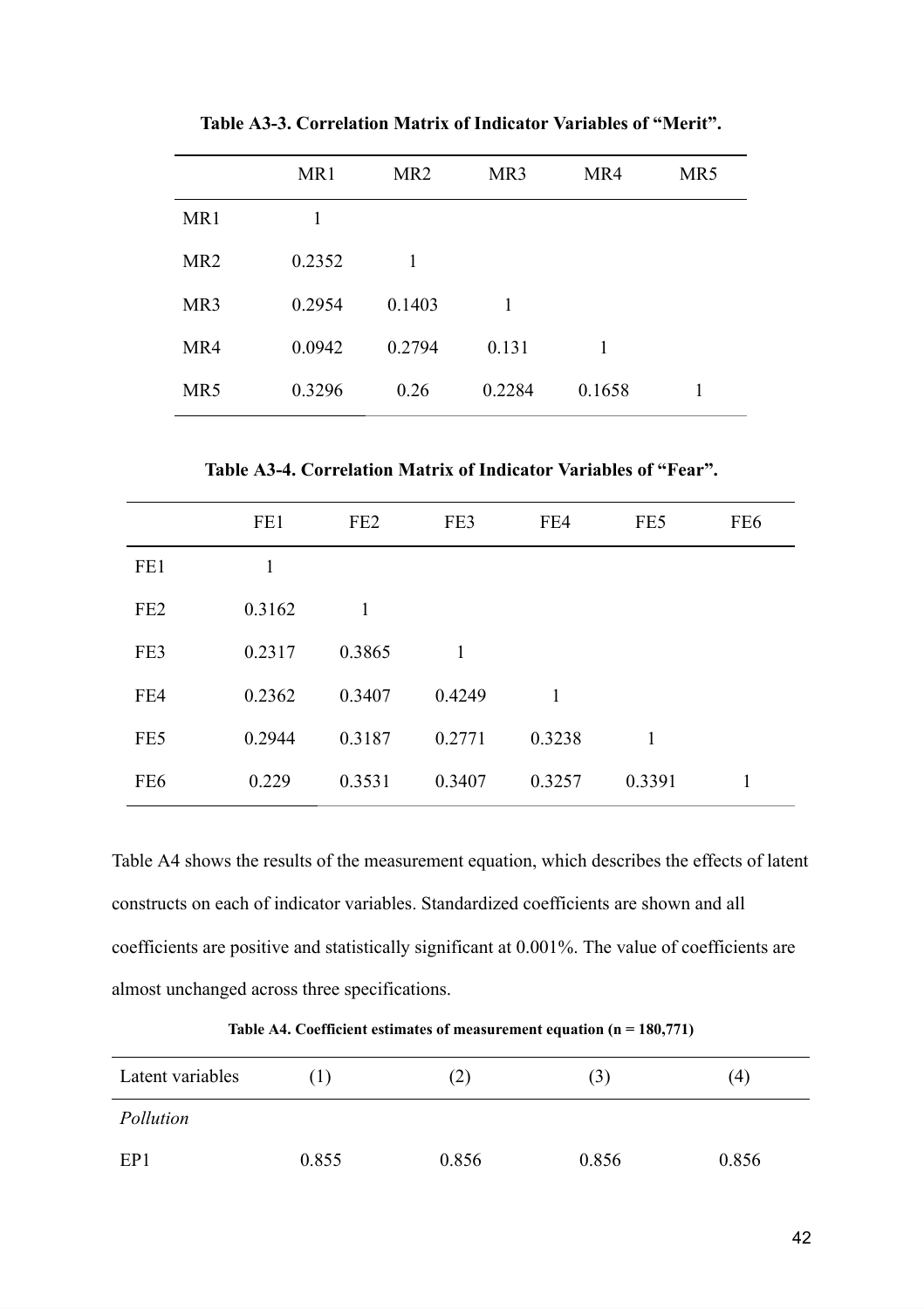| EP <sub>2</sub>  | 0.872 | 0.873 | 0.873 | 0.873 |
|------------------|-------|-------|-------|-------|
| EP3              | 0.934 | 0.934 | 0.934 | 0.934 |
| EP4              | 0.867 | 0.867 | 0.867 | 0.867 |
| EP5              | 0.874 | 0.874 | 0.874 | 0.874 |
|                  |       |       |       |       |
| Nature           |       |       |       |       |
| EG1              | 0.910 | 0.910 | 0.910 | 0.910 |
| EG <sub>2</sub>  | 0.902 | 0.902 | 0.902 | 0.902 |
| EG3              | 0.816 | 0.815 | 0.816 | 0.816 |
| EG4              | 0.751 | 0.751 | 0.751 | 0.751 |
|                  |       |       |       |       |
| Merit            |       |       |       |       |
| B <sub>D</sub> 1 | 0.590 | 0.600 | 0.583 | 0.583 |
| BD <sub>2</sub>  | 0.483 | 0.476 | 0.491 | 0.490 |
| BD3              | 0.403 | 0.407 | 0.401 | 0.400 |
| BD4              | 0.433 | 0.428 | 0.437 | 0.437 |
| BD <sub>5</sub>  | 0.513 | 0.512 | 0.512 | 0.512 |
|                  |       |       |       |       |
| Fear             |       |       |       |       |
| AC1              | 0.443 | 0.444 | 0.443 | 0.443 |
| AC2              | 0.618 | 0.619 | 0.618 | 0.618 |
| AC3              | 0.623 | 0.623 | 0.622 | 0.623 |
| AC4              | 0.607 | 0.607 | 0.607 | 0.607 |
| AC5              | 0.513 | 0.513 | 0.513 | 0.513 |
| AC <sub>6</sub>  | 0.546 | 0.546 | 0.546 | 0.546 |

Note: All coefficients are significant at p < 0.001.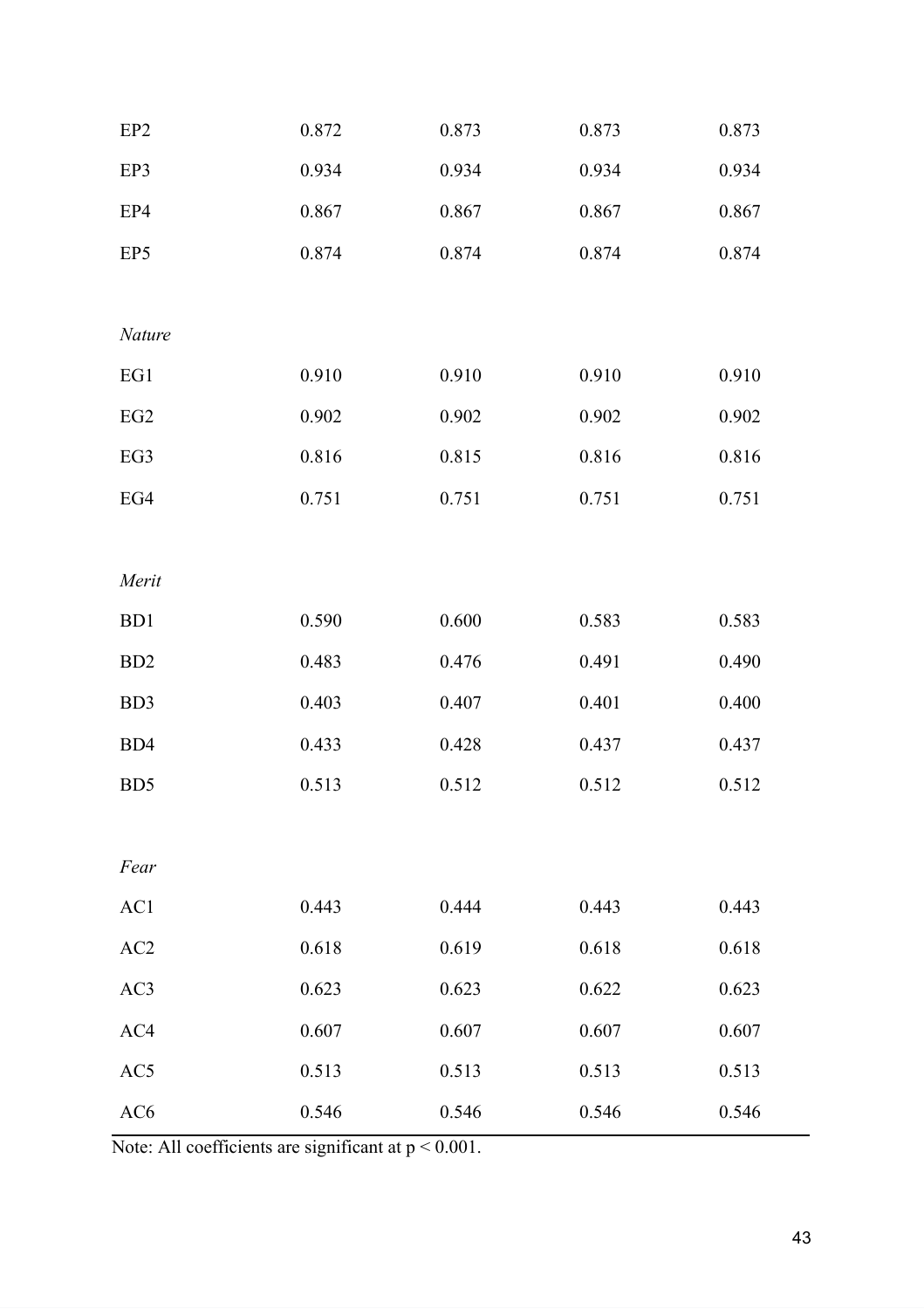#### Table A.5 shows a distribution of the socio-economic variables of our sample and

government statistics.

|                        |                                   | Sample $(\% )$   | Government          |
|------------------------|-----------------------------------|------------------|---------------------|
|                        |                                   | $(n = 246, 642)$ | Statistics $(\%)^a$ |
| Gender                 | Female                            | 41.0             | 51.3                |
|                        | Male                              | 59.0             | 48.7                |
| <b>Education</b> level | Junior high school or less        | 2.1              | 9.5                 |
|                        | High school                       | 26.9             | 42.3                |
|                        | Some college                      | 22.6             | 15.6                |
|                        | Bachelor / Master / Doctor        | 45.9             | 23.9                |
|                        | Other                             | 1.9              | 8.6                 |
| Age                    | $18 - 19$                         | 0.2              | 2.3                 |
|                        | $20 - 29$                         | 5.4              | 11.7                |
|                        | $30 - 39$                         | 18.1             | 13.3                |
|                        | $40 - 49$                         | 31.9             | 17.2                |
|                        | $50 - 64$                         | 25.8             | 22.1                |
|                        | Over <sub>65</sub>                | 10.7             | 33.4                |
| Household income       | $<$ 2 million JPY                 | 1.8              | 18.3                |
|                        | 2-3 million JPY                   | 8.9              | 17.2                |
|                        | 3-4 million JPY                   | 11.9             | 15.3                |
|                        | 4-5 million JPY                   | 12.3             | 12.2                |
|                        | 5-6 million JPY                   | 11.9             | 9.0                 |
|                        | 6-7 million JPY                   | 9.6              | 6.9                 |
|                        | 7-8 million JPY                   | 9.1              | 5.8                 |
|                        | 8-9 million JPY                   | 6.9              | 4.1                 |
|                        | 9-10 million JPY                  | 6.7              | 3.4                 |
|                        | $10-15$ million JPY               | 10.5             | 6.0                 |
|                        | 15-20 million JPY                 | 2.7              | 1.1                 |
|                        | $>$ 20 million JPY                | 1.7              | 0.7                 |
|                        | Don't know / don't want to answer |                  |                     |
| Region                 | Hokkaido                          | 4.6              | 4.2                 |
|                        | Tohoku                            | 5.9              | 6.9                 |
|                        | Kanto                             | 38.2             | 34.4                |
|                        | Chubu                             | 16.6             | 16.8                |
|                        | Kinki                             | 20.1             | 17.7                |
|                        | Chugoku                           | 5.1              | 5.8                 |
|                        | Shikoku                           | 2.5              | 2.9                 |
|                        | Kyushu/Okinawa                    | 7.1              | 11.3                |
| Household size         | 1                                 | 15.6             | 34.5                |
|                        | $\overline{2}$                    | 30.1             | 27.9                |
|                        | 3                                 | 23.6             | 17.6                |
|                        | 4 and above                       | 30.1             | 20.0                |

**Table A.5. Socio-economic Distribution of the Respondents and Japanese Population** 

<sup>a</sup> Sources: MIC (2013, 2015, 2017, 2019a, 2019b).

# **Acknowledgement**

The author would like to acknowledge the financial supports from Specially Promoted Research through a Grant-in-Aid (20H00648) from the Japanese Ministry of Education, Culture, Sports, Science and Technology (MEXT) and the Environment Research and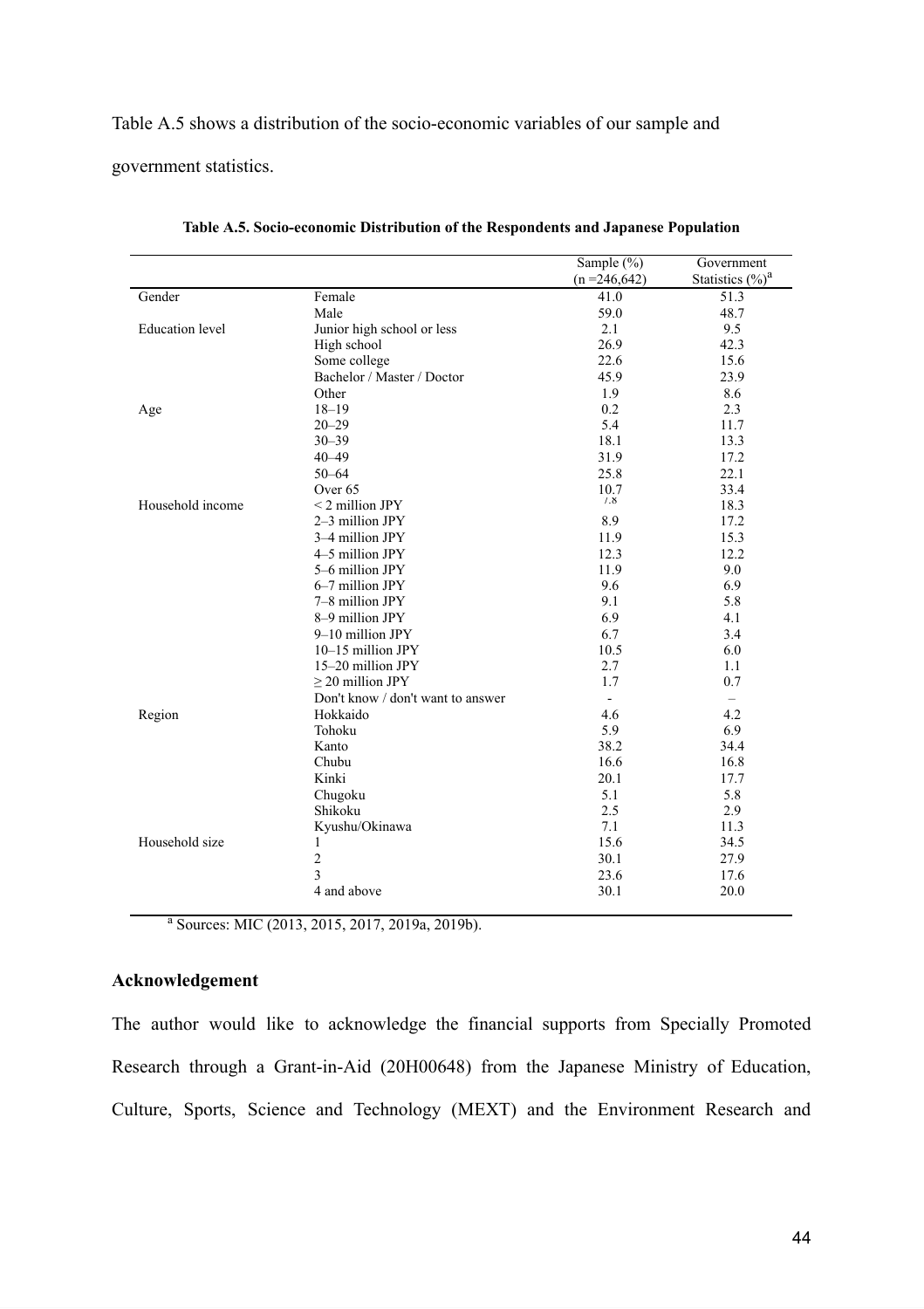Technology Development Fund (JPMEERF20201001) from the Japanese Ministry of the Environment.

#### **References**

- [Abe, Ryosuke. "Introducing Autonomous Buses and Taxis: Quantifying the Potential Benefits in](http://paperpile.com/b/4dwmEb/jmke)  [Japanese Transportation Systems."](http://paperpile.com/b/4dwmEb/jmke) *[Transportation Research Part A: Policy and](http://paperpile.com/b/4dwmEb/jmke)  [Practice](http://paperpile.com/b/4dwmEb/jmke)* . Volume 126, 2019, Pages 94-113.
- [Acheampong, Ransford A., and Federico Cugurullo. "Capturing the Behavioural Determinants behind](http://paperpile.com/b/4dwmEb/VK8k)  [the Adoption of Autonomous Vehicles: Conceptual Frameworks and Measurement Models to](http://paperpile.com/b/4dwmEb/VK8k)  [Predict Public Transport, Sharing and Ownership Trends of Self-Driving Cars."](http://paperpile.com/b/4dwmEb/VK8k) *[Transportation](http://paperpile.com/b/4dwmEb/VK8k)  [Research Part F: Traffic Psychology and Behaviour](http://paperpile.com/b/4dwmEb/VK8k)* [.](http://paperpile.com/b/4dwmEb/VK8k) Volume 62, 2019, Pages 349-375.
- [Adnan, Nadia, Shahrina Md Nordin, Mohamad Ariff Bin Bahruddin, and Murad Ali. "How Trust Can](http://paperpile.com/b/4dwmEb/UPm1)  [Drive Forward the User Acceptance to the Technology? In-Vehicle Technology for Autonomous](http://paperpile.com/b/4dwmEb/UPm1)  [Vehicle."](http://paperpile.com/b/4dwmEb/UPm1) *[Transportation Research Part A: Policy and Practice](http://paperpile.com/b/4dwmEb/UPm1)* [.](http://paperpile.com/b/4dwmEb/UPm1) Volume 118, 2018, Pages 819-836.
- Ajzen, Icek, "The theory of planned behavior", *Organizational Behavior and Human Decision Processes,* Volume 50, Issue 2, 1991, Pages 179-211.
- [Allahviranloo, Mahdieh, and Joseph Y. J. Chow. "A Fractionally Owned Autonomous Vehicle Fleet](http://paperpile.com/b/4dwmEb/o71j)  [Sizing Problem with Time Slot Demand Substitution Effects."](http://paperpile.com/b/4dwmEb/o71j) *[Transportation Research Part C:](http://paperpile.com/b/4dwmEb/o71j)  [Emerging Technologies](http://paperpile.com/b/4dwmEb/o71j)* [.](http://paperpile.com/b/4dwmEb/o71j) [Volume 98 ,](https://www.sciencedirect.com/science/journal/0968090X/98/supp/C) 2019, Pages 37-53.
- Amed, Sheikh Shahriar Sarvani Sonduru Pantangi, Ugur Eker, Grigorios Fountas, Stephen E. Still, Panagiotis Ch. Anastasopoulos[, "Analysis of Safety Benefits and Security Concerns from the](http://paperpile.com/b/4dwmEb/KHZN)  [Use of Autonomous Vehicles: A Grouped Random Parameters Bivariate Probit Approach with](http://paperpile.com/b/4dwmEb/KHZN)  [Heterogeneity in Means."](http://paperpile.com/b/4dwmEb/KHZN) *[Analytic Methods in Accident Research](http://paperpile.com/b/4dwmEb/KHZN)* [, Volume 28, 2020, 100134.](http://paperpile.com/b/4dwmEb/KHZN)
- [Anania, Emily C., Stephen Rice, Nathan W. Walters, Matthew Pierce, Scott R. Winter, and Mattie N.](http://paperpile.com/b/4dwmEb/JE9w)  [Milner. "The Effects of Positive and Negative Information on Consumers' Willingness to Ride](http://paperpile.com/b/4dwmEb/JE9w)  [in a Driverless Vehicle."](http://paperpile.com/b/4dwmEb/JE9w) *[Transport Policy](http://paperpile.com/b/4dwmEb/JE9w)* [.](http://paperpile.com/b/4dwmEb/JE9w) [Volume 72](https://www.sciencedirect.com/science/journal/0967070X/72/supp/C) , December 2018, Pages 218-224
- [Asmussen, Katherine E., Aupal Mondal, and Chandra R. Bhat. "A Socio-Technical Model of](http://paperpile.com/b/4dwmEb/Fe7M)  [Autonomous Vehicle Adoption Using Ranked Choice Stated Preference Data."](http://paperpile.com/b/4dwmEb/Fe7M) *[Transportation](http://paperpile.com/b/4dwmEb/Fe7M)  [Research Part C: Emerging Technologies](http://paperpile.com/b/4dwmEb/Fe7M)* [.](http://paperpile.com/b/4dwmEb/Fe7M) [Volume 121](https://www.sciencedirect.com/science/journal/0968090X/121/supp/C) , December 2020, 102835.
- Bamberg, Sebastian and Guido Moser, ["Twenty Years after Hines, Hungerford, and Tomera: A New](http://paperpile.com/b/4dwmEb/EW4J)  [Meta-Analysis of Psycho-Social Determinants of pro-Environmental Behaviour."](http://paperpile.com/b/4dwmEb/EW4J) *[Journal of](http://paperpile.com/b/4dwmEb/EW4J)  [Environmental Psychology](http://paperpile.com/b/4dwmEb/EW4J)* [, Volume 27, Issue 1, 2007, Pages 14–25.](http://paperpile.com/b/4dwmEb/EW4J)
- [Bansal, Prateek, and Kara M. Kockelman. "Forecasting Americans' Long-Term Adoption of](http://paperpile.com/b/4dwmEb/rZ1n)  [Connected and Autonomous Vehicle Technologies."](http://paperpile.com/b/4dwmEb/rZ1n) *[Transportation Research Part A: Policy](http://paperpile.com/b/4dwmEb/rZ1n)  [and Practice](http://paperpile.com/b/4dwmEb/rZ1n)* [.](http://paperpile.com/b/4dwmEb/rZ1n) [Volume 95](https://www.sciencedirect.com/science/journal/09658564/95/supp/C) , January 2017, Pages 49-63.
- Barber, N., Kuo, P. Bishop, M. and [Goodman, R.](https://www.emerald.com/insight/search?q=Raymond%20Goodman) "Measuring psychographics to assess purchase intentionand willingness to pay", *[Journal of Consumer Marketing](https://www.emerald.com/insight/publication/issn/0736-3761)*, Volume 29, Issue 4, 2012, Pages 280-292.

 [B](https://doi.org/10.1108/07363761211237353)en-Akiva, Moshe, Daniel Mcfadden, Kenneth Train, Joan Walker, Chandra Bhat, Michel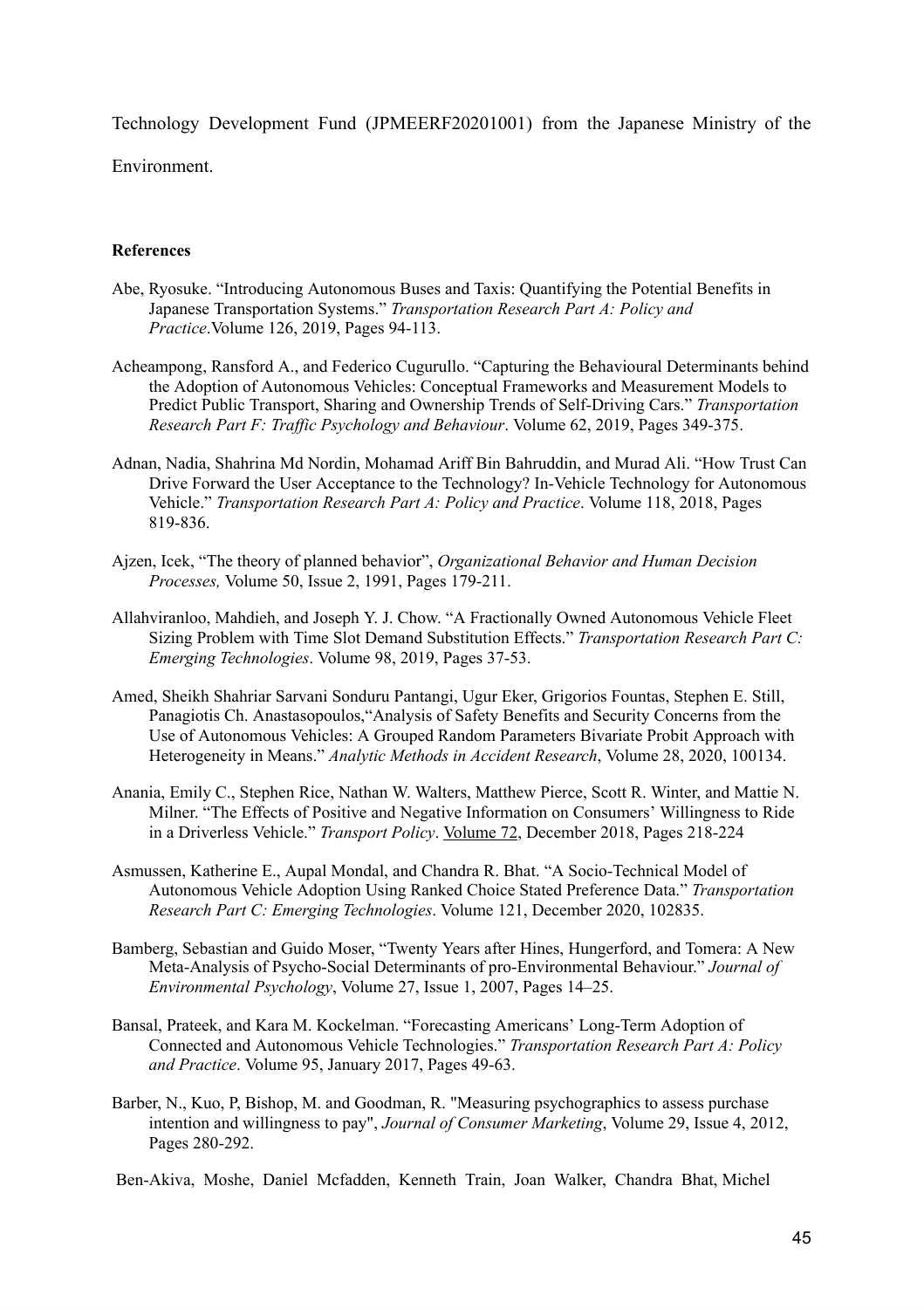Bierlaire, Denis Bolduc, Axel Boersch-Supan, David Brownstone, David S. Bunch, Andrew Daly, Andre De Palma, Dinesh Gopinath, Anders Karlstrom, and Marcela A. Munizaga, "Hybrid Choice Models: Progress and Challenges," Marketing Letters, Volume 13, Issue 3, August 2002, Pages 163-175.

- [Benleulmi, Ahmed Ziad, and Thorsten Blecker. 2017.](http://paperpile.com/b/4dwmEb/vunY) *[Investigating the Factors Influencing the](http://paperpile.com/b/4dwmEb/vunY)  [Acceptance of Fully Autonomous Cars](http://paperpile.com/b/4dwmEb/vunY)* . [doi:10.15480/882.1449](http://dx.doi.org/10.15480/882.1449)
- Bergquist, Magnus., Andreas Nilson and Paul Wesley Schultz. ["A Meta-Analysis of](http://paperpile.com/b/4dwmEb/1QWJ)  [Field-Experiments Using Social Norms to Promote pro-Environmental Behaviors." 2019.](http://paperpile.com/b/4dwmEb/1QWJ)  *[Global Environmental Change: Human and Policy Dimensions,](http://paperpile.com/b/4dwmEb/1QWJ)* [Volume 59, 2019, 101941.](http://paperpile.com/b/4dwmEb/1QWJ)
- Brouhle Keith and Madhu Khanna, ["Determinants of Participation versus Consumption in the Nordic](http://paperpile.com/b/4dwmEb/3Lrv)  [Swan Eco-Labeled Market." 2012.](http://paperpile.com/b/4dwmEb/3Lrv) *[Ecological Economics: The Journal of the International](http://paperpile.com/b/4dwmEb/3Lrv)  [Society for Ecological Economics](http://paperpile.com/b/4dwmEb/3Lrv)* [Volume 73, 2012, Pages](http://paperpile.com/b/4dwmEb/3Lrv) 142-152.
- [Brown, Austin, Jeffrey Gonder, and Brittany Repac. 2014. "An Analysis of Possible Energy Impacts](http://paperpile.com/b/4dwmEb/cpy7)  [of Automated Vehicles."](http://paperpile.com/b/4dwmEb/cpy7) *[Road Vehicle Automation](http://paperpile.com/b/4dwmEb/cpy7)* [. 2014. Lecture Notes in Mobility. Springer,](http://paperpile.com/b/4dwmEb/cpy7)  [Cham. https://doi.org/10.1007/978-3-319-05990-7\\_13](http://paperpile.com/b/4dwmEb/cpy7)
- [Chen, Shukai, Hua Wang, and Qiang Meng. "Designing Autonomous Vehicle Incentive Program with](http://paperpile.com/b/4dwmEb/dGu7)  [Uncertain Vehicle Purchase Price."](http://paperpile.com/b/4dwmEb/dGu7) *[Transportation Research Part C: Emerging Technologies](http://paperpile.com/b/4dwmEb/dGu7)* [.](http://paperpile.com/b/4dwmEb/dGu7)  [Volume 103](https://www.sciencedirect.com/science/journal/0968090X/103/supp/C) , June 2019, Pages 226-245
- [Chen, Yuche, Jeffrey Gonder, Stanley Young, and Eric Wood. "Quantifying Autonomous Vehicles](http://paperpile.com/b/4dwmEb/jFQC)  [National Fuel Consumption Impacts: A Data-Rich Approach."](http://paperpile.com/b/4dwmEb/jFQC) *[Transportation Research Part A:](http://paperpile.com/b/4dwmEb/jFQC)  [Policy and Practice](http://paperpile.com/b/4dwmEb/jFQC)*[.](http://paperpile.com/b/4dwmEb/jFQC) Volume 122, April 2019, Pages 134-145.
- [Cherchi, Elisabetta. "A Stated Choice Experiment to Measure the Effect of Informational and](http://paperpile.com/b/4dwmEb/8FHQ)  [Normative Conformity in the Preference for Electric Vehicles."](http://paperpile.com/b/4dwmEb/8FHQ) *[Transportation Research Part A:](http://paperpile.com/b/4dwmEb/8FHQ)  [Policy and Practice](http://paperpile.com/b/4dwmEb/8FHQ)*[.](http://paperpile.com/b/4dwmEb/8FHQ) Volume 100, June 2017, Pages 88-104.
- Center for American Progress, "The Impact of Vehicle Automation on Carbon Emissions, Where Uncertainty Lies", 2016. [https://www.americanprogress.org/issues/green/reports/2016/11/18/292588/the-impact-of-vehicl](https://www.americanprogress.org/issues/green/reports/2016/11/18/292588/the-impact-of-vehicle-automation-on-carbon-emissions-where-uncertainty-lies/) [e-automation-on-carbon-emissions-where-uncertainty-lies/](https://www.americanprogress.org/issues/green/reports/2016/11/18/292588/the-impact-of-vehicle-automation-on-carbon-emissions-where-uncertainty-lies/)
- [Childress, Suzanne, Brice Nichols, Billy Charlton, and Stefan Coe. "Using an Activity-Based Model](http://paperpile.com/b/4dwmEb/wRGY)  [to Explore the Potential Impacts of Automated Vehicles."](http://paperpile.com/b/4dwmEb/wRGY) *[Transportation Research Record:](http://paperpile.com/b/4dwmEb/wRGY)  [Journal of the Transportation Research Board](http://paperpile.com/b/4dwmEb/wRGY)* [.](http://paperpile.com/b/4dwmEb/wRGY) [Vol 2493, Issue 1, 2015](https://journals.sagepub.com/toc/trra/2493/1) Pages 99-106 [.](http://paperpile.com/b/4dwmEb/wRGY)
- [Choi, Jong Kyu, and Yong Gu Ji. "Investigating the Importance of Trust on Adopting an Autonomous](http://paperpile.com/b/4dwmEb/ypzi)  [Vehicle."](http://paperpile.com/b/4dwmEb/ypzi) *[International Journal of Human-Computer Interaction](http://paperpile.com/b/4dwmEb/ypzi)* [. Volume 31, Issue 10, 2015,](http://paperpile.com/b/4dwmEb/ypzi)  [Pages 692-702.](http://paperpile.com/b/4dwmEb/ypzi)
- Cunningham, Mitchell L. Michael A. Regan, Selena A. Ledger, Joanne M. Bennett[, "To Buy or Not to](http://paperpile.com/b/4dwmEb/o7OE)  [Buy? Predicting Willingness to Pay for Automated Vehicles Based on Public Opinion."](http://paperpile.com/b/4dwmEb/o7OE)  *[Transportation Research. Part F, Traffic Psychology and Behaviour](http://paperpile.com/b/4dwmEb/o7OE)* [Volume 65, 2019, Pages](http://paperpile.com/b/4dwmEb/o7OE)  [418–438.](http://paperpile.com/b/4dwmEb/o7OE)
- [Daziano, Ricardo A., Mauricio Sarrias, and Benjamin Leard. "Are Consumers Willing to Pay to Let](http://paperpile.com/b/4dwmEb/1Z6b)  [Cars Drive for Them? Analyzing Response to Autonomous Vehicles."](http://paperpile.com/b/4dwmEb/1Z6b) *[SSRN Electronic Journal](http://paperpile.com/b/4dwmEb/1Z6b)* [.](http://paperpile.com/b/4dwmEb/1Z6b)  [2017. https://doi.org/](http://paperpile.com/b/4dwmEb/1Z6b)10.2139/ssrn.2851943.

[Dias, Felipe F., Gopindra S. Nair, Natalia Ruíz-Juri, Chandra R. Bhat, and Arash Mirzaei.](http://paperpile.com/b/4dwmEb/gTu3)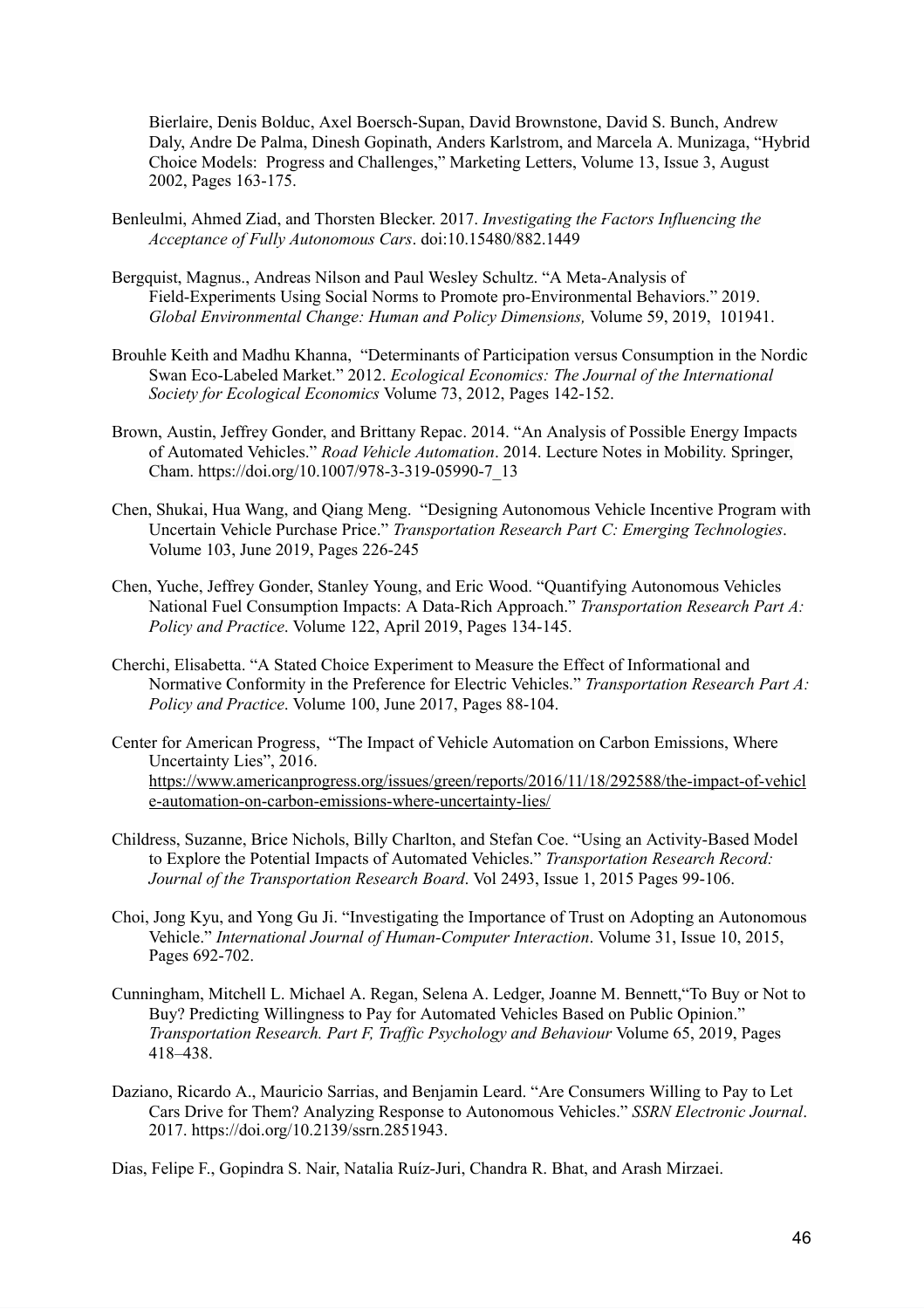["Incorporating Autonomous Vehicles in the Traditional Four-Step Model."](http://paperpile.com/b/4dwmEb/gTu3) *[Transportation](http://paperpile.com/b/4dwmEb/gTu3)  [Research Record: Journal of the Transportation Research Board](http://paperpile.com/b/4dwmEb/gTu3)* [.](http://paperpile.com/b/4dwmEb/gTu3) [Volume 2674, Issue 7, 2020,](https://journals.sagepub.com/toc/trr/2674/7)  Pages 348-360

- [Dimatulac, Terence, and Hanna Maoh. 2016. "Modeling the Demand for Renting Electric Vehicles in](http://paperpile.com/b/4dwmEb/Kemn)  [Canada: A Stated Preference Choice Approach."](http://paperpile.com/b/4dwmEb/Kemn) *[World Electric Vehicle Journal](http://paperpile.com/b/4dwmEb/Kemn)* [.](http://paperpile.com/b/4dwmEb/Kemn) Volume 8, Issue 1, 2016, Pages 225-236.
- Dai Jingchen, Ruimin Li and Zhiyong Liu, ["Does Initial Experience Affect Consumers' Intention to](http://paperpile.com/b/4dwmEb/74Ni)  [Use Autonomous Vehicles? Evidence from a Field Experiment in Beijing." 2021.](http://paperpile.com/b/4dwmEb/74Ni) *[Accident;](http://paperpile.com/b/4dwmEb/74Ni)  [Analysis and Prevention](http://paperpile.com/b/4dwmEb/74Ni)* [Volume 149, 2021, 105778.](http://paperpile.com/b/4dwmEb/74Ni)
- Ha Taehyun, Sangyeon Kim, Donghak Seo, Sangwon Lee, ["Effects of Explanation Types and](http://paperpile.com/b/4dwmEb/aI0p)  [Perceived Risk on Trust in Autonomous Vehicles."](http://paperpile.com/b/4dwmEb/aI0p) *[Transportation Research. Part F, Traffic](http://paperpile.com/b/4dwmEb/aI0p)  [Psychology and Behaviour](http://paperpile.com/b/4dwmEb/aI0p)* [Volume 73, 2020, Pages 271-280 .](http://paperpile.com/b/4dwmEb/aI0p)
- [Fagnant, Daniel J., and Kara Kockelman. 2014. "The travel and environmental implications of shared](http://paperpile.com/b/4dwmEb/Wpjn)  [autonomous vehicles, using agent-based model scenarios,"](http://paperpile.com/b/4dwmEb/Wpjn) *[Transportation Research Part C:](http://paperpile.com/b/4dwmEb/Wpjn)  [Emerging Technologies](http://paperpile.com/b/4dwmEb/Wpjn)* [.](http://paperpile.com/b/4dwmEb/Wpjn) Volume 40, 2014, Pages 1-13.
- [Fagnant, Daniel J., and Kara Kockelman. "Preparing a Nation for Autonomous Vehicles:](http://paperpile.com/b/4dwmEb/Wpjn)  [Opportunities, Barriers and Policy Recommendations."](http://paperpile.com/b/4dwmEb/Wpjn) *[Transportation Research Part A: Policy](http://paperpile.com/b/4dwmEb/Wpjn)  [and Practice](http://paperpile.com/b/4dwmEb/Wpjn)* [.](http://paperpile.com/b/4dwmEb/Wpjn) [Volume 77](https://www.sciencedirect.com/science/journal/09658564/77/supp/C) , July 2015, Pages 167-181.
- Fernández-Heredia, Álvaro, Andrés Monzón and Sergio Jara-Díaz, Understanding cyclists' perceptions, keys for a successful bicycle promotion. Transportation Research Part A: Policy and Practice, Volume 63, 2014, Pages 1-11.
- Fernández-Heredia, Álvaro, Sergio Jara-Díaz, and Andrés Monzón. "Modelling bicycle use intention: the role of perceptions." *Transportation.* Volume 43, Issue 1, 2016, Pages 1-23.
- [Follows, S.B.](https://www.emerald.com/insight/search?q=Scott%20B.%20Follows) and [Jobber, D.](https://www.emerald.com/insight/search?q=David%20Jobber) "Environmentally responsible purchase behaviour: a test of a consumer model"[,](https://www.emerald.com/insight/publication/issn/0309-0566) *[European Journal of Marketing](https://www.emerald.com/insight/publication/issn/0309-0566)* , Volume 34. Issue 5, 2000, Pages 723-746.
- [Figliozzi, Miguel A. "Carbon Emissions Reductions in Last Mile and Grocery Deliveries Utilizing Air](http://paperpile.com/b/4dwmEb/7Qko)  [and Ground Autonomous Vehicles."](http://paperpile.com/b/4dwmEb/7Qko) *[Transportation Research Part D: Transport and](http://paperpile.com/b/4dwmEb/7Qko)  [Environment](http://paperpile.com/b/4dwmEb/7Qko)* [Volume 85, 2020, 102443.](http://paperpile.com/b/4dwmEb/7Qko)
- [Gkartzonikas, Christos, and Konstantina Gkritza. "What Have We Learned? A Review of Stated](http://paperpile.com/b/4dwmEb/76QC)  [Preference and Choice Studies on Autonomous Vehicles."](http://paperpile.com/b/4dwmEb/76QC) *[Transportation Research Part C:](http://paperpile.com/b/4dwmEb/76QC)  [Emerging Technologies](http://paperpile.com/b/4dwmEb/76QC)* [.](http://paperpile.com/b/4dwmEb/76QC) [Volume 98 ,](https://www.sciencedirect.com/science/journal/0968090X/98/supp/C) January 2019, Pages 323-337.
- Greenwald, Judith M. and Alain Kornhauser, "It's up to us: Policies to improve climate outcomes from automated vehicles," *Energy Policy* , Volume 127, 2019, Pages 445–451.
- [Haboucha, Chana J., Robert Ishaq, and Yoram Shiftan. "User Preferences Regarding Autonomous](http://paperpile.com/b/4dwmEb/YF5d)  [Vehicles."](http://paperpile.com/b/4dwmEb/YF5d) *[Transportation Research Part C: Emerging Technologies](http://paperpile.com/b/4dwmEb/YF5d)* [.](http://paperpile.com/b/4dwmEb/YF5d) [Volume 78](https://www.sciencedirect.com/science/journal/0968090X/78/supp/C) [, May 2017,](http://paperpile.com/b/4dwmEb/YF5d)  [Pages 37-49.](http://paperpile.com/b/4dwmEb/YF5d)
- [Hagl, Maria, and Dongo Rémi Kouabenan. "Safe on the Road Does Advanced Driver-Assistance](http://paperpile.com/b/4dwmEb/W0Kk)  [Systems Use Affect Road Risk Perception?"](http://paperpile.com/b/4dwmEb/W0Kk) *[Transportation Research Part F: Traffic](http://paperpile.com/b/4dwmEb/W0Kk)  [Psychology and Behaviour](http://paperpile.com/b/4dwmEb/W0Kk)* [.](http://paperpile.com/b/4dwmEb/W0Kk) [Volume 73 ,](https://www.sciencedirect.com/science/journal/13698478/73/supp/C) August 2020, Pages 488-498.
- [Hatzenbühler, Jonas, Oded Cats, and Erik Jenelius. "Transitioning towards the Deployment of](http://paperpile.com/b/4dwmEb/nO6S)  [Line-Based Autonomous Buses: Consequences for Service Frequency and Vehicle Capacity."](http://paperpile.com/b/4dwmEb/nO6S)  *[Transportation Research Part A: Policy and Practice](http://paperpile.com/b/4dwmEb/nO6S)* [.](http://paperpile.com/b/4dwmEb/nO6S) [Volume 138](https://www.sciencedirect.com/science/journal/09658564/138/supp/C) , August 2020, Pages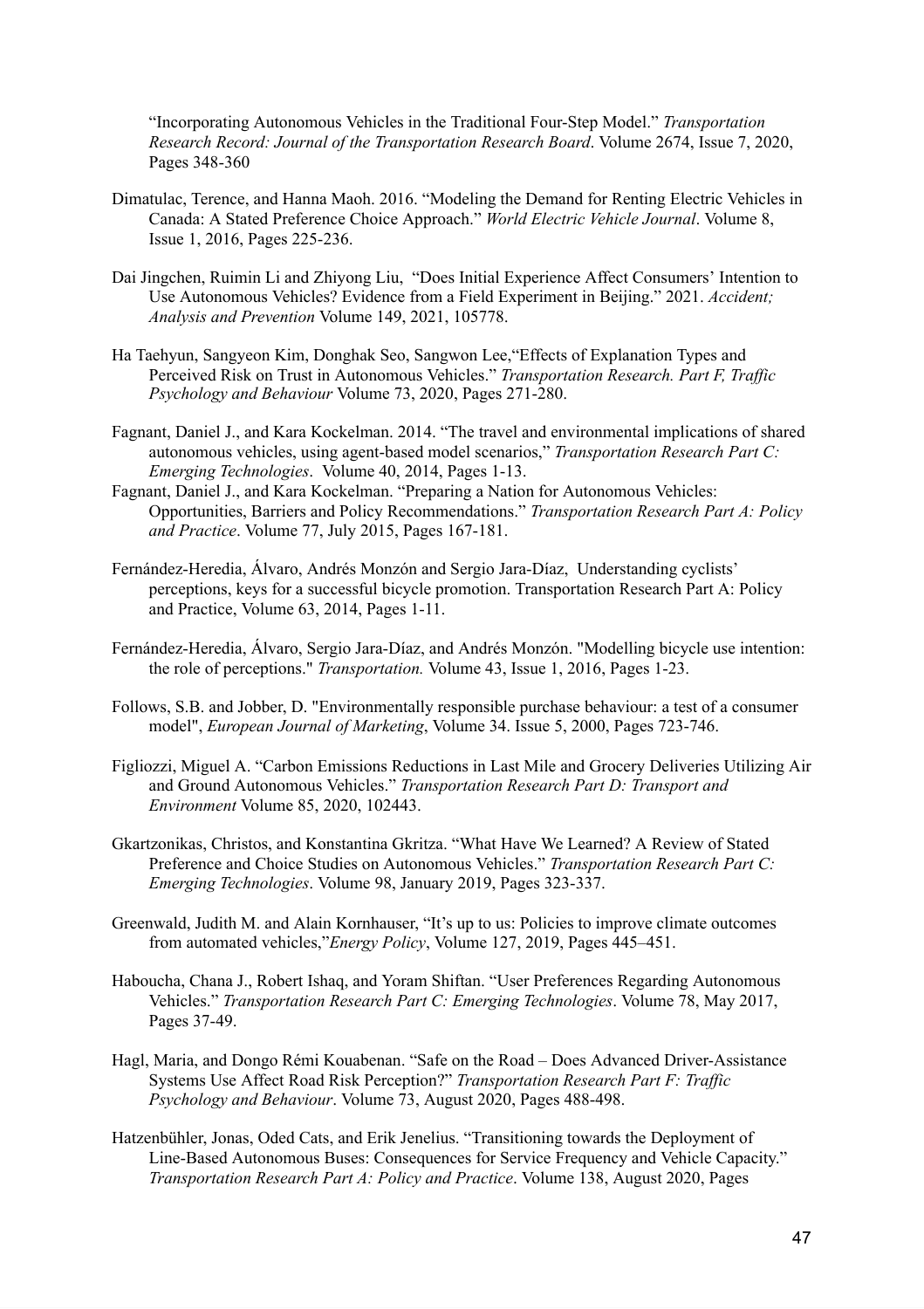491-507.

- Hardman, Scott, Rosaria Berliner, Gil Tal, "Who will be the early adopters of automated vehicles? Insights from a survey of electric vehicle owners in the United States", Transportation Research Part D: Transport and Environment, Volume 71, 2019, Pages 248-264.
- [Herrenkind, Bernd, Ilja Nastjuk, Alfred Benedikt Brendel, Simon Trang, and Lutz M. Kolbe. ,"Young](http://paperpile.com/b/4dwmEb/ndxa)  [People's Travel Behavior – Using the Life-Oriented Approach to Understand the Acceptance of](http://paperpile.com/b/4dwmEb/ndxa)  [Autonomous Driving."](http://paperpile.com/b/4dwmEb/ndxa) *[Transportation Research Part D: Transport and Environment](http://paperpile.com/b/4dwmEb/ndxa)* . [Volume](https://www.sciencedirect.com/science/journal/13619209/74/supp/C)  [74 ,](https://www.sciencedirect.com/science/journal/13619209/74/supp/C) September 2019, Pages 214-233
- [Hidaka, Ken, and Takahiro Shiga. 2018. "Forecasting Travel Demand for New Mobility Services](http://paperpile.com/b/4dwmEb/Gzy0)  [Employing Autonomous Vehicles."](http://paperpile.com/b/4dwmEb/Gzy0) *[Transportation Research Procedia](http://paperpile.com/b/4dwmEb/Gzy0)* [.](http://paperpile.com/b/4dwmEb/Gzy0)  [https://doi.org/](http://paperpile.com/b/4dwmEb/Gzy0)10.1016/j.trpro.2018.11.025.
- Hilgarter, Kethrin and Peter Granig, ["Public Perception of Autonomous Vehicles: A Qualitative Study](http://paperpile.com/b/4dwmEb/39vI)  [Based on Interviews after Riding an Autonomous Shuttle." 2020.](http://paperpile.com/b/4dwmEb/39vI) *[Transportation Research. Part](http://paperpile.com/b/4dwmEb/39vI)  [F, Traffic Psychology and Behaviour](http://paperpile.com/b/4dwmEb/39vI)* [72 \(July\): 226–43.](http://paperpile.com/b/4dwmEb/39vI)
- Hidrue, Michael K. George R. Parsons, Willett Kempton, Meryl P. Gardner, "Willingness to pay for electric vehicles and their attributes", Resource and Energy Economics, Volume 33, Issue 3, 2011, Pages 686-705.
- [Hong, Zoe Le, Zoe Le Hong, and Naomi Zimmerman. "Air Quality and Greenhouse Gas Implications](http://paperpile.com/b/4dwmEb/Gmso)  [of Autonomous Vehicles in Vancouver, Canada."](http://paperpile.com/b/4dwmEb/Gmso) *[Transportation Research Part D: Transport](http://paperpile.com/b/4dwmEb/Gmso)*  and Environment[.](http://paperpile.com/b/4dwmEb/Gmso) Volume 90, January 2021, 102676
- House of Councillors, The National Diet of Japan, Chikyūkankyōmondai to senshinkoku no kankyō seisaku (Global environmental problem and environmental policy of a developed country), 2015.
- Imai Takeyoshi, "Legal regulation of autonomous driving technology: Current conditions and issues in Japan", IATSS Research, Volume 43, Issue 4, 2019, Pages 263-267.
- [Jain, Manisha, Anand B. Rao, and Anand Patwardhan. "Appliance Labeling and Consumer](http://paperpile.com/b/4dwmEb/6FS5)  [Heterogeneity: A Discrete Choice Experiment in India."](http://paperpile.com/b/4dwmEb/6FS5) *[Applied Energy](http://paperpile.com/b/4dwmEb/6FS5)* [.](http://paperpile.com/b/4dwmEb/6FS5) [Volume 226 ,](https://www.sciencedirect.com/science/journal/03062619/226/supp/C) September 2018, Pages 213-224
- Jiang, Zhenling and Chan, Tat and Che, Hai and Wang, Youwei, Consumer Search and Purchase: An Empirical Investigation of Retargeting Based on Consumer Online Behaviors (March 9, 2020). Marketing Science, Forthcoming.
- [Jones, Erick C., and Benjamin D. Leibowicz. "Contributions of Shared Autonomous Vehicles to](http://paperpile.com/b/4dwmEb/i6Lj)  [Climate Change Mitigation."](http://paperpile.com/b/4dwmEb/i6Lj) *[Transportation Research Part D: Transport and Environment](http://paperpile.com/b/4dwmEb/i6Lj)* [.](http://paperpile.com/b/4dwmEb/i6Lj)  [Volume 72 ,](https://www.sciencedirect.com/science/journal/13619209/72/supp/C) July 2019, Pages 279-298.
- [Kassens-Noor, Eva, Zeenat Kotval-Karamchandani, and Meng Cai. 2020. "Willingness to Ride and](http://paperpile.com/b/4dwmEb/NbU5)  [Perceptions of Autonomous Public Transit."](http://paperpile.com/b/4dwmEb/NbU5) *[Transportation Research Part A: Policy and](http://paperpile.com/b/4dwmEb/NbU5)  [Practice](http://paperpile.com/b/4dwmEb/NbU5)*[. https://doi.org/](http://paperpile.com/b/4dwmEb/NbU5)10.1016/j.tra.2020.05.010.
- [Kowalska-Pyzalska, Anna. 2018. "What Makes Consumers Adopt to Innovative Energy Services in](http://paperpile.com/b/4dwmEb/AJf7)  [the Energy Market? A Review of Incentives and Barriers."](http://paperpile.com/b/4dwmEb/AJf7) *[Renewable and Sustainable Energy](http://paperpile.com/b/4dwmEb/AJf7)  [Reviews](http://paperpile.com/b/4dwmEb/AJf7)* [. https://doi.org/](http://paperpile.com/b/4dwmEb/AJf7) [10.1016/j.rser.2017.10.103](http://dx.doi.org/10.1016/j.rser.2017.10.103) [.](http://paperpile.com/b/4dwmEb/AJf7)

[Kröger, Lars, Tobias Kuhnimhof, and Stefan Trommer. "Does Context Matter? A Comparative Study](http://paperpile.com/b/4dwmEb/gSYn)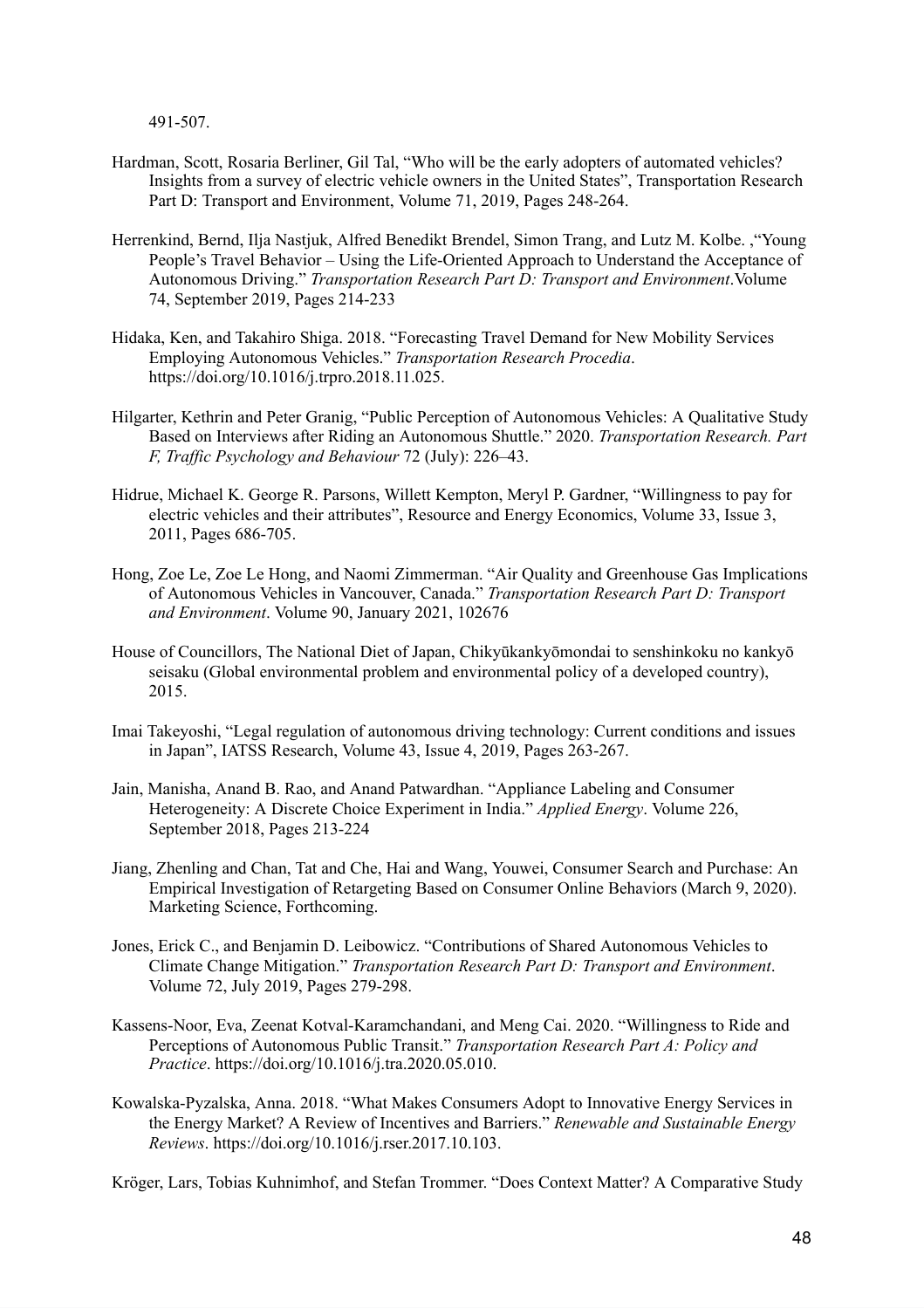[Modelling Autonomous Vehicle Impact on Travel Behaviour for Germany and the USA."](http://paperpile.com/b/4dwmEb/gSYn)  *[Transportation Research Part A: Policy and Practice](http://paperpile.com/b/4dwmEb/gSYn)*[.](http://paperpile.com/b/4dwmEb/gSYn) [Volume 138](https://www.sciencedirect.com/science/journal/09658564/138/supp/C), August 2020, Pages 92-104.

- [Krueger, Rico, Taha H. Rashidi, and John M. Rose. "Preferences for Shared Autonomous Vehicles."](http://paperpile.com/b/4dwmEb/ZGbh)  *[Transportation Research Part C: Emerging Technologies](http://paperpile.com/b/4dwmEb/ZGbh)* [.](http://paperpile.com/b/4dwmEb/ZGbh) [Volume 69](https://www.sciencedirect.com/science/journal/0968090X/69/supp/C) , August 2016, Pages 343-355.
- [Kumagai, Junya, Mihoko Wakamatsu, and Shunsuke Managi. "Do Commuters Adapt to in-Vehicle](http://paperpile.com/b/4dwmEb/G2AS)  [Crowding on Trains?"](http://paperpile.com/b/4dwmEb/G2AS) *[Transportation](http://paperpile.com/b/4dwmEb/G2AS)* [, July 2020, Pages 1–43.](http://paperpile.com/b/4dwmEb/G2AS)
- [Kumar, Rajeev Ranjan, and Kumar Alok. "Adoption of Electric Vehicle: A Literature Review and](http://paperpile.com/b/4dwmEb/ELZH)  [Prospects for Sustainability."](http://paperpile.com/b/4dwmEb/ELZH) *[Journal of Cleaner Production](http://paperpile.com/b/4dwmEb/ELZH)* [.](http://paperpile.com/b/4dwmEb/ELZH) [Volume 253](https://www.sciencedirect.com/science/journal/09596526/253/supp/C) , April 2020, 119911
- [Lavieri, Patrícia S., and Chandra R. Bhat. "Investigating Objective and Subjective Factors Influencing](http://paperpile.com/b/4dwmEb/xNNB)  [the Adoption, Frequency, and Characteristics of Ride-Hailing Trips."](http://paperpile.com/b/4dwmEb/xNNB) *[Transportation Research](http://paperpile.com/b/4dwmEb/xNNB)  [Part C: Emerging Technologies](http://paperpile.com/b/4dwmEb/xNNB)*[.](http://paperpile.com/b/4dwmEb/xNNB) Volume 105, August 2019, Pages 100-125.
- [Lee, Jihye, Daeho Lee, Yuri Park, Sangwon Lee, and Taehyun Ha. "Autonomous Vehicles Can Be](http://paperpile.com/b/4dwmEb/1fx2)  [Shared, but a Feeling of Ownership Is Important: Examination of the Influential Factors for](http://paperpile.com/b/4dwmEb/1fx2)  [Intention to Use Autonomous Vehicles."](http://paperpile.com/b/4dwmEb/1fx2) *[Transportation Research Part C: Emerging](http://paperpile.com/b/4dwmEb/1fx2)  [Technologies](http://paperpile.com/b/4dwmEb/1fx2)* [.](http://paperpile.com/b/4dwmEb/1fx2) [Volume 107](https://www.sciencedirect.com/science/journal/0968090X/107/supp/C) , October 2019, Pages 411-422
- [Li, Shunxi, Pang-Chieh Sui, Jinsheng Xiao, and Richard Chahine. "Policy Formulation for Highly](http://paperpile.com/b/4dwmEb/blKq)  [Automated Vehicles: Emerging Importance, Research Frontiers and Insights."](http://paperpile.com/b/4dwmEb/blKq) *[Transportation](http://paperpile.com/b/4dwmEb/blKq)  [Research Part A: Policy and Practice](http://paperpile.com/b/4dwmEb/blKq)* [.](http://paperpile.com/b/4dwmEb/blKq) [Volume 124 ,](https://www.sciencedirect.com/science/journal/09658564/124/supp/C) June 2019, Pages 573-586.
- [Litman, Todd.](http://paperpile.com/b/4dwmEb/tTr7) *[Autonomous Vehicle Implementation Predictions: Implications for Transport Planning](http://paperpile.com/b/4dwmEb/tTr7)* , 2013.
- [Liu, Peng, Qianru Guo, Fei Ren, Lin Wang, and Zhigang Xu. "Willingness to Pay for Self-Driving](http://paperpile.com/b/4dwmEb/OoKn)  [Vehicles: Influences of Demographic and Psychological Factors."](http://paperpile.com/b/4dwmEb/OoKn) *[Transportation Research Part](http://paperpile.com/b/4dwmEb/OoKn)  C: Emerging Technologies[.](http://paperpile.com/b/4dwmEb/OoKn) [Volume 100](https://www.sciencedirect.com/science/journal/0968090X/100/supp/C), March 2019, Pages 306-317.*
- Liu, Yuewen, Luo Junlong and Long Zhang. "The Effects of Mobile Payment on Consumer Behavior", *Journal of Consumer Behavior*, Volume 20, 2021, Pages 512-520.
- Liu, Zhaocai and Ziqi Song, "Strategic planning of dedicated autonomous vehicle lanes and autonomous vehicle/toll lanes in transportation networks," *Transportation Research Part C: Emerging Technologies* , Volume 106, September 2019, Pages 381–403.
- [Loureiro, Maria L., and Justus Lotade. "Do Fair Trade and Eco-Labels in Coffee Wake up the](http://paperpile.com/b/4dwmEb/moYT)  [Consumer Conscience?"](http://paperpile.com/b/4dwmEb/moYT) *[Ecological Economics](http://paperpile.com/b/4dwmEb/moYT)* [.](http://paperpile.com/b/4dwmEb/moYT) [Volume 53, Issue 1 ,](https://www.sciencedirect.com/science/journal/09218009/53/1) April 2005, Pages 129-138
- [Lu, Zoe Y., and Christopher K. Hsee. "Less Willing to Pay but More Willing to Buy: How the](http://paperpile.com/b/4dwmEb/SSAY)  [Elicitation Method Impacts the Valuation of a Promotion."](http://paperpile.com/b/4dwmEb/SSAY) *[Journal of Behavioral Decision](http://paperpile.com/b/4dwmEb/SSAY)  Making. Volume32, Issue3, July 2019, Pages 334-345*
- Maldonado-Hinarejos, R. (2014) Modeling with an Attitude: Models That Consider Attitudes and Latent Variables Unpublished paper presented at presented at the 85th TRB Annual Meeting, Washington, DC
- Malokin Aliaksandr, Giovanni Circella, Patricia L. Mokhtarian, "How do activities conducted While [Commuting Influence Mode Choice? Using Revealed Preference Models to Inform Public](http://paperpile.com/b/4dwmEb/lsIn)  [Transportation Advantage and Autonomous Vehicle Scenarios."](http://paperpile.com/b/4dwmEb/lsIn) *[Transportation Research Part](http://paperpile.com/b/4dwmEb/lsIn)  [A: Policy and Practice,](http://paperpile.com/b/4dwmEb/lsIn)* [Volume 124, June 2019, Pages 82–114.](http://paperpile.com/b/4dwmEb/lsIn)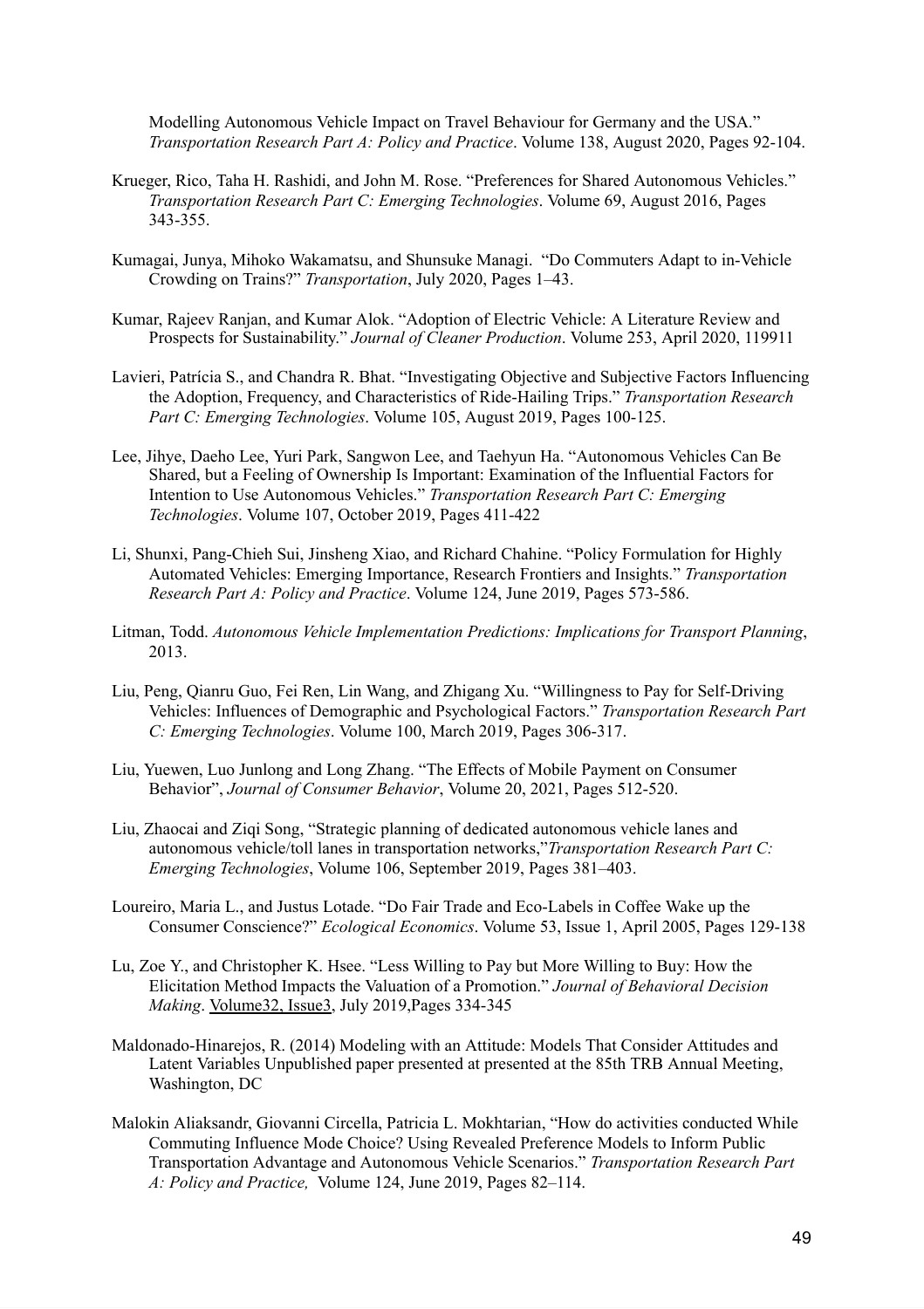- [Martin, George T.](http://paperpile.com/b/4dwmEb/5qJo) *[Sustainability Prospects for Autonomous Vehicles: Environmental, Social, and](http://paperpile.com/b/4dwmEb/5qJo)  [Urban](http://paperpile.com/b/4dwmEb/5qJo)*[. Routledge](http://paperpile.com/b/4dwmEb/5qJo), 2019.
- [Moore, Michael A., Patrícia S. Lavieri, Felipe F. Dias, and Chandra R. Bhat. "On Investigating the](http://paperpile.com/b/4dwmEb/BBac)  [Potential Effects of Private Autonomous Vehicle Use on Home/work Relocations and Commute](http://paperpile.com/b/4dwmEb/BBac)  [Times."](http://paperpile.com/b/4dwmEb/BBac) *[Transportation Research Part C: Emerging Technologies](http://paperpile.com/b/4dwmEb/BBac)* [.](http://paperpile.com/b/4dwmEb/BBac) [Volume 110 ,](https://www.sciencedirect.com/science/journal/0968090X/110/supp/C) January 2020, Pages 166-185.
- [Mordue, Greig, Anders Yeung, and Fan Wu. "The Looming Challenges of Regulating High Level](http://paperpile.com/b/4dwmEb/V30B)  [Autonomous Vehicles."](http://paperpile.com/b/4dwmEb/V30B) *[Transportation Research Part A: Policy and Practice](http://paperpile.com/b/4dwmEb/V30B)* [.](http://paperpile.com/b/4dwmEb/V30B) [Volume 132](https://www.sciencedirect.com/science/journal/09658564/132/supp/C) [,](http://paperpile.com/b/4dwmEb/V30B)  [February 2020, Pages 174-187.](http://paperpile.com/b/4dwmEb/V30B)
- Morikawa, Taka, Moshe Ben-Akiva, Daniel McFadden, Discrete choice models incorporating revealed preferences and psychometric data, Volume 16, 2002, Advances in Econometrics (Advances in Econometrics, Vol. 16), Emerald Group Publishing Limited, Bingley, Pages29-55.
- [Morita, Tamaki, and Shunsuke Managi. "Autonomous Vehicles: Willingness to Pay and the Social](http://paperpile.com/b/4dwmEb/0RLI)  [Dilemma."](http://paperpile.com/b/4dwmEb/0RLI) *[Transportation Research Part C: Emerging Technologies](http://paperpile.com/b/4dwmEb/0RLI)* [.](http://paperpile.com/b/4dwmEb/0RLI) [Volume 119](https://www.sciencedirect.com/science/journal/0968090X/119/supp/C) [, October](http://paperpile.com/b/4dwmEb/0RLI)  [2020, 102748.](http://paperpile.com/b/4dwmEb/0RLI)
- Motoaki, Yutaka and Ricardo A. Daziano, "A hybrid-choice latent-class model for the analysis of the effects of weather on cycling demand", *[Transportation Research Part A: Policy and Practice](http://paperpile.com/b/4dwmEb/V30B)* [.](http://paperpile.com/b/4dwmEb/V30B)  [Volume 7](https://www.sciencedirect.com/science/journal/09658564/132/supp/C)5 [, May 2015, Pages](http://paperpile.com/b/4dwmEb/V30B) 217-230.
- [Nazari, Fatemeh, Mohamadhossein Noruzoliaee, and Abolfazl \(kouros\) Mohammadian. "Shared](http://paperpile.com/b/4dwmEb/mhEy)  [versus Private Mobility: Modeling Public Interest in Autonomous Vehicles Accounting for](http://paperpile.com/b/4dwmEb/mhEy)  [Latent Attitudes."](http://paperpile.com/b/4dwmEb/mhEy) *[Transportation Research Part C: Emerging Technologies](http://paperpile.com/b/4dwmEb/mhEy)* [.](http://paperpile.com/b/4dwmEb/mhEy) [Volume 97 ,](https://www.sciencedirect.com/science/journal/0968090X/97/supp/C) December 2018, Pages 456-477.
- [Nordhoff, Sina, Joost de Winter, Miltos Kyriakidis, Bart van Arem, and Riender Happee. 2018.](http://paperpile.com/b/4dwmEb/9qrp)  ["Acceptance of Driverless Vehicles: Results from a Large Cross-National Questionnaire Study."](http://paperpile.com/b/4dwmEb/9qrp)  *[Journal of Advanced Transportation](http://paperpile.com/b/4dwmEb/9qrp)* [. 2018, 5382192](http://paperpile.com/b/4dwmEb/9qrp) .
- [Nordlund, Annika M., and Jörgen Garvill. "Effects of Values, Problem Awareness, and Personal Norm](http://paperpile.com/b/4dwmEb/5vCl)  [on Willingness to Reduce Personal Car Use."](http://paperpile.com/b/4dwmEb/5vCl) *[Journal of Environmental Psychology](http://paperpile.com/b/4dwmEb/5vCl)* [.](http://paperpile.com/b/4dwmEb/5vCl) [Volume 23,](https://www.sciencedirect.com/science/journal/02724944/23/4)  [Issue 4](https://www.sciencedirect.com/science/journal/02724944/23/4), December 2003, Pages 339-347.
- [Noruzoliaee, Mohamadhossein, Bo Zou, and Yang Liu. "Roads in Transition: Integrated Modeling of](http://paperpile.com/b/4dwmEb/ICul)  [a Manufacturer-Traveler-Infrastructure System in a Mixed Autonomous/human Driving](http://paperpile.com/b/4dwmEb/ICul)  [Environment."](http://paperpile.com/b/4dwmEb/ICul) *Transportation Research Part C: Emerging Technologies*[.](http://paperpile.com/b/4dwmEb/ICul) Volume 90, May 2018, Pages 307-333.
- [Nyga, Andreas, Aljoscha Minnich, and Jan Schlüter. "The Effects of Susceptibility, Eco-Friendliness](http://paperpile.com/b/4dwmEb/qDVU)  [and Dependence on the Consumers' Willingness to Pay for a Door-to-Door DRT System."](http://paperpile.com/b/4dwmEb/qDVU)  *[Transportation Research Part A: Policy and Practice](http://paperpile.com/b/4dwmEb/qDVU).* [Volume 132](https://www.sciencedirect.com/science/journal/09658564/132/supp/C), February 2020, Pages [540-558.](http://paperpile.com/b/4dwmEb/qDVU)
- [Oerlemans, Leon A. G., Kai-Ying Chan, and Jako Volschenk. "Willingness to Pay for Green](http://paperpile.com/b/4dwmEb/uLd7)  [Electricity: A Review of the Contingent Valuation Literature and Its Sources of Error."](http://paperpile.com/b/4dwmEb/uLd7)  *[Renewable and Sustainable Energy Reviews](http://paperpile.com/b/4dwmEb/uLd7)* [.](http://paperpile.com/b/4dwmEb/uLd7) [Volume 66](https://www.sciencedirect.com/science/journal/13640321/66/supp/C) , December 2016, Pages 875-885.
- [Okada, Takanori, Tetsuya Tamaki, and Shunsuke Managi. "Effect of Environmental Awareness on](http://paperpile.com/b/4dwmEb/YIKC)  [Purchase Intention and Satisfaction Pertaining to Electric Vehicles in Japan."](http://paperpile.com/b/4dwmEb/YIKC) *[Transportation](http://paperpile.com/b/4dwmEb/YIKC)  [Research Part D: Transport and Environment](http://paperpile.com/b/4dwmEb/YIKC)* [.](http://paperpile.com/b/4dwmEb/YIKC) [Volume 67](https://www.sciencedirect.com/science/journal/13619209/67/supp/C) [, February 2019, Pages 503-513.](http://paperpile.com/b/4dwmEb/YIKC)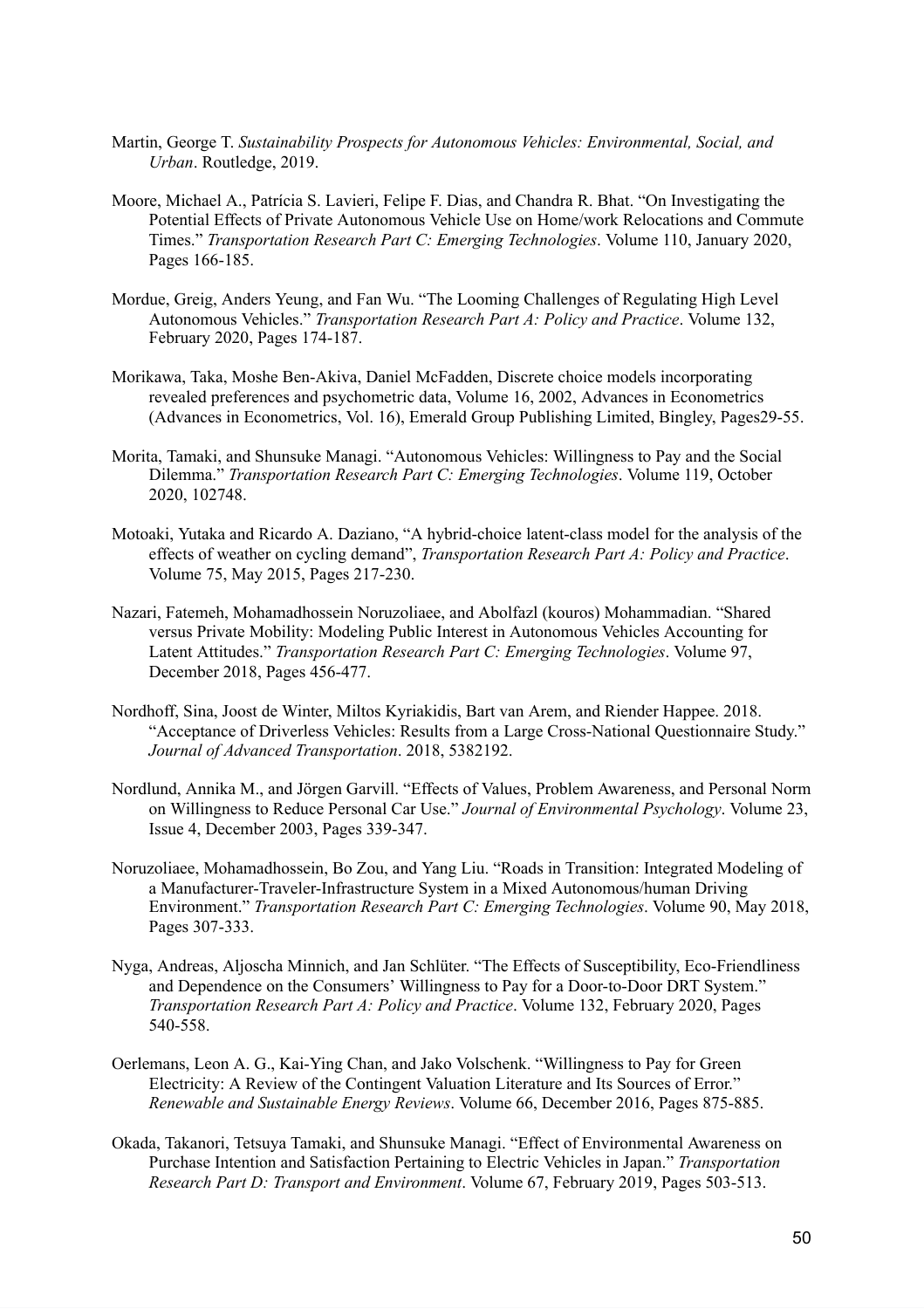- [Payre, William, Julien Cestac, and Patricia Delhomme. "Intention to Use a Fully Automated Car:](http://paperpile.com/b/4dwmEb/XCTM)  [Attitudes and a Priori Acceptability."](http://paperpile.com/b/4dwmEb/XCTM) *[Transportation Research Part F: Traffic Psychology and](http://paperpile.com/b/4dwmEb/XCTM)  Behaviour*[.](http://paperpile.com/b/4dwmEb/XCTM) [Volume 27, Part B](https://www.sciencedirect.com/science/journal/13698478/27/part/PB), November 2014, Pages 252-263.
- [Raj, Alok, J. Ajith Kumar, and Prateek Bansal. "A Multicriteria Decision Making Approach to Study](http://paperpile.com/b/4dwmEb/VaYw)  [Barriers to the Adoption of Autonomous Vehicles."](http://paperpile.com/b/4dwmEb/VaYw) *[Transportation Research Part A: Policy and](http://paperpile.com/b/4dwmEb/VaYw)  [Practice](http://paperpile.com/b/4dwmEb/VaYw)*[.](http://paperpile.com/b/4dwmEb/VaYw) [Volume 133](https://www.sciencedirect.com/science/journal/09658564/133/supp/C), March 2020, Pages 122-137.
- [Rey, David, and Michael W. Levin. "Blue Phase: Optimal Network Traffic Control for Legacy and](http://paperpile.com/b/4dwmEb/vF5G)  [Autonomous Vehicles."](http://paperpile.com/b/4dwmEb/vF5G) *Transportation Research Part B: Methodological*[.](http://paperpile.com/b/4dwmEb/vF5G) Volume 130, December 2019, Pages 105-129.
- [Saleh, Marc, and Marianne Hatzopoulou. "Greenhouse Gas Emissions Attributed to Empty](http://paperpile.com/b/4dwmEb/d6BI)  [Kilometers in Automated Vehicles."](http://paperpile.com/b/4dwmEb/d6BI) *[Transportation Research Part D: Transport and](http://paperpile.com/b/4dwmEb/d6BI)  [Environment](http://paperpile.com/b/4dwmEb/d6BI)* [.](http://paperpile.com/b/4dwmEb/d6BI) [Volume 88](https://www.sciencedirect.com/science/journal/13619209/88/supp/C) [, November 2020, 102567.](http://paperpile.com/b/4dwmEb/d6BI)
- [Shen, Yu, Hongmou Zhang, and Jinhua Zhao. "Integrating Shared Autonomous Vehicle in Public](http://paperpile.com/b/4dwmEb/DTou)  [Transportation System: A Supply-Side Simulation of the First-Mile Service in Singapore."](http://paperpile.com/b/4dwmEb/DTou)  *[Transportation Research Part A: Policy and Practice](http://paperpile.com/b/4dwmEb/DTou)* [.](http://paperpile.com/b/4dwmEb/DTou) [Volume 113 ,](https://www.sciencedirect.com/science/journal/09658564/113/supp/C) July 2018, Pages 125-136.
- Shin, Kongjoo, and Shunsuke Managi, "Consumer Demand for Fully Automated Driving Technology: Evidence from Japan", The Research Institute of Economy, Trade and Industry, 2017.
- Shin, Kongjoo, Naoto Tada, Shunsuke Managi, "Consumer demand for fully automated driving technology", Economic Analysis and Policy, Volume 61, 2019, Pages 16-28.
- [Shin, Jungwoo, Chandra R. Bhat, Daehyun You, Venu M. Garikapati, and Ram M. Pendyala.](http://paperpile.com/b/4dwmEb/Zhn3)  ["Consumer Preferences and Willingness to Pay for Advanced Vehicle Technology Options and](http://paperpile.com/b/4dwmEb/Zhn3)  [Fuel Types."](http://paperpile.com/b/4dwmEb/Zhn3) *[Transportation Research Part C: Emerging Technologies](http://paperpile.com/b/4dwmEb/Zhn3)*[.](http://paperpile.com/b/4dwmEb/Zhn3) Volume 60, November 2015, Pages 511-524.
- [Shladover, Steven E., and Christopher Nowakowski. "Regulatory Challenges for Road Vehicle](http://paperpile.com/b/4dwmEb/N2o0)  [Automation: Lessons from the California Experience."](http://paperpile.com/b/4dwmEb/N2o0) *[Transportation Research Part A: Policy](http://paperpile.com/b/4dwmEb/N2o0)  [and Practice](http://paperpile.com/b/4dwmEb/N2o0)* [.](http://paperpile.com/b/4dwmEb/N2o0) [Volume 122](https://www.sciencedirect.com/science/journal/09658564/122/supp/C) [, April 2019, Pages 125-133.](http://paperpile.com/b/4dwmEb/N2o0)
- [Şimşekoğlu, Özlem, Trond Nordfjærn, and Torbjørn Rundmo. "The Role of Attitudes, Transport](http://paperpile.com/b/4dwmEb/4Gwp)  [Priorities, and Car Use Habit for Travel Mode Use and Intentions to Use Public Transportation](http://paperpile.com/b/4dwmEb/4Gwp)  [in an Urban Norwegian Public."](http://paperpile.com/b/4dwmEb/4Gwp) *[Transport Policy](http://paperpile.com/b/4dwmEb/4Gwp)* [.](http://paperpile.com/b/4dwmEb/4Gwp) [Volume 42 ,](https://www.sciencedirect.com/science/journal/0967070X/42/supp/C) August 2015, Pages 113-120
- Stephens, T. S., Gonder, J., Chen, Y., Lin, Z., Liu, C., & Gohlke, D. Estimated Bounds and Important Factors for Fuel Use and Consumer Costs of Connected and Automated Vehicles. NREL (National Renewable Energy Laboratory (NREL), 2016, Golden, CO (United States)). Retrieved from<http://www.nrel.gov/docs/fy17osti/67216.pdf>
- [Stern, Raphael E., Yuche Chen, Miles Churchill, Fangyu Wu, Maria Laura Delle Monache, Benedetto](http://paperpile.com/b/4dwmEb/K9gZ)  [Piccoli, Benjamin Seibold, Jonathan Sprinkle, and Daniel B. Work. 2019. "Quantifying Air](http://paperpile.com/b/4dwmEb/K9gZ)  [Quality Benefits Resulting from Few Autonomous Vehicles Stabilizing Traffic."](http://paperpile.com/b/4dwmEb/K9gZ) *[Transportation](http://paperpile.com/b/4dwmEb/K9gZ)  [Research Part D: Transport and Environment](http://paperpile.com/b/4dwmEb/K9gZ)* [.](http://paperpile.com/b/4dwmEb/K9gZ) [Volume 67 ,](https://www.sciencedirect.com/science/journal/13619209/67/supp/C) February 2019, Pages 351-365
- Teisl, Mario F., Brian Roe, Robert L. Hicks[, "Can Eco-Labels Tune a Market? Evidence from](http://paperpile.com/b/4dwmEb/gPAB)  [Dolphin-Safe Labeling."](http://paperpile.com/b/4dwmEb/gPAB) *[Journal of Environmental Economics and Management](http://paperpile.com/b/4dwmEb/gPAB)* [Volume 43,](http://paperpile.com/b/4dwmEb/gPAB)  [Issue 3, 2002, Pages 339-359 .](http://paperpile.com/b/4dwmEb/gPAB)
- Thogerson, John. ["Norms for Environmentally Responsible Behaviour: An Extended Taxonomy."](http://paperpile.com/b/4dwmEb/DxQN)  *[Journal of Environmental Psychology](http://paperpile.com/b/4dwmEb/DxQN)* [, Volume 26, Issue 4, 2006, Pages 247-261.](http://paperpile.com/b/4dwmEb/DxQN)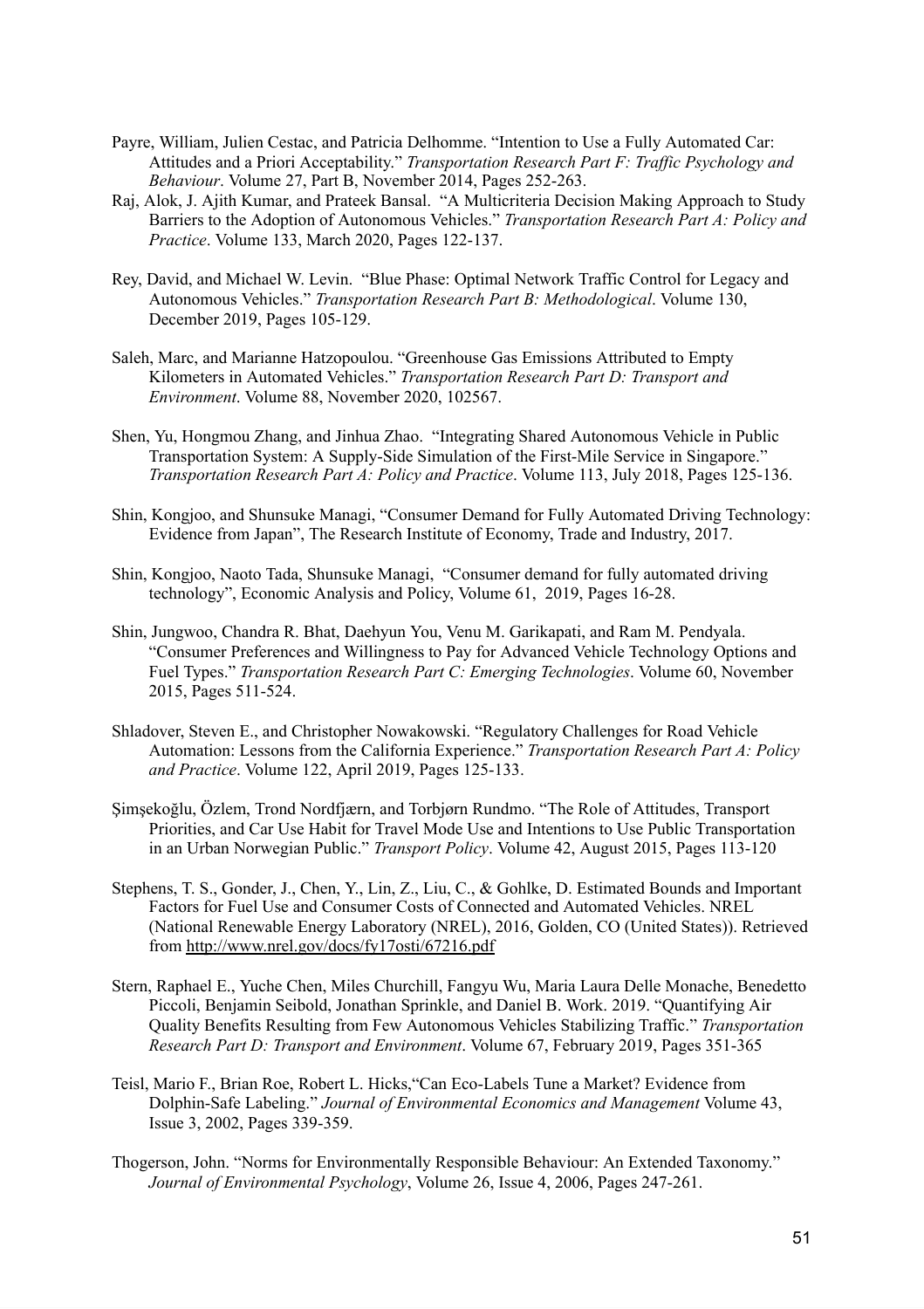- Pammer, Kristen, Cassandra Gauld, Angus McKerral, and Caitlin Reeves, "They have to be better than human drivers!" Motorcyclists' and cyclists' perceptions of autonomous vehicles," *Transportation Research Part F: Traffic Psychology and Behaviour*, Volume 78, 2021, Pages 246-258.
- Raveau, Sebastin, Ricardo lvarez Daziano, Mara Francisca Yez, Denis Bolduc, andJuan de Dios Ortzar, "Sequential and Simultaneous Estimation of Hybrid Discrete ChoiceModels: Some New Findings," *Transportation Research Record*, Volume 2156, Issue 1, 2010, Pages 131-139.
- Uchida Hirotsugu, Yuko Onozaka, Tamaki Morita, Shunsuke Managi[, "Demand for Ecolabeled](http://paperpile.com/b/4dwmEb/HEy9)  [Seafood in the Japanese Market: A Conjoint Analysis of the Impact of Information and](http://paperpile.com/b/4dwmEb/HEy9)  [Interaction with Other Labels."](http://paperpile.com/b/4dwmEb/HEy9) *[Food Policy](http://paperpile.com/b/4dwmEb/HEy9)* [, Volume 44, February 2014, Pages 68-76 .](http://paperpile.com/b/4dwmEb/HEy9)
- Upahita, D.P, Y.D. Wong, K.M. Lum, "Effect of driving inactivity on driver's lateral positioning control: A driving simulator study", *Transportation Research Part F: Traffic Psychology and Behaviour* , Volume 58, 2018, Pages 893-905.
- Walker, Joan, Moshe Ben-Akiva, "Generalized random utility model", *Mathematical Social Sciences* , Volume 43, Issue 3, 2002, Pages 303-343.
- Wu, Jingwen, Hua Liao, Jin-Wei Wang, Tianqi Chen ["The Role of Environmental Concern in the](http://paperpile.com/b/4dwmEb/xK0A)  [Public Acceptance of Autonomous Electric Vehicles: A Survey from China." 2019.](http://paperpile.com/b/4dwmEb/xK0A)  *[Transportation Research. Part F, Traffic Psychology and Behaviour](http://paperpile.com/b/4dwmEb/xK0A)* [, Volume 60, January 2019,](http://paperpile.com/b/4dwmEb/xK0A)  [Pages 37-46.](http://paperpile.com/b/4dwmEb/xK0A)
- Tardiff, Timothy. J. Causal inferences involving transportation attitudes and behavior. *Transportation Research,* Volume 11, Issue 6, 1977, Pages 397-404.
- [Tian, Li-Jun, Jiuh-Biing Sheu, and Hai-Jun Huang. "The Morning Commute Problem with](http://paperpile.com/b/4dwmEb/rdDT)  [Endogenous Shared Autonomous Vehicle Penetration and Parking Space Constraint."](http://paperpile.com/b/4dwmEb/rdDT)  *[Transportation Research Part B: Methodological](http://paperpile.com/b/4dwmEb/rdDT)* [.](http://paperpile.com/b/4dwmEb/rdDT) [Volume 123 ,](https://www.sciencedirect.com/science/journal/01912615/123/supp/C) May 2019, Pages 258-278.
- Panagiotopoulos, Ilias and George Dimitrakopoulos, "An empirical investigation on consumers' intentions towards autonomous driving", *Transportation Research Part C: Emerging Technologies* , Volume 95, 2018, Pages 773-784.
- Petrović, Dorde, Radomir Mijailović, Dalibor Pešić[, "Traffic Accidents with Autonomous Vehicles:](http://paperpile.com/b/4dwmEb/tUWE)  [Type of Collisions, Manoeuvres and Errors of Conventional Vehicles' Drivers." 2020.](http://paperpile.com/b/4dwmEb/tUWE)  *[Transportation Research Procedia,](http://paperpile.com/b/4dwmEb/tUWE)* [Volume 45, January 2020, Pages 161–168.](http://paperpile.com/b/4dwmEb/tUWE)
- Plötz, Patrick, Uta Schneider, Joachim Globisch, Elisabeth Dütschke, "Who will buy electric vehicles? Identifying early adopters in Germany", *Transportation Research Part A: Policy and Practice* , Volume 67, 2014, Pages 96-109.
- [Wang, Ke, Gang Li, Junlan Chen, Yan Long, Tao Chen, Long Chen, and Qin Xia. "The Adaptability](http://paperpile.com/b/4dwmEb/bSzs)  [and Challenges of Autonomous Vehicles to Pedestrians in Urban China."](http://paperpile.com/b/4dwmEb/bSzs) *[Accident; Analysis and](http://paperpile.com/b/4dwmEb/bSzs)  [Prevention](http://paperpile.com/b/4dwmEb/bSzs)* [145 September 2020: 105692.](http://paperpile.com/b/4dwmEb/bSzs)
- Wang Zhaohua, Chenyao Zhao, Jianhua Yin, Bin Zhang. ["Purchasing Intentions of Chinese Citizens](http://paperpile.com/b/4dwmEb/kpVZ)  [on New Energy Vehicles: How Should One Respond to Current Preferential Policy?" 2017.](http://paperpile.com/b/4dwmEb/kpVZ)  *[Journal of Cleaner Production](http://paperpile.com/b/4dwmEb/kpVZ)* [161 \(September\): 1000–1010.](http://paperpile.com/b/4dwmEb/kpVZ)

Waterfield, Gina, Kaplan, Scott. and Zilberman, David. "Willingness to Pay versus Willingness to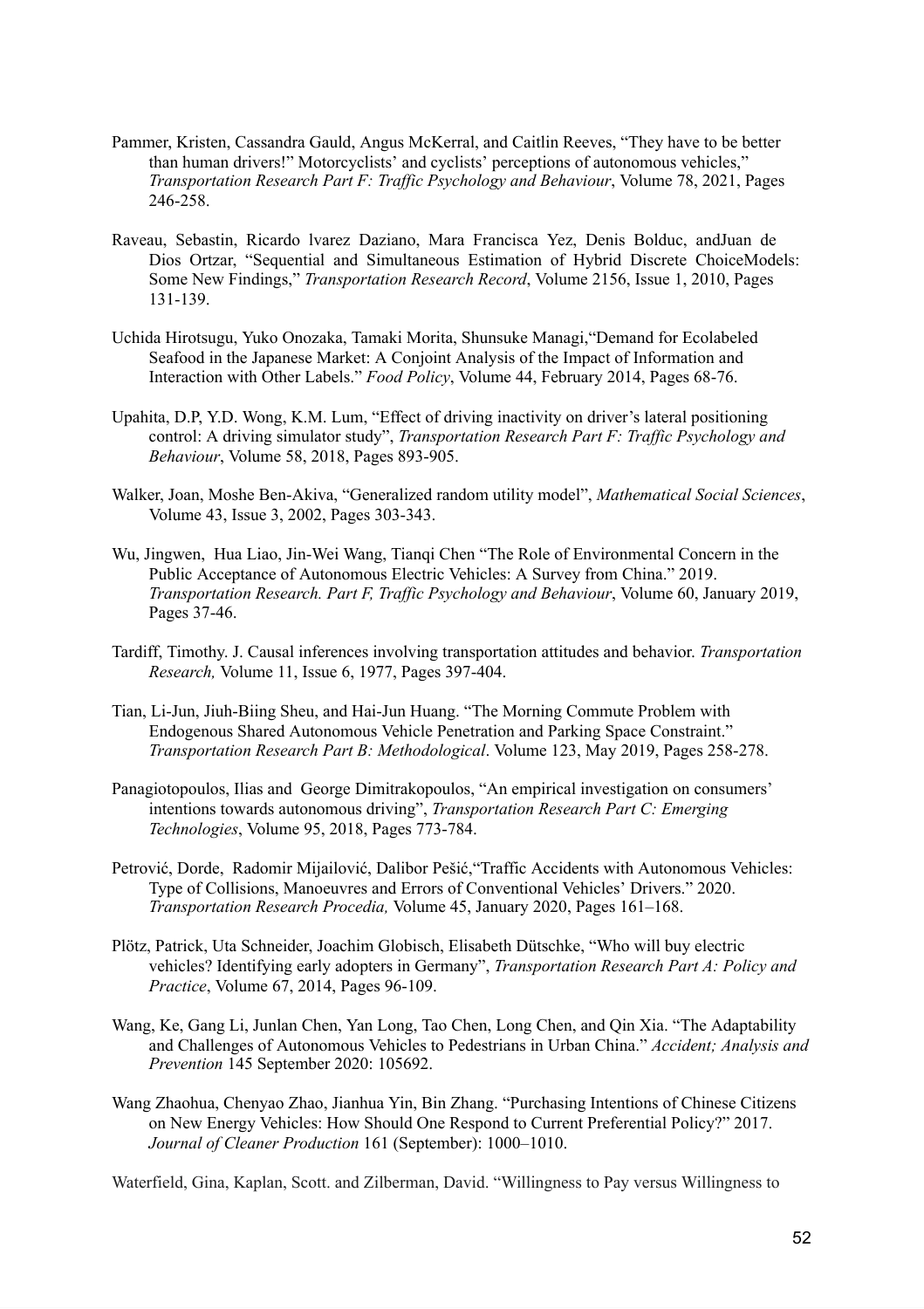Vote: Consumer and Voter Avoidance of Genetically Modified Foods". American Journal of Agricultural Economics, Volume 102, 2020, Pages 505-524.

- Werff, Ellen van der and Linda Steg, ["One Model to Predict Them All: Predicting Energy Behaviours](http://paperpile.com/b/4dwmEb/7EkP)  [with the Norm Activation Model." 2015.](http://paperpile.com/b/4dwmEb/7EkP) *[Energy Research & Social Science](http://paperpile.com/b/4dwmEb/7EkP)* [Volume 6, March](http://paperpile.com/b/4dwmEb/7EkP)  [2015, Pages 8–14.](http://paperpile.com/b/4dwmEb/7EkP)
- [Wertenbroch, Klaus, and Bernd Skiera. "Measuring Consumers' Willingness to Pay at the Point of](http://paperpile.com/b/4dwmEb/b7Gt)  [Purchase."](http://paperpile.com/b/4dwmEb/b7Gt) *[Journal of Marketing Research](http://paperpile.com/b/4dwmEb/b7Gt)* [. Volume 39, Issue 2, 2002,](http://paperpile.com/b/4dwmEb/b7Gt) Pages 228-241.
- [Whitmarsh, Lorraine, and Saffron O'Neill. "Green Identity, Green Living? The Role of](http://paperpile.com/b/4dwmEb/69dW)  [pro-Environmental Self-Identity in Determining Consistency across Diverse pro-Environmental](http://paperpile.com/b/4dwmEb/69dW)  [Behaviours."](http://paperpile.com/b/4dwmEb/69dW) *Journal of Environmental Psychology*[.](http://paperpile.com/b/4dwmEb/69dW) [Volume 30, Issue 3](https://www.sciencedirect.com/science/journal/02724944/30/3), September 2010, Pages 305-314
- [Xu, Xian, and Chiang-Ku Fan. "Autonomous Vehicles, Risk Perceptions and Insurance Demand: An](http://paperpile.com/b/4dwmEb/DqKI)  [Individual Survey in China."](http://paperpile.com/b/4dwmEb/DqKI) *[Transportation Research Part A: Policy and Practice](http://paperpile.com/b/4dwmEb/DqKI)* [.](http://paperpile.com/b/4dwmEb/DqKI) [Volume 124](https://www.sciencedirect.com/science/journal/09658564/124/supp/C) [,](http://paperpile.com/b/4dwmEb/DqKI)  [June 2019, Pages 549-556.](http://paperpile.com/b/4dwmEb/DqKI)
- [You, Heyuan. "Agricultural Landscape Dynamics in Response to Economic Transition: Comparisons](http://paperpile.com/b/4dwmEb/ZBCS)  [between Different Spatial Planning Zones in Ningbo Region, China."](http://paperpile.com/b/4dwmEb/ZBCS) *[Land Use Policy](http://paperpile.com/b/4dwmEb/ZBCS)* [.](http://paperpile.com/b/4dwmEb/ZBCS) [Volume](https://www.sciencedirect.com/science/journal/02648377/61/supp/C)  [61 ,](https://www.sciencedirect.com/science/journal/02648377/61/supp/C) February 2017, Pages 316-328.
- Yuen, Kum Fai., Yiik Diew Wong, Fei Ma, Xueqin Wang, ["The Determinants of Public Acceptance of](http://paperpile.com/b/4dwmEb/CQ5o)  [Autonomous Vehicles: An Innovation Diffusion Perspective." 2020.](http://paperpile.com/b/4dwmEb/CQ5o) *[Journal of Cleaner](http://paperpile.com/b/4dwmEb/CQ5o)  [Production](http://paperpile.com/b/4dwmEb/CQ5o)* [, Volume 270, October 2020, 121904.](http://paperpile.com/b/4dwmEb/CQ5o)
- Zawojska, Ewa, Anna Bartczak, and Mikoaj Czajkowski, "Disentangling the effects of policy and payment consequentiality and risk attitudes on stated preferences,"Journal of Envi-ronmental Economics and Management, Volume 93, 2019, Pages 63–84.
- [Zhang, Cheng, Fan Yang, Xinyou Ke, Zhifeng Liu, and Chris Yuan. "Predictive Modeling of Energy](http://paperpile.com/b/4dwmEb/1Ovk)  [Consumption and Greenhouse Gas Emissions from Autonomous Electric Vehicle Operations."](http://paperpile.com/b/4dwmEb/1Ovk)  *[Applied Energy](http://paperpile.com/b/4dwmEb/1Ovk)* [.](http://paperpile.com/b/4dwmEb/1Ovk) [Volume 254 ,](https://www.sciencedirect.com/science/journal/03062619/254/supp/C) November 2019, 113597
- [Zhao, Can, Li Li, Xin Pei, Zhiheng Li, Fei-Yue Wang, and Xiangbin Wu. 2020. "A Comparative](http://paperpile.com/b/4dwmEb/wzmq)  [Study of State-of-the-Art Driving Strategies for Autonomous Vehicles."](http://paperpile.com/b/4dwmEb/wzmq) *[Accident; Analysis and](http://paperpile.com/b/4dwmEb/wzmq)  [Prevention](http://paperpile.com/b/4dwmEb/wzmq)* [Volume 150, December 2020, Article 105937.](http://paperpile.com/b/4dwmEb/wzmq)
- [Zhao, Xiangmo, Zhen Wang, Zhigang Xu, Yu Wang, Xiaopeng Li, and Xiaobo Qu. "Field](http://paperpile.com/b/4dwmEb/rJAx)  [Experiments on Longitudinal Characteristics of Human Driver Behavior Following an](http://paperpile.com/b/4dwmEb/rJAx)  [Autonomous Vehicle."](http://paperpile.com/b/4dwmEb/rJAx) *Transportation Research Part C: Emerging Technologies*[.](http://paperpile.com/b/4dwmEb/rJAx) [Volume 114](https://www.sciencedirect.com/science/journal/0968090X/114/supp/C), [May 2020, Pages 205-224.](http://paperpile.com/b/4dwmEb/rJAx)
- [Zhao, Yan, Xiaolei Guo, and Henry X. Liu. 2021. "The Impact of Autonomous Vehicles on Commute](http://paperpile.com/b/4dwmEb/5n45)  [Ridesharing with Uncertain Work End Time."](http://paperpile.com/b/4dwmEb/5n45) *[Transportation Research Part B: Methodological](http://paperpile.com/b/4dwmEb/5n45)* [.](http://paperpile.com/b/4dwmEb/5n45)  [Volume 143](https://www.sciencedirect.com/science/journal/01912615/143/supp/C) [, January 2021, Pages 221-248.](http://paperpile.com/b/4dwmEb/5n45)
- [Zhong, Haotian, Wei Li, Mark W. Burris, Alireza Talebpour, and Kumares C. Sinha. "Will](http://paperpile.com/b/4dwmEb/z6e1)  [Autonomous Vehicles Change Auto Commuters' Value of Travel Time?"](http://paperpile.com/b/4dwmEb/z6e1) *[Transportation](http://paperpile.com/b/4dwmEb/z6e1)  Research Part D: Transport and Environment[.](http://paperpile.com/b/4dwmEb/z6e1) Volume 83, June 2020, 102303.*

#### **References for Industry Reports**

McKinsey Center for Future Mobility, 2019, "The future of mobility is at our doorstep"